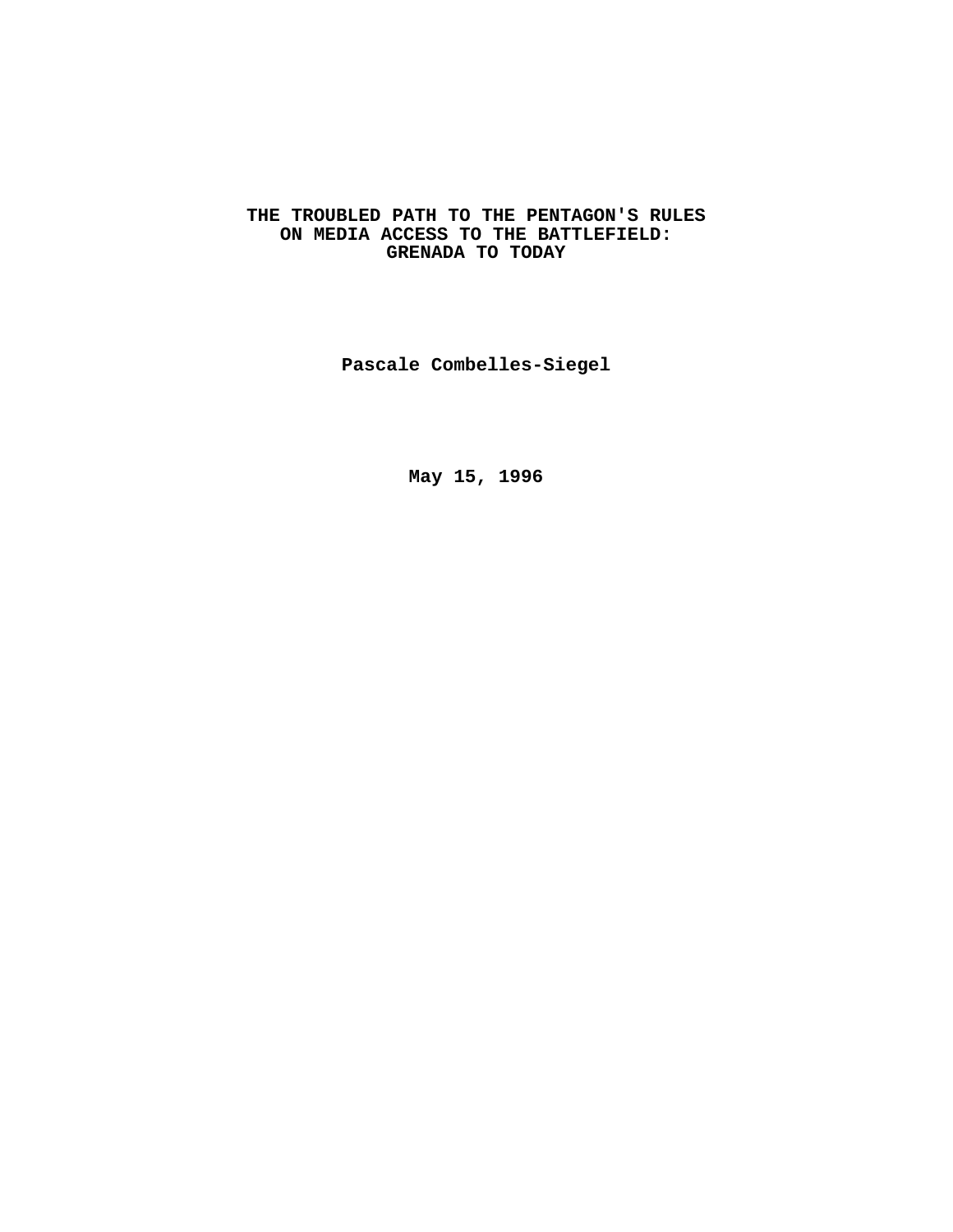#### \*\*\*\*\*\*\*

This monograph presents preliminary findings of a study on the process towards a new DoD doctrine on Public Affairs and the implications of this doctrine for military-media relations on the battlefield. The John T. and Catherine D. MacArthur Foundation graciously funded this study.

### \*\*\*\*\*\*\*

The views expressed in this report are those of the author and do not necessarily reflect the official policy or position of the Department of the Army, the Department of Defense, or the U.S. Government. This report is cleared for public release; distribution is unlimited.

#### \*\*\*\*\*\*\*

Comments pertaining to this report are invited and should be forwarded to: Director, Strategic Studies Institute, U.S. Army War College, Carlisle Barracks, PA 17013-5050. Copies of this report may be obtained from the Publications and Production Office by calling commercial (717) 245-4133, DSN 242-4133, FAX (717) 245-3820, or via the Internet at rummelr@carlisleemh2.army.mil.

#### \*\*\*\*\*\*\*

All 1995 and later Strategic Studies Institute (SSI) monographs are available on the SSI Homepage for electronic dissemination. SSI's Homepage address is: http://carlislewww.army.mil/usassi/.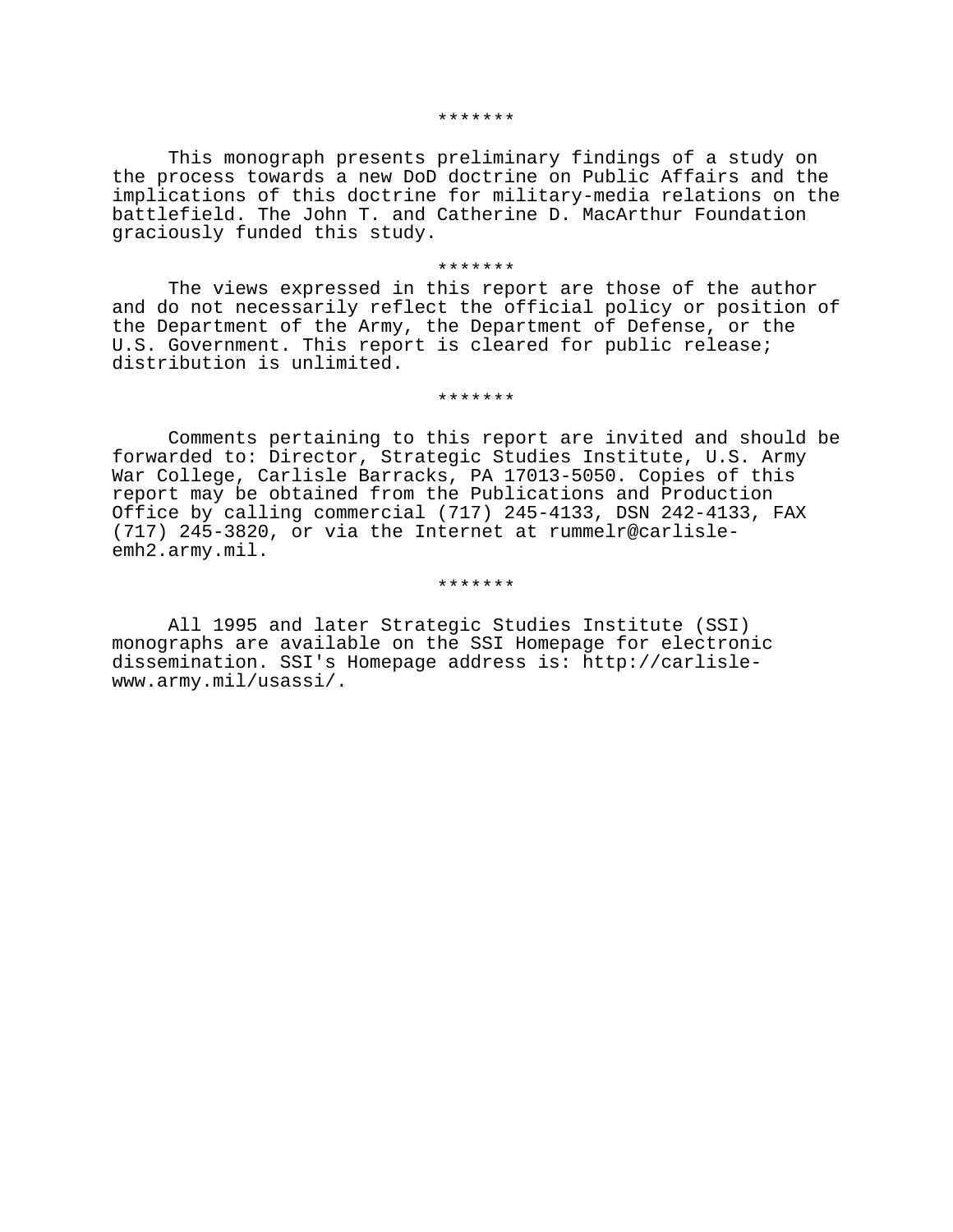#### **FOREWORD**

Relations between the United States military and the American press soured during the Vietnam War. Many factors contributed to the mistrust that grew between the armed forces and the press, and blame can be laid on many doorsteps.

Since the Vietnam era, military-media relations have evolved to a far less hostile state. Today, perhaps chiefly as a result of successful operations since Vietnam, there is much greater mutual respect. Yet, an undertone of wariness lies just beneath the surface.

In the following monograph, Ms. Pascale Combelles-Siegel examines the difficult road traveled by the press and the military since Operation URGENT FURY in 1983. She focuses on the development of the 1992 Joint Doctrine for Public Affairs as a practical tool for reducing tension and providing press access to the battlefield. Her analysis reflects the duality of the relationship and the efforts of both communities to find a modus vivendi.

In the Information Age, media-military relations will become even more complex, and their impact on U.S. strategy, doctrine, and operations will grow. For that reason, the Strategic Studies Institute urges careful consideration of this monograph.

> RICHARD H. WITHERSPOON Colonel, U.S. Army Director, Strategic Studies Institute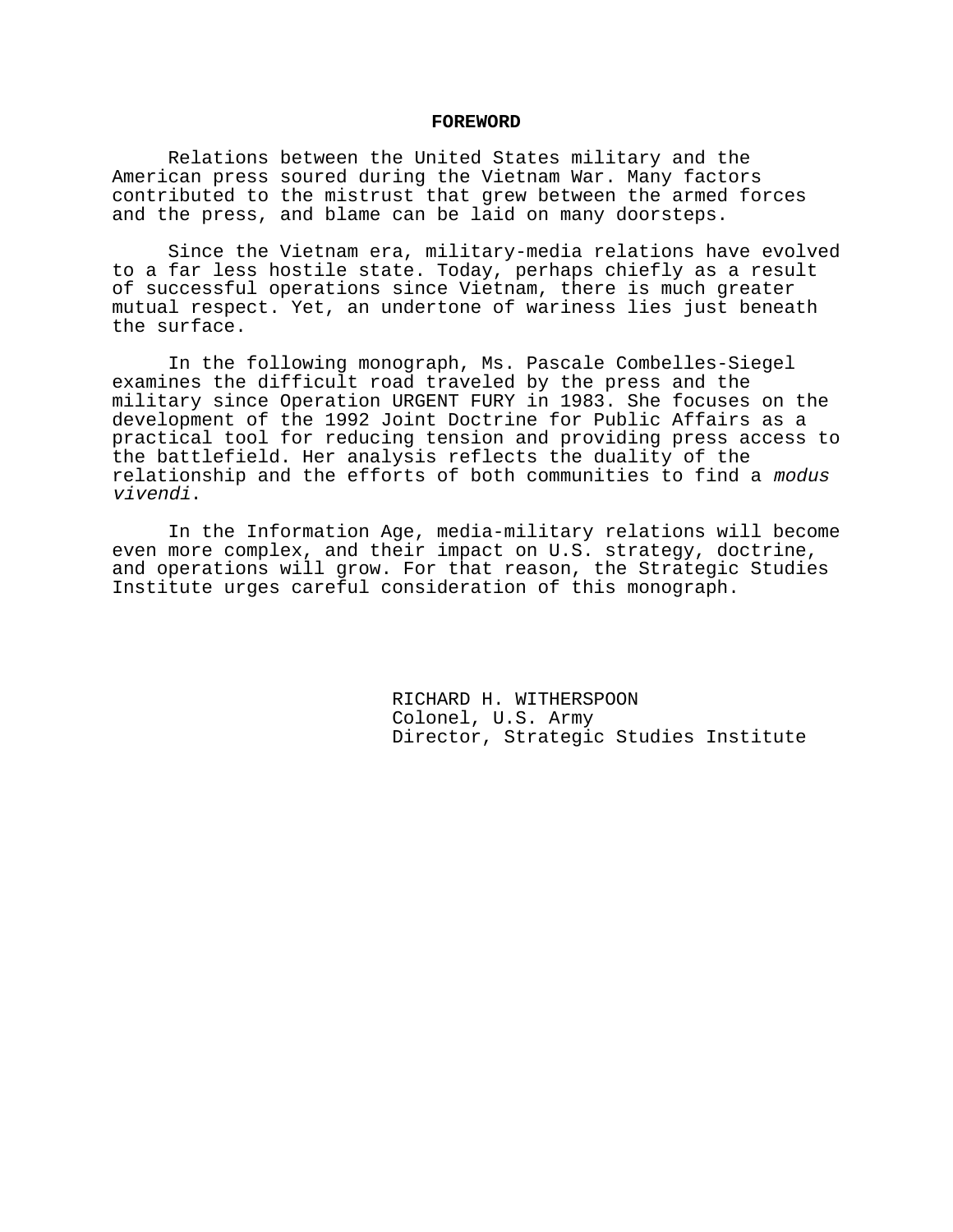## **BIOGRAPHICAL SKETCH OF THE AUTHOR**

PASCALE COMBELLES-SIEGEL is an associate with the Centre d'Etudes et de Recherches Sur l'Armee at the Institut d'Etudes Politiques de Toulouse and a visiting researcher at the Center for International Security Studies at the University of Maryland at College Park. In February 1995, she received a grant from the MacArthur Foundation for the research behind this paper, which was presented in an earlier form at the Inter-University Seminar on Armed Forces and Society, Baltimore, Maryland, October 22, 1995. She is currently completing her Ph.D. dissertation which examines U.S. military-media relations since Vietnam. Ms. Combelles-Siegel has published articles in both Europe and the United States (most recently an article on media-military relations during Just Cause in the May-June 1995 Military Review). In addition, she has presented papers at numerous conferences on both sides of the ocean. She holds a bachelor's degree in history from Universite de Toulouse and a bachelor's degree in political science from the Institut d'Etudes Politiques de Toulouse, as well as a master's degree in political science from the Universite de Toulouse.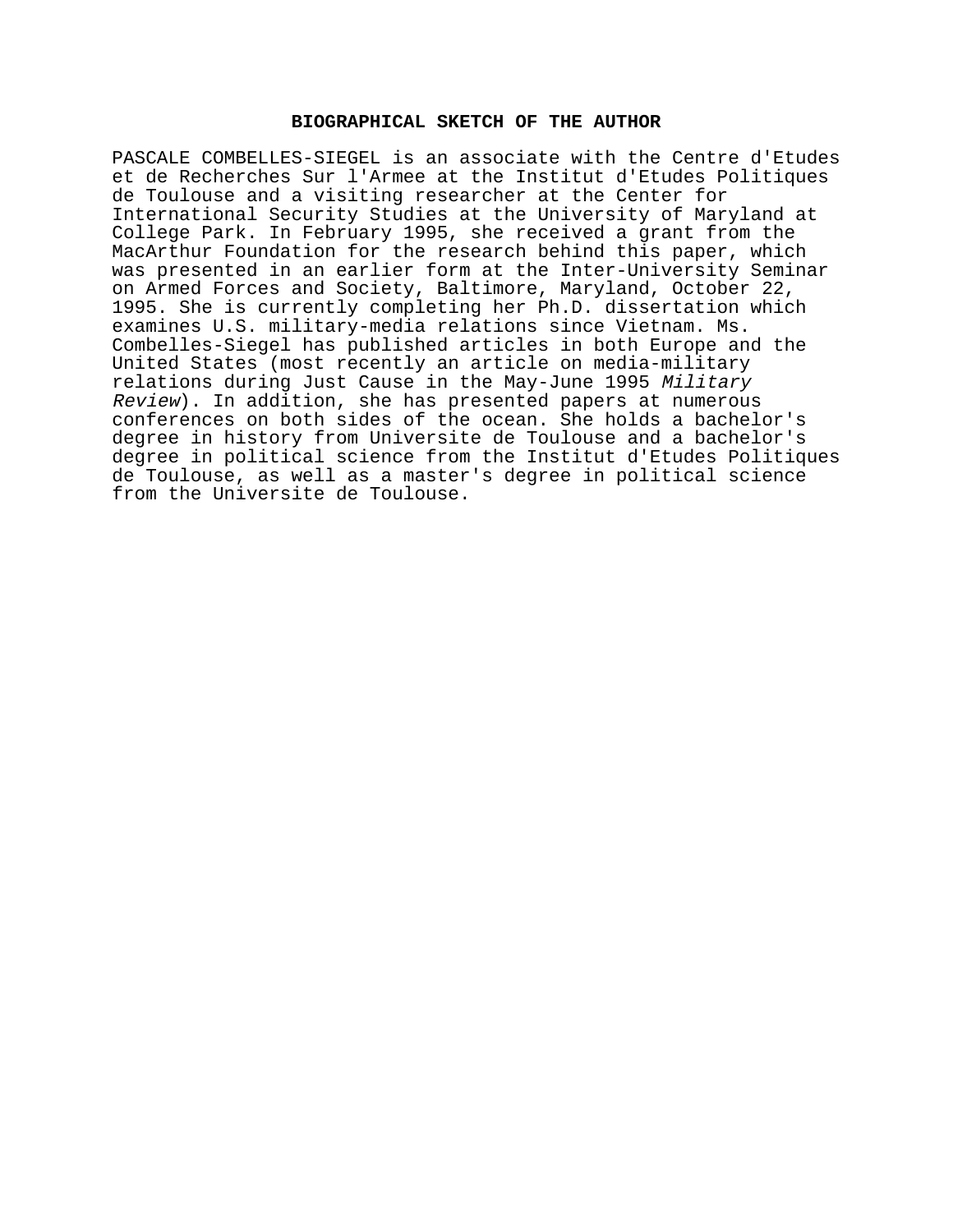#### **SUMMARY**

Since Grenada, the question of media access to the battlefield has regularly generated some form of controversy between the press and the military, as journalists and editors regularly complained about military control over information. After each major operation, the Pentagon conducted a review of military-media relations and tried to institutionalize (then to improve) a viable system for granting access to the battlefield: the Department of Defense News Media Pool (DoDNMP).

This arrangement, however, has not satisfied the media. First, the DoDNMP appeared to journalists as a convenient means to limit (rather than grant) media access to the battlefield. Second, the pool concept has proved to be cumbersome in terms of logistics and has limited journalists' ability to react to events. These drawbacks were particularly evident in the Gulf War. CENTCOM used the pool system to control the large number of journalists but did not provide adequate logistical support to ensure timely transmission of pool products. After the war, and for the first time, the media--as an institution--demanded to be part of a review process. Beginning in September 1991, a group of five media representatives and the Assistant Secretary of Defense for Public Affairs (Pete Williams) began to meet to elaborate new and common ground rules for media coverage of combat operations. In May 1992, after 8 months of negotiations, the Pentagon announced the first "agreement on war coverage guidelines." The agreement soon became a DoD regulation and is now the basis for drafting the first Joint Doctrine for Public Affairs.

Both the military and the media greeted the 1992 rules as opening a new era in military-media relations. Written to avoid the problems that emerged in the Gulf War, the 1992 agreement and the draft directive propose some important changes to the procedures implemented in the past decade. The two main achievements of these new rules consist in abolishing the principle of exclusive pool coverage as a standard means for granting access and in replacing the process of security review by the process of security at the source to protect operational security. Without diminishing the value of those improvements, the rules and the draft policy have serious shortcomings. These include several important questions, such as numerical limitation on reporters assigned to cover military operations; live coverage of battlefield operations; multinational media access to U.S. military operations; and media access to multinational operations. Failure to address these issues might invalidate the progress contained in the 1992 agreement and to be promulgated in the draft DoD directive.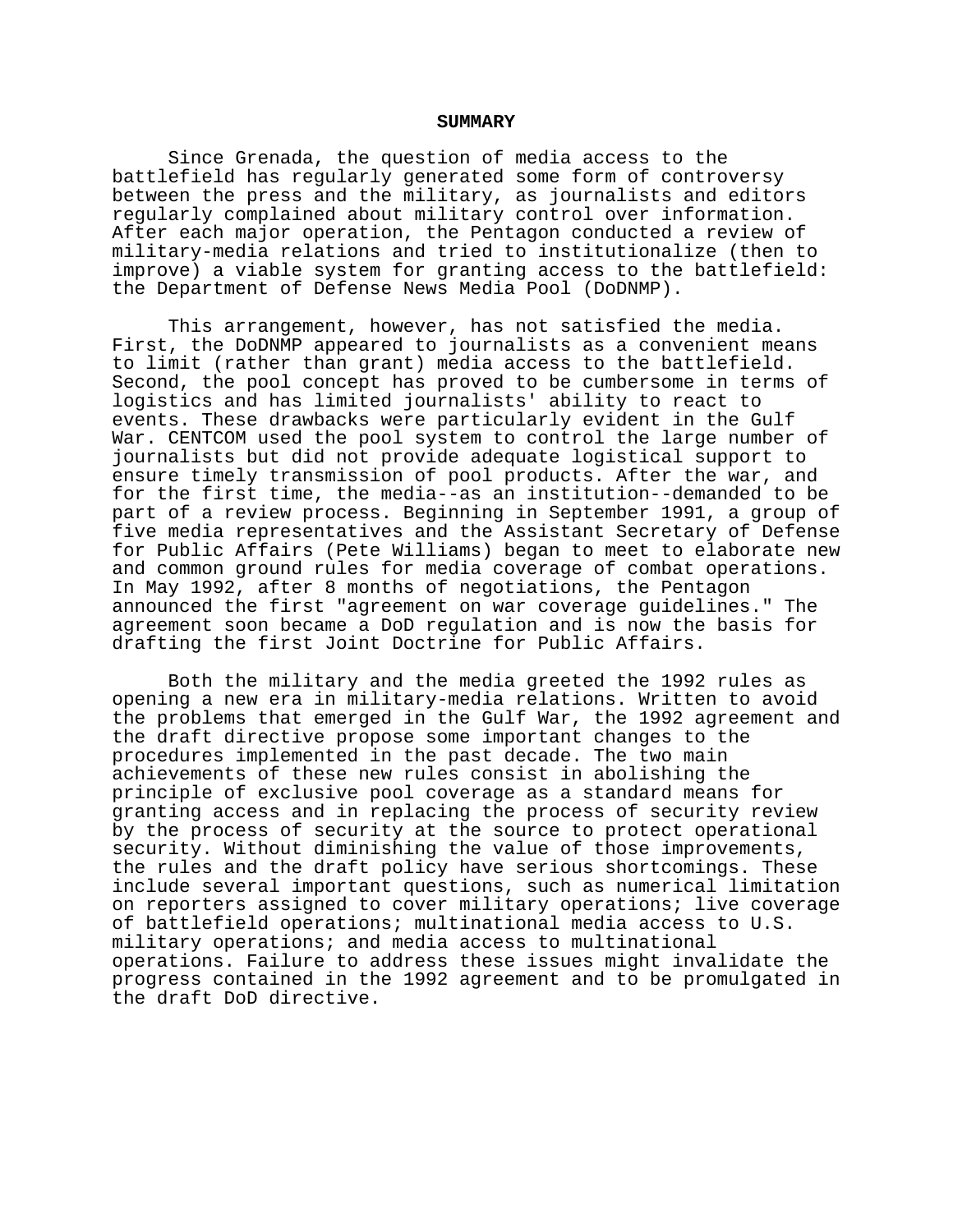## **THE TROUBLED PATH TO THE PENTAGON'S RULES ON MEDIA ACCESS TO THE BATTLEFIELD: GRENADA TO TODAY**

The question of media access to the battlefield exploded like a bomb on Operation URGENT FURY in Grenada in October 1983. As U.S. forces invaded the small Caribbean island to overthrow the revolutionary government and protect U.S. citizens, no journalists were able to deliver first-hand reports until 2 1/2 days after the operation had begun. But if the fighting was not covered live, the battle over restrictions on the press was played out in real-time--on editorial pages and talk shows all across America.

For the next 10 years, controversy over military restrictions on press access to military operations regularly erupted. During this period, various attempts to define viable and mutually satisfactory rules on media access to military operations failed. Most of these efforts concentrated on how to accommodate growing numbers of journalists during combat operations, as the military is reluctant to grant journalists unlimited access to the battlefield. $^1$  In 1992, after 8 months of negotiations, the Department of Defense and representatives from five major media organizations signed a formal agreement on media access to the battlefield.

This monograph first frames the debate by reviewing the demands and desires of both sides (the military and the media<sup>2</sup>) that led them to engage in the process of making rules on media access. The next section reviews the abortive attempts through the 1980s to institutionalize a viable system for granting media access to operations. This review serves as the background to an explanation as to why these various attempts have largely failed (for combat military operations at least). The highly-publicized failures during DESERT STORM led to a concerted media effort to change the situation, which resulted in the 1992 agreement between the Department of Defense (DoD) and media representatives. Based, in part, on the contents of this agreement, the Department of Defense has been developing a doctrine on public affairs. Three years later, this doctrine and related DoD directrives remain in draft form. Sadly, these drafts show many of the same weaknesses of the 1992 agreement. In conclusion, this paper highlights these problems and suggests some recommendations for reform that will improve media coverage of the battlefield.

# **Framing the Debate**.

Press Principles: From Dreams to Reality. In the aftermath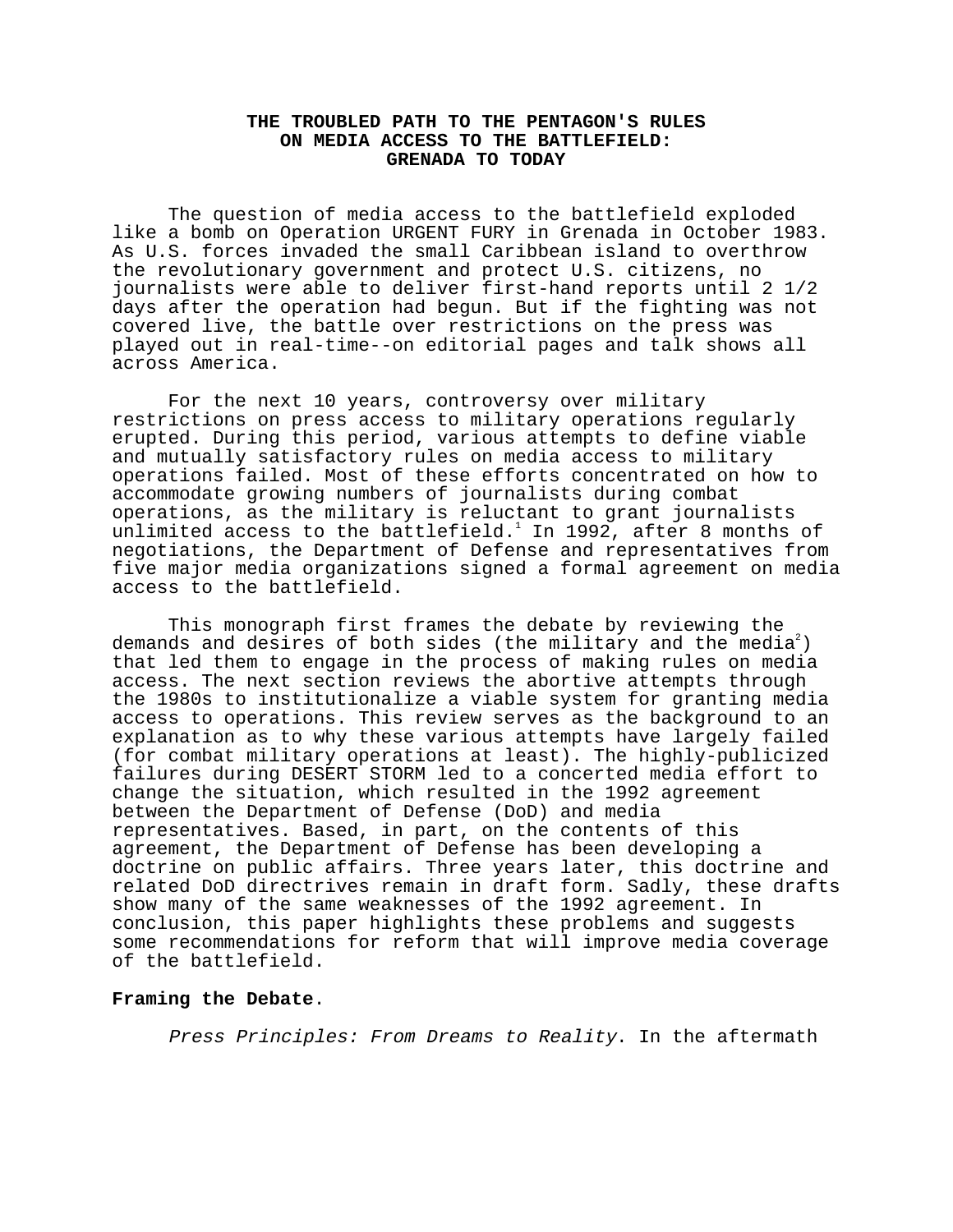of Grenada, the major U.S. media and professional associations<sup>3</sup> demanded that the U.S. Government (and, more specifically, the military) accommodate the press in 'wartime' situations. Their rationale was twofold. They first claimed that the press had always been present whenever U.S. troops had been involved in combat operations around the world, even when high stakes and great danger were involved. In the "Statement of Principles on Press Access to Military Operations" adopted in January 1984, they asserted: "Since the Revolutionary War, American journalists have always been allowed to cover U.S. troops in action."<sup>4</sup> Many of the articles and reports on the journalists' inability to cover URGENT FURY referred to the 27 journalists who accompanied the first wave of soldiers landing on the Normandy beaches on June  $6, 1944.$ 

Second, the press argued that the tradition of journalists accompanying soldiers on the battlefield was a key pillar of American democracy--media presence serves the people's right to know. The essence of this argument is that the tradition of free press had made the United States of America one of the strongest  $\bar{\text{n}}$ ations in the world, and there was no need to change it. $^{\circ}$  As time went by and severe limitations on access replaced exclusion, as in Panama or in the Gulf War, the press shifted its focus from the first argument (tradition) to the second (democratic values) to compel the DoD toward more openness. For example, in a letter of protest sent to Secretary of Defense Dick Cheney in April 1991, major news organizations argued:

Our sense is that virtually all major news organizations agree that the flow of information to the public was blocked, impeded or diminished by the policies and practices of the DoD. Pools did not work. Stories and pictures were late or lost. Access to the men and women in the field was interfered with by a needless system of military escorts and security review. These conditions meant that we could not tell the public the full story of those who fought the nation's battle.7

During this decade, a small minority of press activists argued that military restrictions on press access violated the First Amendment. Those activists, generally leaning to the left of the political spectrum, sued the DoD in two cases. In 1984, publisher Larry Flynt challenged the constitutionality of the press's ban. He argued that the Defense Department had violated his First Amendment rights when it prevented his reporters from traveling to Grenada for the purpose of gathering news. The suit occurred well after the operation was over, and the judge decided the case was moot and refused to make a ruling. In February 1991, a group of 10 magazines led by The Nation also sued the DoD. The plaintiffs claimed that "the press has a First Amendment right to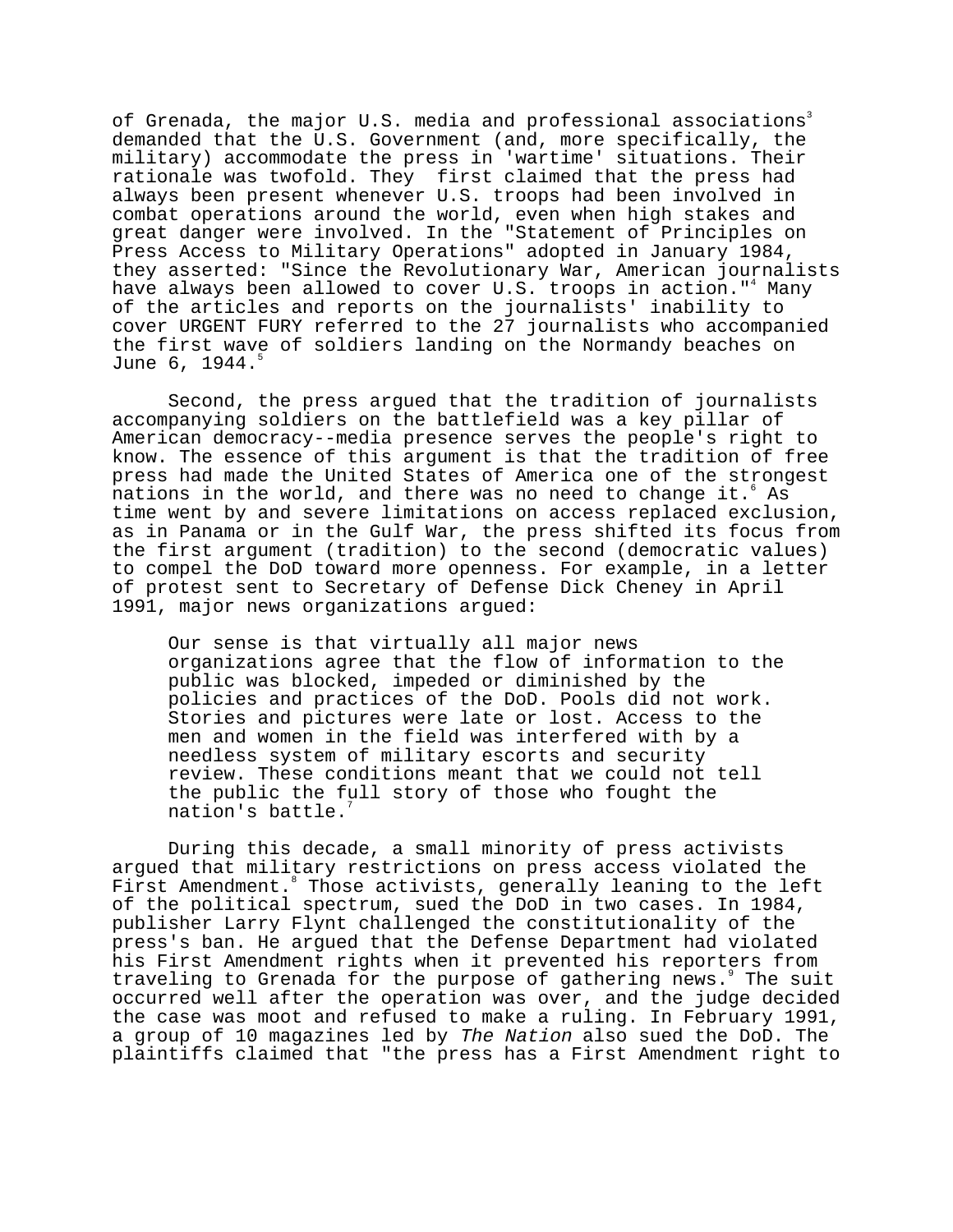unlimited access to a foreign arena in which American military forces are engaged. Plaintiffs urge that the DoD 'pooling' regulations, which limit access to the battlefield to a specified number of press representatives and subject them to certain restrictions, infringe on news gathering privileges accorded by the First Amendment."10 As in the previous case, the judge decided in March that the case was no longer valid because the war had ended.

 These two arguments, however, do not stand up to scrutiny. In terms of tradition, the press must have examined history with rose-colored glasses, as bans and exclusions have existed all along. During World War I, General John Pershing initially limited the number of accredited reporters to 31 and barred them from traveling to the front lines.<sup>11</sup> During World War II, journalists did not observe first-hand many important battles, including the Battle of Midway, the defense of Bastogne during the Bulge campaign, or the dropping of the first atomic bomb on Hiroshima. $12$  Even in Vietnam, so dear to the memory of journalists, certain actions and zones were regularly off-limits to journalists (there was for example, a general ban on reporters on Thai bases).<sup>13</sup> What made the issue more sensitive in Grenada is that the exclusion from a battle meant exclusion from the whole war.

The credibility of the media's argument was also shaken when the public, which the press claims to serve, did not show strong support for the battle against the administration's media policy in Grenada. As various polls indicated soon after the operation, 52 percent approved the limitations on press access to Grenada; 64 percent believed the justifications given by the administration (troop security) and only 25 percent believed press restrictions occurred because the Reagan administration wanted to manipulate the public; $14$  and 47 percent approved of excluding the press until the mission was achieved (as actually happened).<sup>15</sup> At the time, the support for Reagan's policy in the particular context of Grenada appeared to be a vote of noconfidence for the press.<sup>16</sup> However, most Americans still approved of the general principles of media access to the battlefield, with 76 percent considering that media presence on the battlefield benefits the nation.<sup>17</sup> Even more impressively, 83 percent considered that in a free country like the United States, one of the most important liberties is to be informed of events, especially when soldiers' lives are at stake.<sup>1</sup>

Military Realism. The military, on the other hand, chose the path of realism for dealing with the controversy. Despite the absence of a successful legal challenge and with clear public support for both the military intervention and the ban on the press, the military nonetheless chose to negotiate with the press. General John Vessey, Chairman of the Joint Chiefs of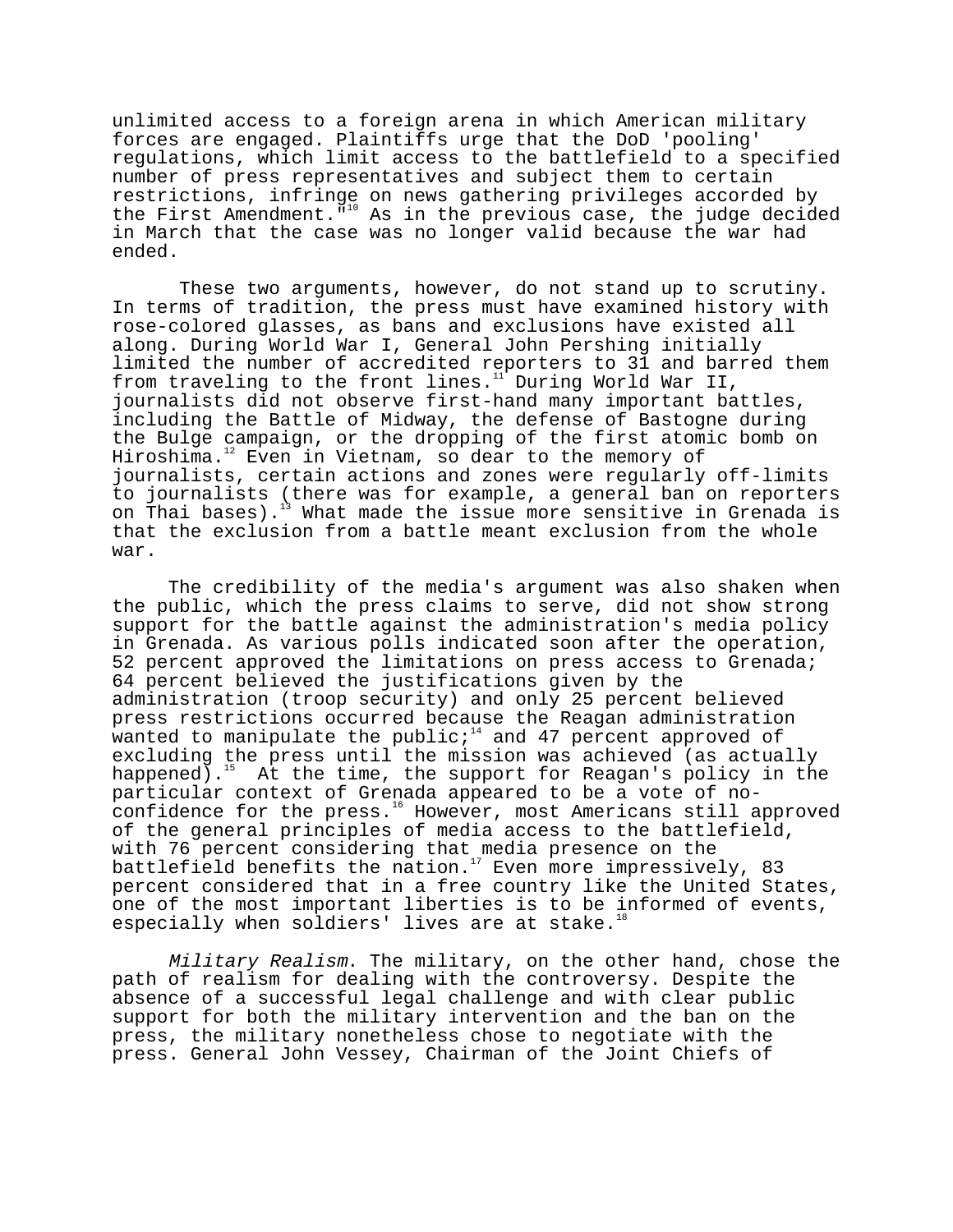Staff, had two principal motivations for taking this path.

First, in the wake of the Grenada controversy, the DoD recognized as one of its prime responsibilities the necessity "to make timely and accurate information" available to the public, Congress, and the news media.<sup>19</sup> Second, the military believed that URGENT FURY had received bad (i.e., negative) coverage from the press and attributed this to the exclusion of the press during the combat phase of the operation. Vice Admiral Joseph Metcalf, who commanded the operation, believes the press ban was counterproductive because, as a result, "the media expended more column inches and time defending their prerogatives than in reporting the story."<sup>20</sup> He believes that, due to this, the public

was deprived of the story of the part that American pride, ingenuity, training in fighting fundamentals, and luck played in the success of the Grenada rescue operation . . . Actually all the public really cares in the long-term is that we won. Nevertheless, pundits and anchor-men still talk about Grenada in terms of failure. There is an ethos that surrounds 'Urgent Fury' which denies that in both a military and strategic sense all objectives were realized.

Michael Burch, then Assistant Secretary of Defense for Public Affairs (ASD(PA)), also considers the press's exclusion as a mistake: "A combination of mistrust, poor planning, and poor execution on the part of the commander who did not realize that it would have helped the image of the operation and helped gather international support for the operation."<sup>21</sup> Navy Captain Robert Sims, then a spokesman for the National Security Council, also views the press ban as responsible for the perceived bad press the operation received. "Because the press was excluded, the operation received unfavorable reporting, even though it was a staunch success."<sup>22</sup>

# **A Series of Abortive Attempts to Find Compromise**.

During the 9 years from Grenada (1983) to 1992, the Pentagon engaged in negotiations and unilateral actions to try to improve media access to the battlefield. All the attempts, however, fell short of creating a system satisfactory to all concerned.

The first attempt came in the aftermath of the Grenada controversy, when General Vessey convened a bipartisan commission presided over by Retired U.S. Army Major General Winant Sidle. General Vessey tasked the Sidle Military-Media Relations Panel to answer the following question: "How do we conduct military operations in a manner that safeguards the lives of our military and protects the security of the operations while keeping the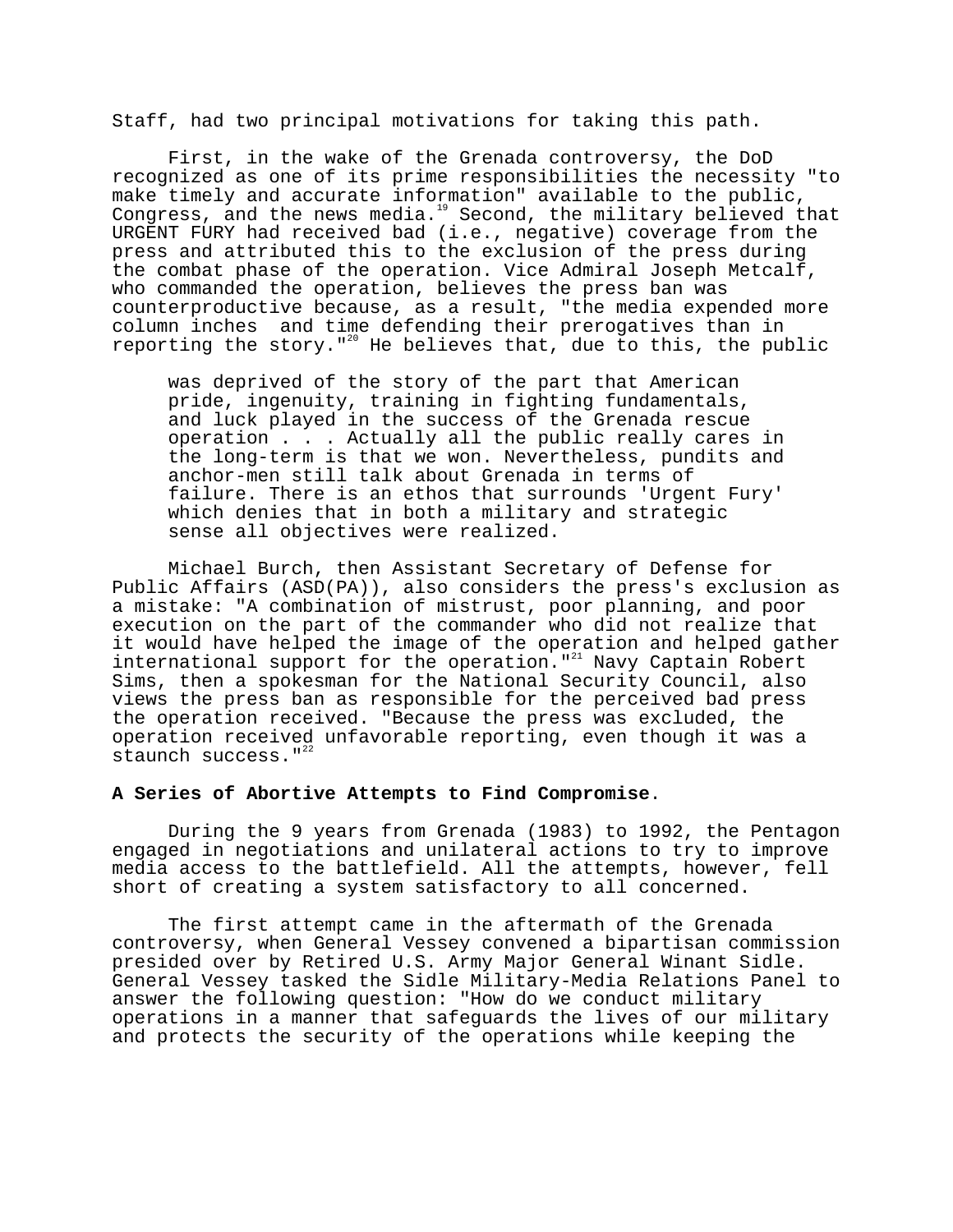American public informed through the media?"<sup>23</sup> The commission made the first attempt to define rules that would ensure a media presence on the battlefield, declaring: "It is essential that the U.S. news media cover U.S. military operations to the maximum degree possible consistent with mission security and the safety of U.S. forces." $^{24}$  This introductory statement went far beyond the mandate of the Chairman of the Joint Chiefs of Staff, as it set into principle that the presence of the media was essential to the dissemination of information. This change of focus shifted the debate from how to make information available, to the question of how to accommodate press presence. (Today the debate is still framed in these terms.) To implement this principle, the commission made the following recommendations:

! Public affairs planning should begin as soon as operational planning begins.

! When it appears that news media pooling is the only way of granting access to the early phase of an operation, a pool should be used until full coverage is possible.

! The Secretary of Defense should study the possibility of a pre-established and constantly updated accreditation list of correspondents in case of a military operation for which a pool is required.

! The basic principle governing media access should be compliance with predetermined ground rules issued by the military.

! Public Affairs should plan for adequate logistical support, including communications and transport.<sup>25</sup>

After the report's release, the DoD began implementing some of the recommendations. The Department first instructed the Commanders-in-Chief (CINCs) to begin planning public affairs when they began operational planning. Then, the Department continued to work on its proposal of creating a national pool to avoid repeating Grenada-like situations.26 In September 1984, ASD(PA) Michael Burch announced to 10 media organizations, much to their amazement, that they were part of the newly-created DoD National News Media Pool (DoDNMP).

 The DoDNMP is designed to ensure media coverage of the early phases of a U.S. military operation in a remote place where no journalists are present (as was the case during Grenada) while maintaining operational security and troop safety. The military is willing to use pools as long as operational security is not threatened. And the press is willing to participate if the pool ensures media presence and first-hand reporting from the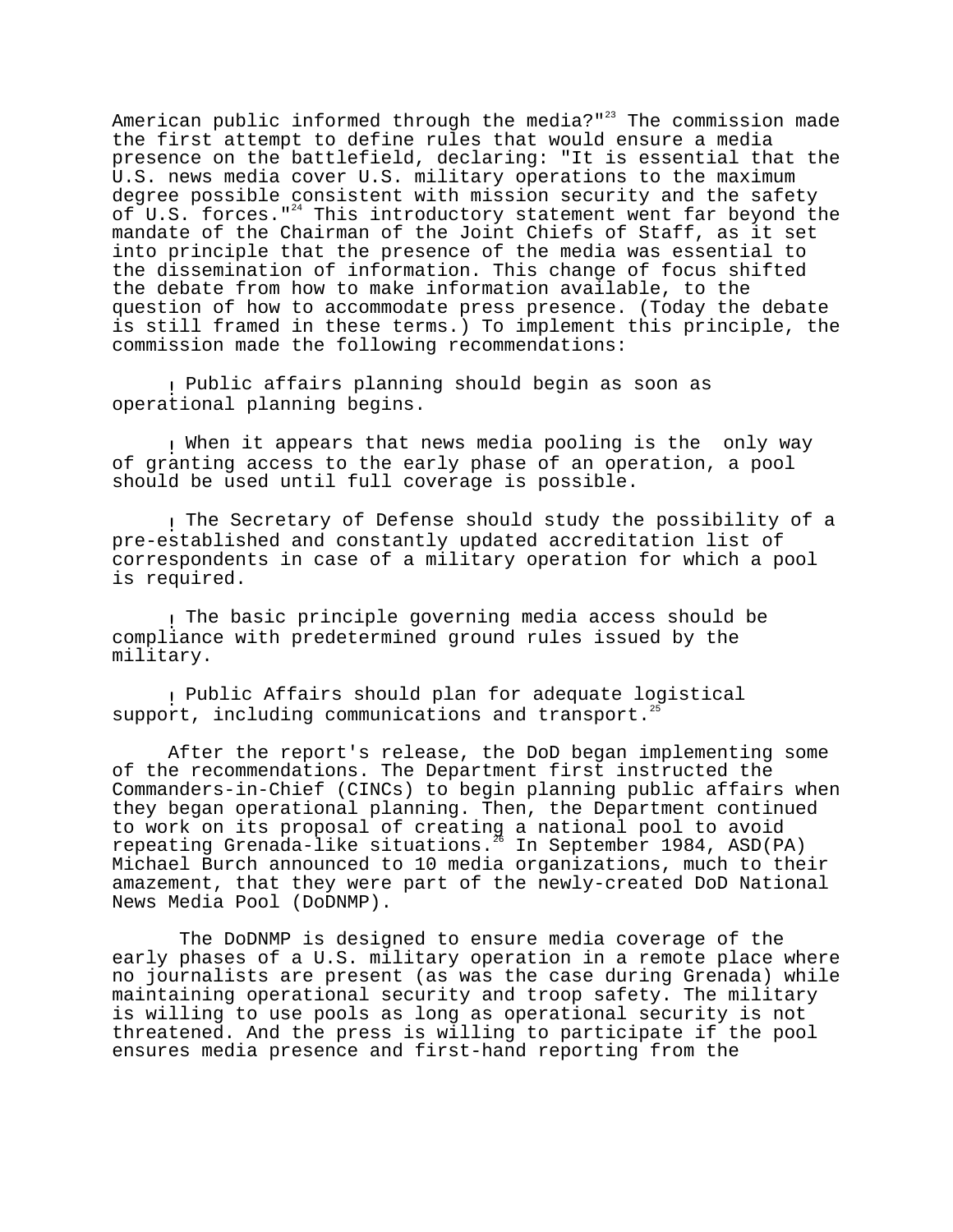battlefield. The national media pool functions according to the following principles:

It is a noncompetitive pool. News organizations participating in the pool agree to share all information and products with the rest of the media industry.

! Reporters must obey escorts' orders. They cannot break away from the pool.

! They cannot directly communicate with their organizations and can only file via military equipment.

I They must follow ground rules and quidelines.<sup>27</sup>

! They are subject to security review.

I They are expected to ask for media opportunities.<sup>28</sup>

Over the next years, the Department regularly exercised the pool. The exercises had a rocky start. For example, during exercise UNIVERSAL TREK in Honduras (April 1985), which featured an amphibious landing and a simulated strike against a guerrilla force, word of the exercise leaked within hours after the pool's activation.<sup>29</sup> During Operation JUST CAUSE in Panama (December 1989), the Time Magazine bureau chief violated security guidelines when he discussed with reporters the decision as to who would go on the pool assignment at a Christmas Party.<sup>30</sup> In the first exercise (UNIVERSAL TREK), the military did not have adequate communication facilities to file pool products back to Washington in a timely manner, and reporters had to wait 2 days to file their copy. During later exercises, the military established a routine that enabled three 600-word messages to be transmitted within 2 hours of the pool's arrival.<sup>31</sup> However, this arrangement proved too limited for actual operations. Finally, reporters soon felt these exercises were not newsworthy enough. In a meeting between DoD officials and media representatives, the reporters explained that their organizations were investing enormous amounts of money in the pool (ranging from overtime salaries to new, light-weight equipment) and that they desired<br>that the exercises would be newsworthy in themselves.<sup>3</sup> This that the exercises would be newsworthy in themselves.<sup>3</sup> complaint highlights one other major difference between the military and the media. The military prepares for actual use through frequent and repetitive training. It devotes large resources for this purpose. This is not the case, however, for the media. For the most part, a journalist's conception of training is learning on the beat. The idea of devoting time, personnel and money just to train is a luxury most media outlets don't believe they can afford. However, media organizations continued training coverage and, after a while, both the military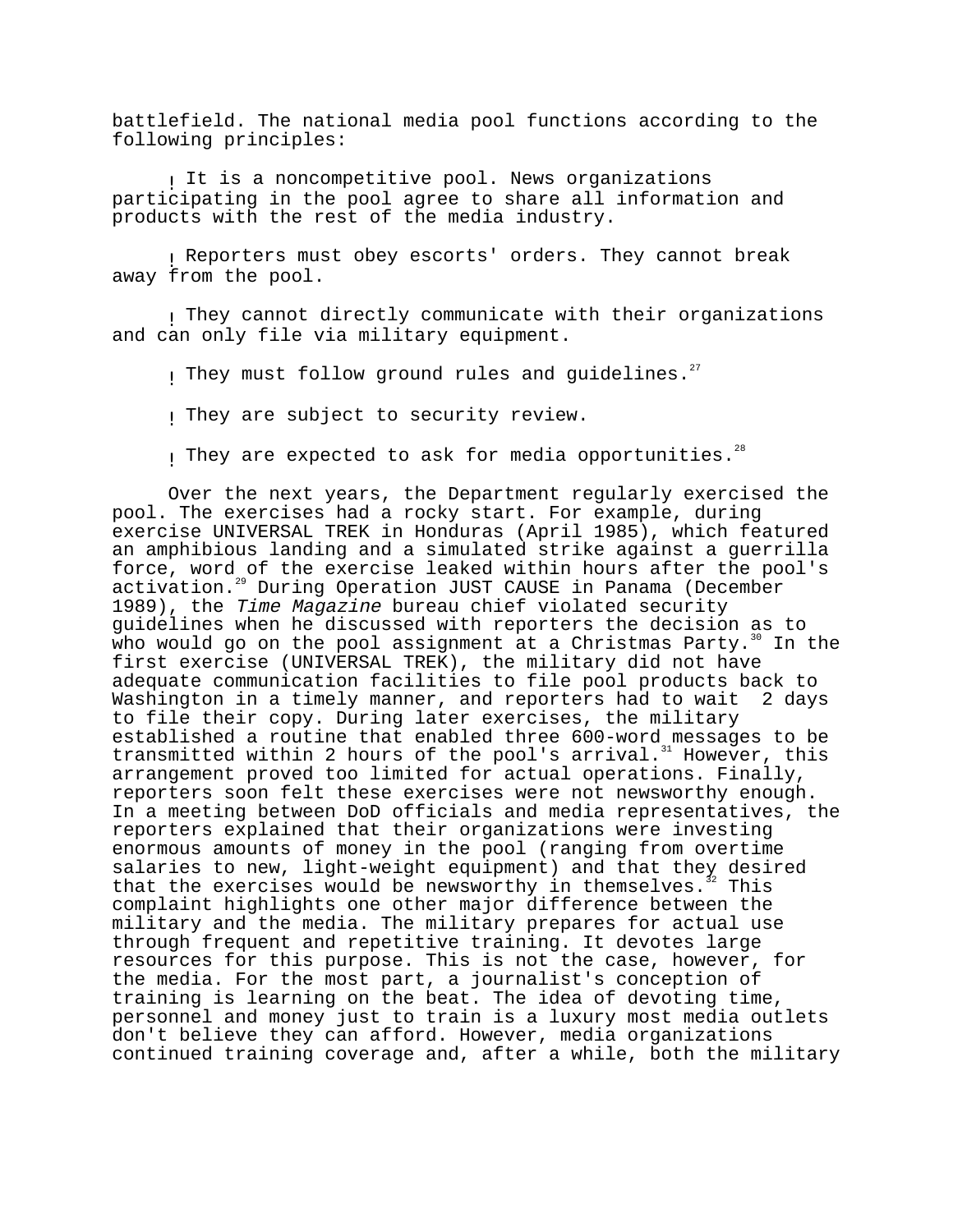and the media on the pool's roster grew accustomed to each other and relations improved as exercises continued.

The national pool was first used in an actual operation during EARNEST WILL in 1987-88.<sup>33</sup> The operation was designed to register certain Kuwaiti ships (mainly tankers) under the American flag and have them escorted from the Strait of Hormuz to Kuwait by the U.S. Navy. The goal was to protect the freedom of the seas by deterring Iran from attacking nonbelligerents' tankers in the Persian Gulf and deter further Soviet involvement in the region. The Secretary of Defense decided to activate the national media pool to cover the first escort mission which began on July 24, 1987. Commander Middle East Forces, Rear Admiral Harold Bernsen, USN, in charge of the operation, only reluctantly agreed to the arrangement.<sup>34</sup> When the Bridgeton, one of the two Kuwaiti ships escorted in this first mission, hit a mine on July 25, 1987, "the first account to arrive at the Pentagon was Associated Press reporter Richard Pyle's. The arrangement was a resounding success for everybody."<sup>35</sup> From that point, regional pools were regularly brought to U.S. Navy ships. The main success, however, was to put a pool aboard the ships involved in the attack of two Iranian frigates during Operation PRAYING MANTIS on April 18, 1988.<sup>36</sup> Dan Howard, then ASD(PA), recalled that it was very difficult to convince the military leadership to put a press pool on the U.S. ships scheduled to engage the Iranian frigates.

We spent several hours with Admiral Crowe (CJCS), discussing this matter. On Saturday [April 16, 1988], I was called again by Carlucci; Crowe and others were at Carlucci's house. Again we discussed the issue. Again I made my point. Carlucci confirmed my decision to have a press pool on board. But the military's plan was to put the pool on a lower-risk operation (on the ship that would attack an oil-platform). But, I insisted on having the pool on the ship that would engage the Iranian frigates in real combat--the most dangerous situation. Admiral Crowe and Secretary Carlucci made the courageous decision to support putting the pool in the most dangerous situation.

Overall, the use of the press pool during EARNEST WILL proved mutually satisfactory.

The next operational use of the pool system came in December 1989 with the invasion of Panama (Operation JUST CAUSE).<sup>38</sup> But in this case, it failed miserably, as pool members arrived too late to witness the actual combat operations while independent journalists were detained on Howard Air Force Base to protect the privileges of a pool which could not accomplish its mission. Instead of being taken to the fighting, the pool received a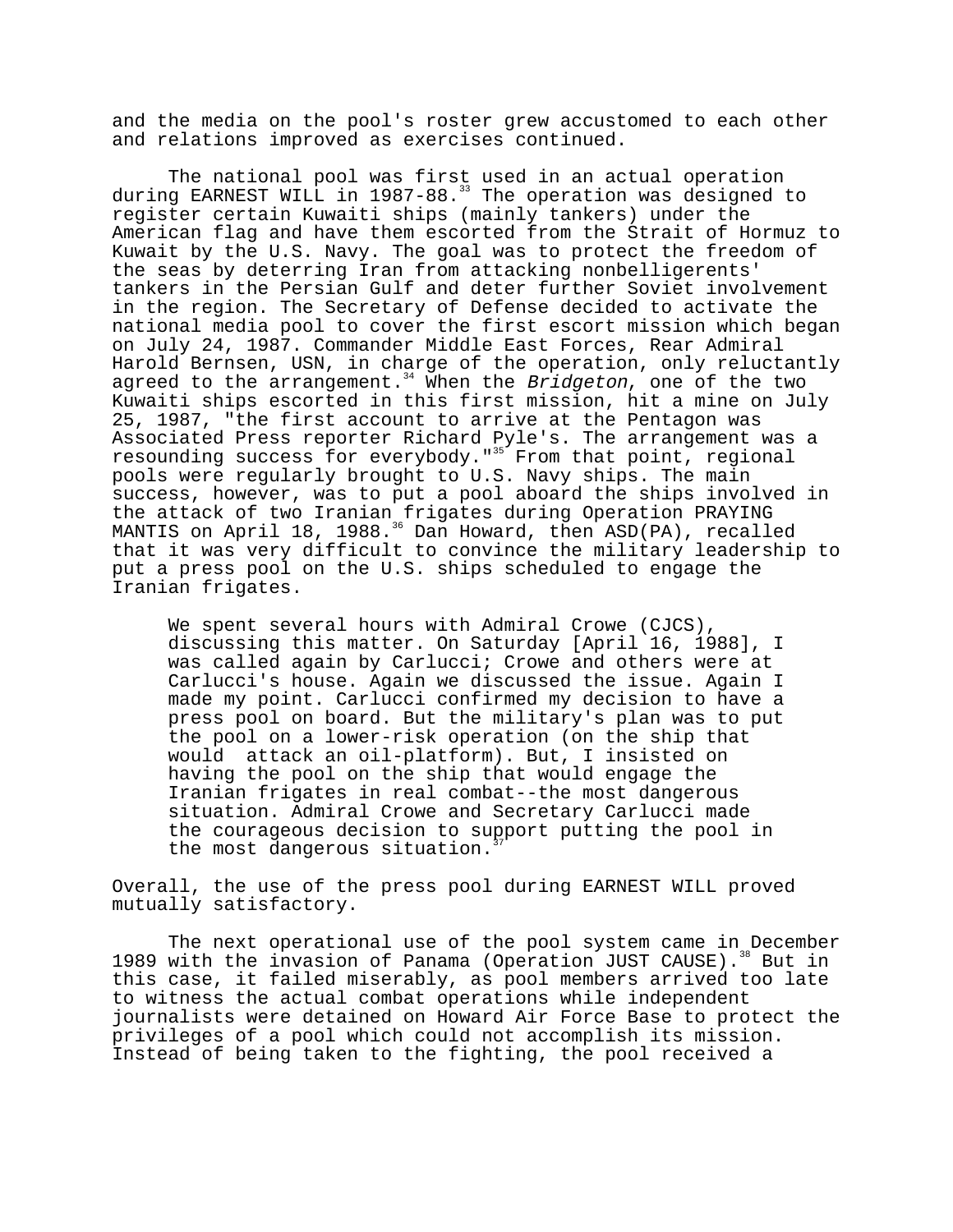series of briefings from U.S. Embassy personnel, who did not have any up-to-date military information. For the first day, during which all the major fighting occurred, SOUTHCOM consistently took the pool away from the action. SOUTHCOM had made no provisions to link the pool with combat units prior to the assault. When the pool arrived in Panama, military personnel refused to take reporters into the combat zone.<sup>39</sup> Moreover, because the media center was poorly equipped, the pool could not file adequately nor in a timely manner with their news organizations. It took the entire first day to fax print reports to Washington because of a faulty fax machine at the Pentagon. Photographic products arrived in Washington 4 days after the initial assault.

The renewed controversy led Pete Williams, ASD(PA), to charge Fred Hoffman<sup>40</sup> to conduct a review of the Panama pool's failure. Hoffman put much of the blame on Secretary of Defense Cheney for his excessive concern over secrecy and made 17 recommendations to avoid repeating the failure. Hoffman first insisted on the importance of adequate planning for the pool. He recommended that Public Affairs Annex to Operational Planning (Annex F) actually be written and that a "Deputy Assistant Secretary of Defense for Public Affairs should closely monitor development of operation-related public affairs plans to assure they fulfill all requirements for pool coverage.<sup>"41</sup> He also advised that Public Affairs personnel as well as personnel from policy offices be involved in the planning process at the very earliest stages. He stated that they needed to weigh in aggressively with the Secretary of Defense and the CJCS to argue against secrecy and in favor of the pool. He also recommended some inner changes in the pool procedures: training sessions with units most likely to be sent on emergency contingency operations; dividing the 12-member pool into sub-groups to cover a wide range of operations; briefings on the military situation; and adequate communication outlets.

On March 30, 1990, the Joint Chiefs of Staff issued new planning guidance for Public Affairs which determined the relationship between the CINC and OASD(PA) as well as the CINC's responsibilities in terms of public affairs. JCS Pub 5-02.2, "Annex F, Public Affairs Guidance," instructs the CINCs to coordinate all public affairs activities with ASD(PA) to ensure that they will provide a maximum flow of information to the public. This directive sets a chain of communication for direction and guidance between ASD (PA) and the CINCs. Under this directive, the CINCs were delegated authority to issue the appropriate public affairs instructions, provide policy guidance for all public affairs activities, prepare adequate communication and transport support "unless unavoidable military necessity, with respect to the mission and/or safety of the U.S. Armed Forces, requires all available assets," and ensure the implementation of all DoD public affairs policy and programs.<sup>42</sup>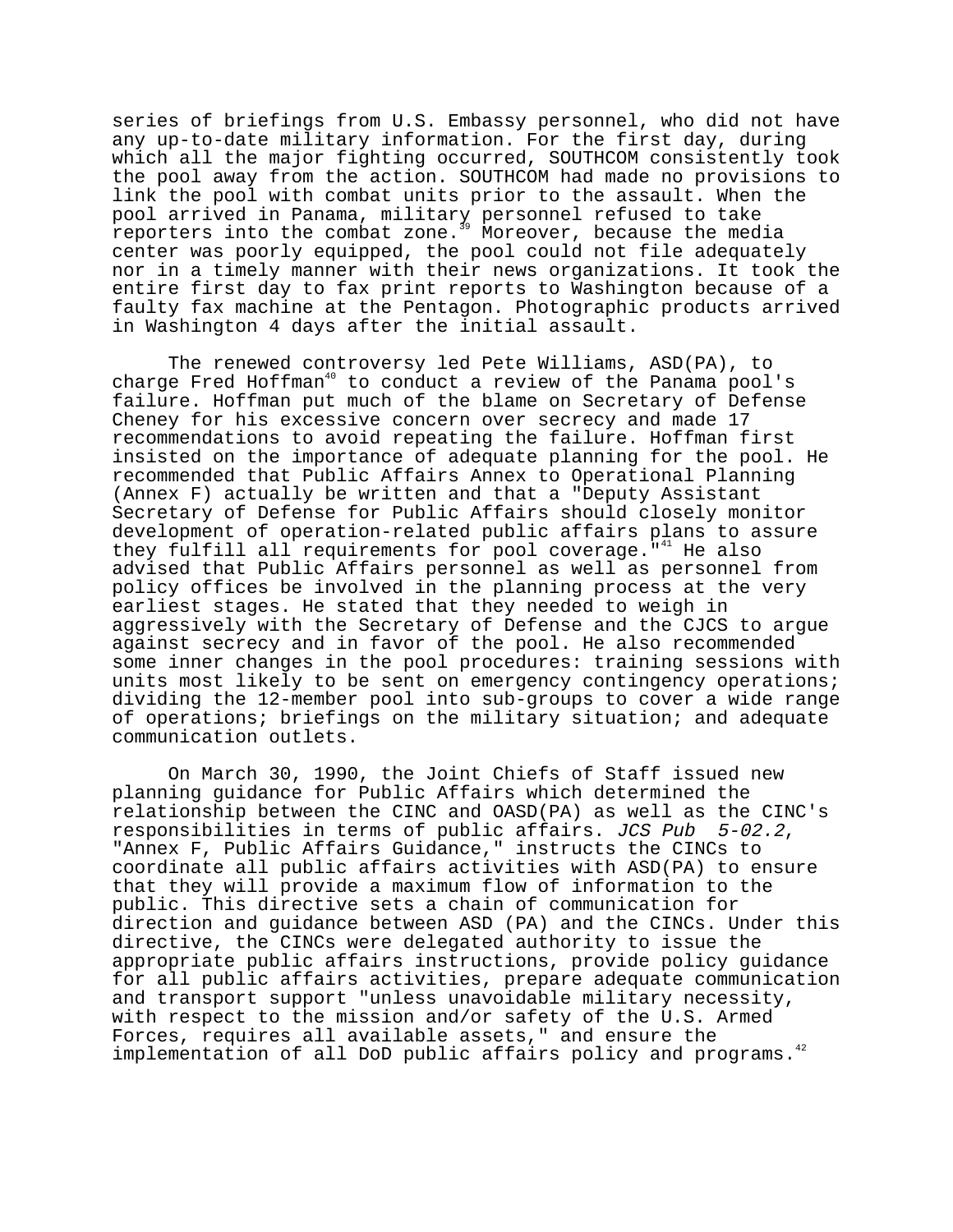Saddam Hussein's invasion of Kuwait 5 months later, on August 2, 1990, and the massive U.S. response (Operation DESERT SHIELD) provided a real test for the new guidance. Sadly, the process mainly failed the test and reinvigorated the debates over media access to U.S. military operations. After Saddam Hussein invaded Kuwait, DoD activated the national pool to cover the opening phase of Operation DESERT SHIELD. For the first 3 weeks, the pool's operation satisfied both the military and the media. The media gained access to a situation it could not otherwise cover (no western reporters were in Saudi Arabia). The military was able to ensure positive coverage of operations in Saudi Arabia--without hinting at the weaknesses of the military deployments. Things began to go awry when operations went on and moved from a defensive posture to an offensive one. The system for granting access to these operations resulted in a litany of press complaints.

Two main problems stirred controversy with the press. First, only about 10 percent of the reporters enrolled on the Joint Information Bureau (JIB) rosters in Dhahran, Riyadh and Jubail ever made it to the front lines.<sup>43</sup> Moreover, those few 'elected' members of the press did not choose what they wanted to cover, but the military put them where slots were available. Many in the press felt that the military acted as a 'super editor,' attacking them in the essence of their job: their ability to select the story. With CENTCOM's approach, reporters were assigned to units they did not want to cover and missed opportunities they would have liked to cover. "While the pool has been used very successfully to provide coverage of key events that would go uncovered if it were not for the military transporting pools to the appropriate location at the correct time, the control of access in all areas creates the impression that the military has something to hide." $4$ 

In all fairness, it needs to be said that Colonel William Mulvey (USA), Director of the JIB in Dhahran, was hardly in a position to 'select' the news for the press. Under constant pressure from the numerous journalists roaming the international hotel, he spent most of his time trying to convince military units to take more journalists in. Moreover, the logistical job of providing to the press enough "newsworthy spots" with regularity was almost impossible to fulfill. The military will never be able to match the press's ability to pick newsworthy events, go from one to the next, and leave an unworthy spot in time to go to a newsworthy one.

The second main problem was the lack of dedicated transport and logistic support for filing the stories back to Dhahran in a timely manner. During the 4-day ground war, the military relied on a "pony-express"45 system for communicating the pool products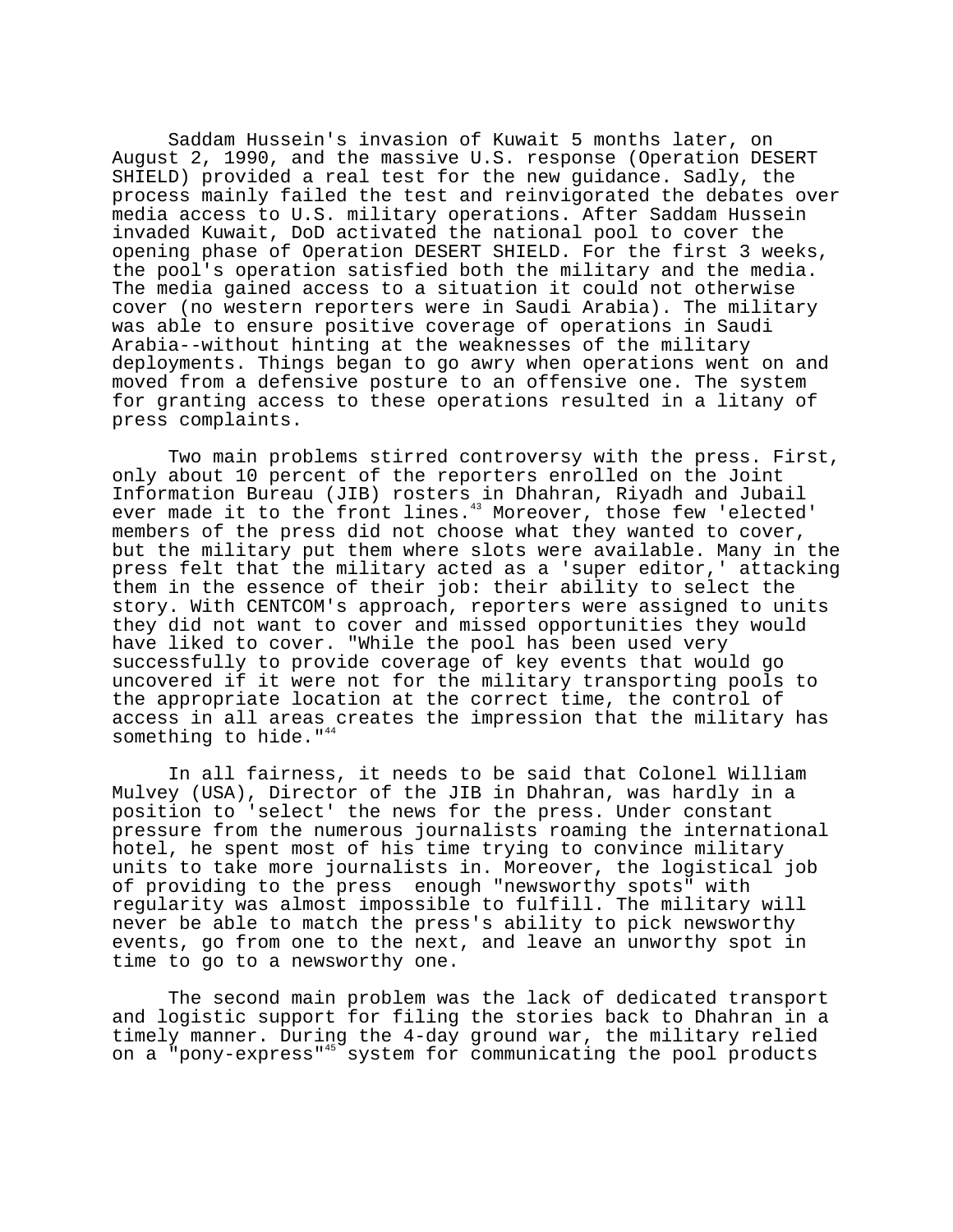back from the battlefield to the rear headquarters in Dhahran. In theory, pool products were to be sent via military transport (essentially vehicles or helicopters) from the battlefield to Dhahran, and then back to the United States. In practice, military transport proved extremely unreliable. Examples of faulty transmission abound. "One reporter's copy took as long as two weeks to make the eight hour drive from the battlefield to Dhahran. A news photographer's film took thirty-six days. A television correspondent's videotape of two stories never made it back."<sup>46</sup> Overall, the Pentagon recognized the slowness of its system. According to Title V, the DoD's report to Capitol Hill, only 21 percent of the pool products arrived at Dhahran in less than 12 hours during the ground war, while 69 percent arrived in less than 2 days. Thus, much of it arrived after the ground offensive was over and was never used in news accounts.<sup>4</sup>

### **Explaining the Pool's Failure**.

Over the past decade, the DoD has developed a procedure to ensure that the media would be granted access to combat operations: the pool. However, the results from its use in combat operations have shown only mixed results. The concept worked during EARNEST WILL and essentially during the first weeks of DESERT SHIELD, but failed in the two major and most newsworthy events of the decade: JUST CAUSE and DESERT STORM.

The creation of the national pool in 1985 has led the DoD to overuse and misuse the pooling concept for coverage of combat operations. The national pool was correctly used for the first escort mission of EARNEST WILL. At that time, no media was in the region to cover the operation. Journalists could not make it to the scene on their own, and the military operations (aboard ship) physically could not handle numerous journalists. For the same reason, DoD correctly activated the national pool at the beginning of DESERT SHIELD. However, during the decade, the pool concept was overused in circumstances unacceptable to the press. For example, DoD sent the national pool during Operation NIMROD DANCER (the movement of military reinforcements to Panama after Noriega fraudulently annulled the presidential election results in May 1989) to send a signal of conciliation to the media community, whereas many reporters were already in Panama.<sup>48</sup> The national pool was also misused during Operation JUST CAUSE, because reporters were already located in Panama and should have been gathered in a local pool or left to report unilaterally on the situation.<sup>49</sup> Finally, CENTCOM created a pooling system to cover all the phases of Operation DESERT STORM as a means of controling a swarm of journalists. This abusive employment of the pool aggravated media-military tensions.

For the press, the pool is only a poor alternative to no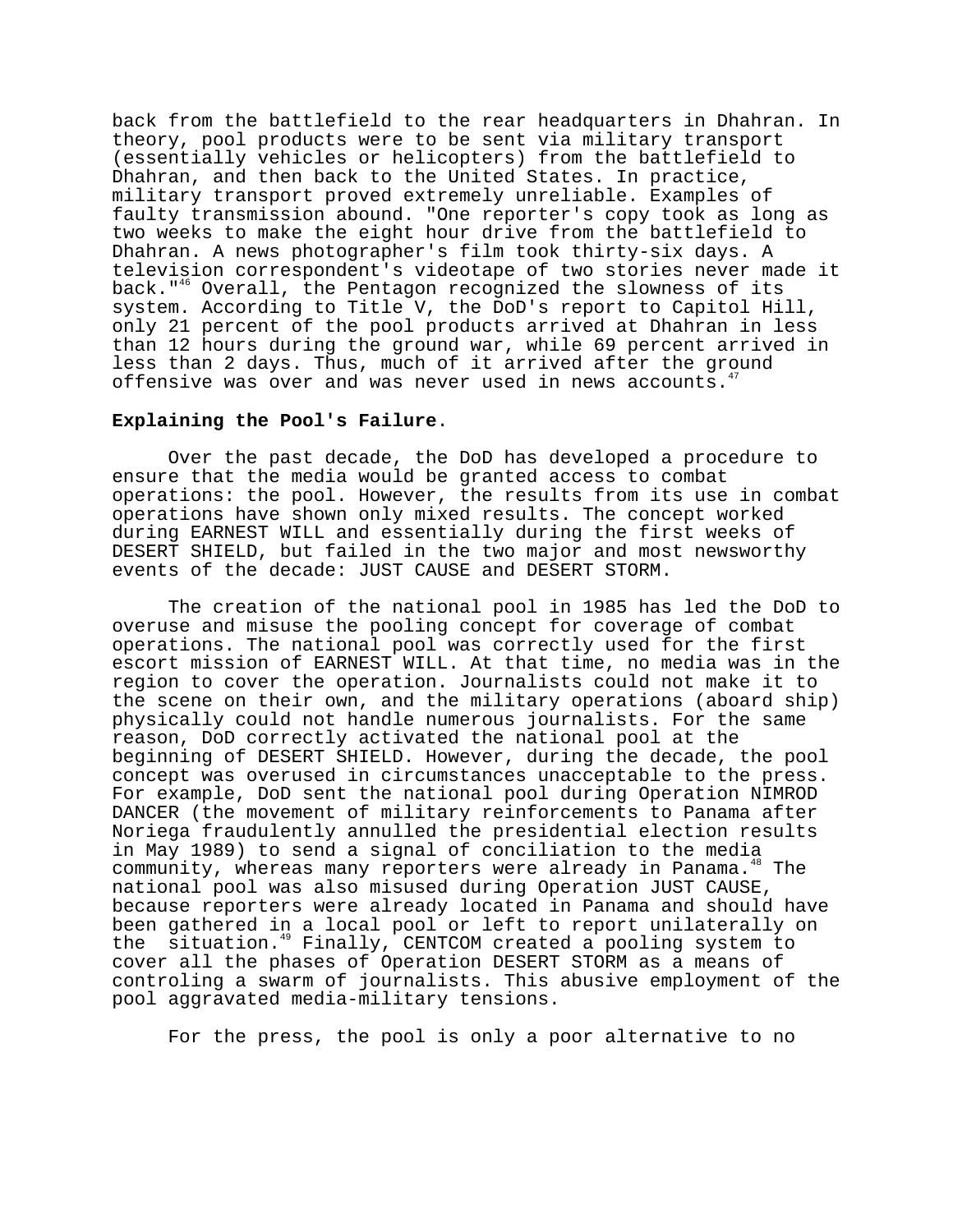coverage at all. $^{50}$  The press generally has accepted being part of a pool (whether national or regional $^{51}$ ) when it did not have ready access to the theater of operations, as was the case during EARNEST WILL and in the first three weeks of DESERT SHIELD. Some in the military, on the other hand, have viewed the pool as the perfect way to limit the number of journalists in theater. The military has never accepted a large number of reporters in theater for various reasons, ranging from operational security to political concerns to availability of resources (space and accommodations). But resorting to pools to limit the number of journalists creates controversy because it derails the pool concept from its original mission to implement one that is unacceptable to the press. Each time the Pentagon has used the pool in instances other than the minimal circumstances accepted by the press, journalists have angrily complained. Obviously, the military cannot go on using the 'pool concept' as a way to limit the numbers of journalists on the battlefield in combat operations, unless it is willing to take the heat. This issue needs to be worked out with the press.

The pool concept, as developed and implemented so far, mostly addresses military concerns and not the media's. DoD established the national pool to meet three objectives:

! To make sure that it was possible to activate a small group of journalists without endangering operational security. To achieve this objective, DoD has established a series of guidelines to enable secret activation of the pool. It has also imposed a system of security review applicable to all pool material, so that journalists would not improperly write about forbidden information.

! To make sure that the pool was transported to an event.

! To make sure that communication facilities were available to file pool products in a timely manner. $52$ 

These objectives, however, fail to address the major press concern: satisfactory access to operations. Indeed, obtaining access to real combat operations through pools has been a challenge. This requires that journalists be attached to combat units prior to the beginning of operations. In turn, this requires that a long and successful planning process take public affairs into account. This is not a condition easy to fulfill. In Panama, the planning process was so haphazard that pool members were not hooked-up with units. As a result, they did not witness any combat operations. During DESERT STORM, some of the combat units of the air war (the B-52 bombers) did not receive a single journalist. And during the ground war, many of the Army units (mostly in the VII Corps) did not have any reporters with them.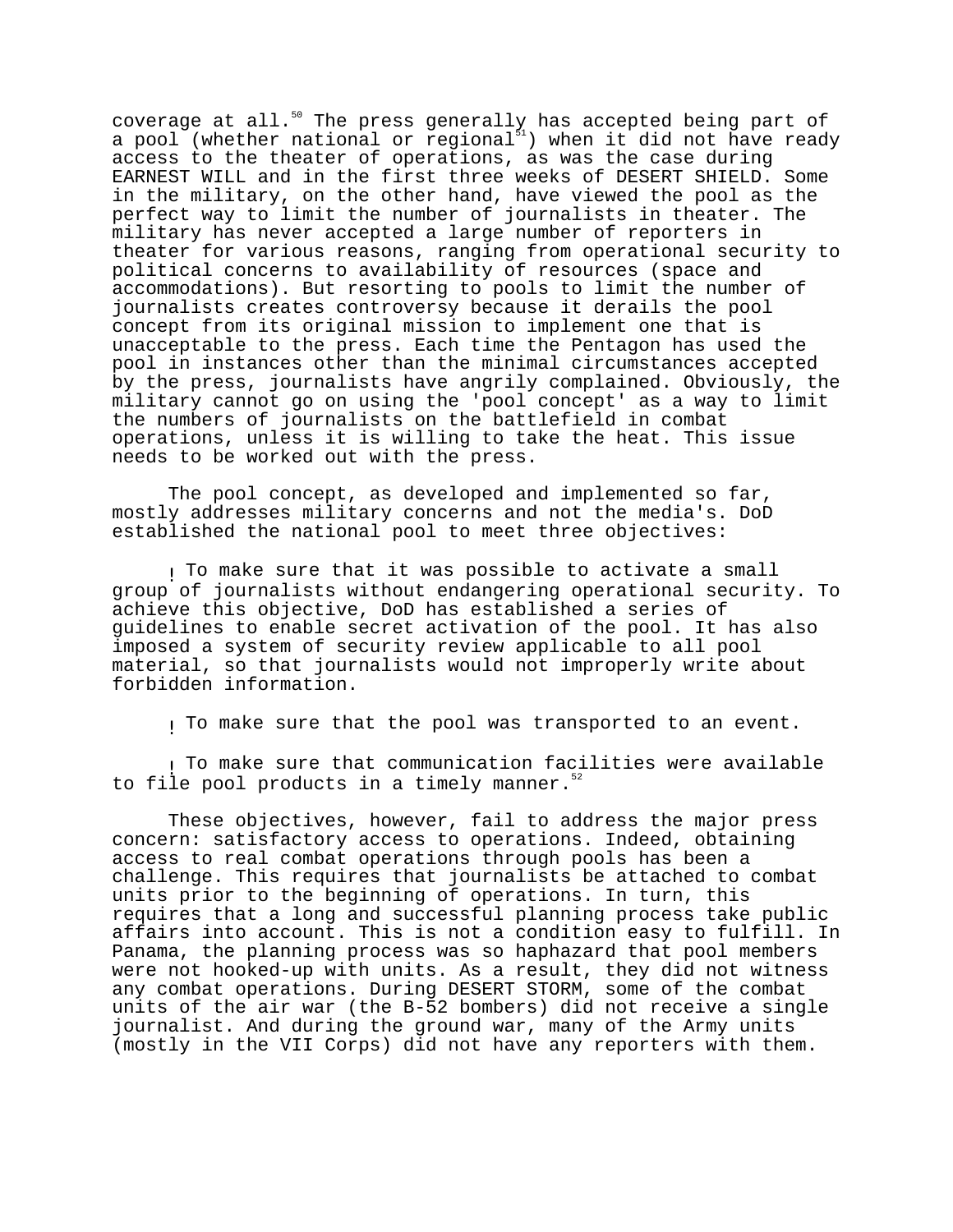In general, the DoD national pool system has been unable to solve these problems. More dramatically, it may have made them worse. Whether pools exist or not, commanders will always have the prerogative to expel or discourage journalists from covering their units. The military may deny journalists access to units for a variety of reasons ranging from operational security to dislike of the press to outright political objectives.<sup>53</sup> But, the pooling system creates a process which insulates journalists from commanders--therefore reducing the pressure media personnel can put on the military. Moreover, the system also gives the military an opportunity to (try to) direct media coverage. Indeed, when left to define media opportunities for the press, the military can choose, and has chosen, angles that favor the official version of events. During URGENT FURY, the military tailored the press visits to show them the involvement of the Soviets on Grenada. During JUST CAUSE, SOUTHCOM created media opportunities that had little informative value or that showed Noriega's evil side. During DESERT STORM, the military created slots among the units which accepted journalists. As a result, some journalists sat (almost idly) with units where nothing interesting was happening, while some units whose commanders had refused any media presence did not receive any coverage. The military is a bad editor and such a job should be left to those who do it best: the media.

In addition, the pool concept is cumbersome and limits improvisation. It is cumbersome because it requires enormous logistical support--in terms of personnel, transport, accommodations, and communications. Experience has shown that the military cannot easily meet those requirements. Indeed, public affairs logistics derives from operational logistics. In the priorities of a commander, public affairs always are a lower priority than operations. Moreover, logistical support can only be devoted to public affairs if planning has occurred soon enough and has developed without problems. Those two requirements have not always been met. For example, in Panama the national pool's activation was announced so late that no adequate logistical support could be diverted from the operation.<sup>54</sup> During DESERT SHIELD, General Schwarzkopf made it clear that public affairs was not his priority. Navy Captain Mike Sherman, who established the JIB in Dhahran from scratch, said he was provided no equipment and little manpower. He also stated that it was 4-6 weeks before CENTCOM issued a message to the field directing units to cooperate with and support the JIB. Reflecting on his establishment of the JIB, he concluded: "We were the bastard children of the operation."<sup>5</sup>

The system is so cumbersome that it also largely freezes improvisation. Indeed, when a sudden newsworthy event occurs, the pool is rarely prepared and equipped to move quickly to the site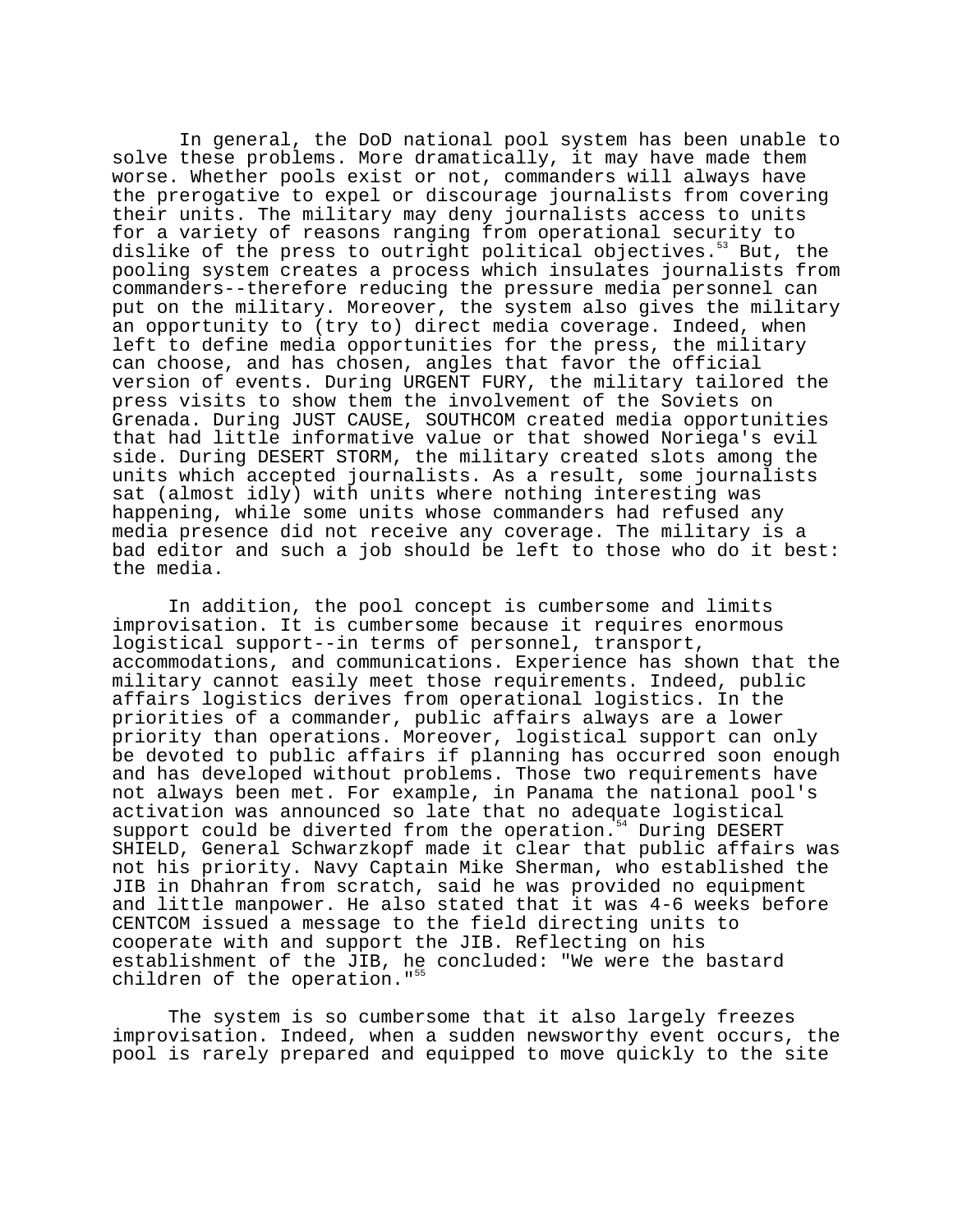of the event. The battle of Khafji, during the Gulf War, offers a typical example of how difficult it can be to manage the pool system. The battle, which occurred at the end of January, was an Iraqi attempt to force the U.S. military to engage in a bloody ground battle. A few hours after the battle began, some independent reporters, called "unilaterals" in the Gulf War, were on the scene, trying to figure out what was happening. Back in Dhahran, news broke that "something" was going on and that "unilaterals" were on the scene. Journalists assailed Colonel Mulvey, head of the Dhrahan JIB, with requests to form a pool to go. By the time the military was prepared to send a pool, the battle was essentially over. The incident suggests two hindsights. First, the public affairs community's ability to move journalists quickly to respond to this type of breaking news is low. Second, under such circumstances, the military public affairs system cannot compete with the media in responsiveness.

Finally, the resort to an exclusive, all-pool system to cover combat operations has exacerbated planning and coordination problems. And when pooling activities did not go as planned or expected, it left little room for improvement. In spite of recommendations by both Sidle and Hoffman, public affairs planning has not been effective.

The first problem lies in compartmented planning. "Compartmentalization" means that only people who "need to know" are brought into the planning process. Public affairs officers are generally not part of those considered by senior leaders and key staff officers and planners to be essential for operational planning. They too often are perceived as not having a "need to know." Until Grenada, it was very common during the planning process to leave the public affairs annex (Annex F) essentially blank, with the line "to be provided"--but it rarely was. Both the Sidle commission and the Hoffman report recommended that public affairs planning begin at the onset of operational planning. And after Panama, a DoD directive made the recommendation the policy. But public affairs continued to be considered a low priority for operational commanders. Almost no public affairs planning accompanied DESERT SHIELD. And during DESERT STORM, the low priority given to public affairs translated into chaos.

Second, the resort to the pool concept has created some antagonistic relations between the Office of the Assistant Secretary of Defense for Public Affairs (OASD-PA) and commanders who are responsible for public affairs activities in their area of responsibility (AOR). Over the decade, OASD-PA has seemed to be receptive to the media's concerns over access. However, this office has rarely been able to impose its views on commanders.<sup>56</sup> The problem stems from the fact that OASD-PA is not part of the chain of command. It therefore cannot order a commander to take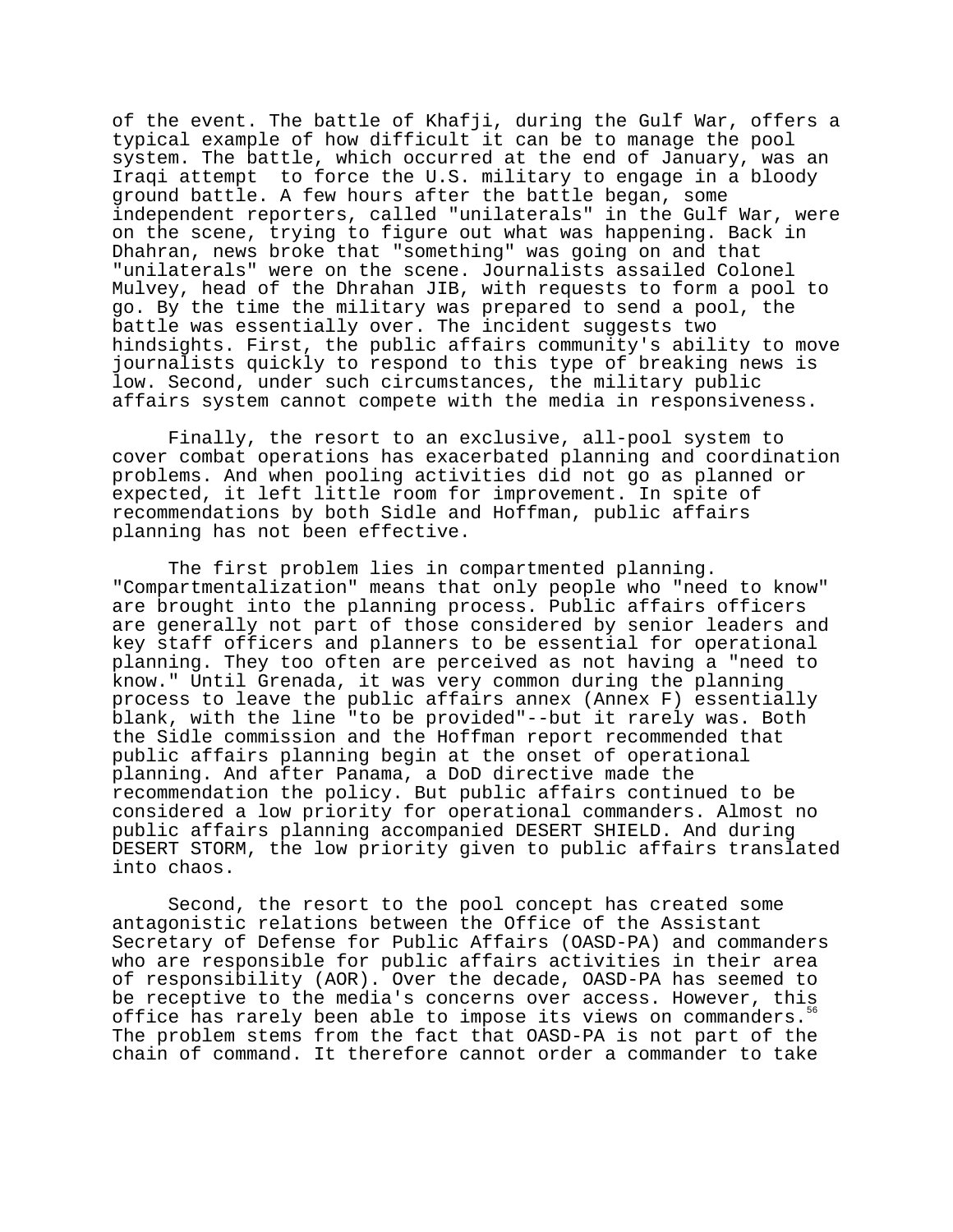more reporters or allow a unit to be cooperative to the press. It gives guidance, not orders. Unless the Secretary of Defense takes public affairs seriously and backs his assistant for public affairs, OASD-PA has little authority over what happens in the real world.

## **The Post-Gulf War Measures**.

The heated controversy between the military and the press that accompanied the Gulf War led to the first attempt to define and negotiate rules of coverage of military operations. These rules became official policy in 1992 and are now in the process of being translated into a DoD instruction and a joint public affairs doctrine.

The Statement of DoD Principles for News Media Coverage of DoD Operations. On April 15, 1991, George Watson, then Vice President of ABC News Washington bureau, organized a meeting of Washington bureau chiefs to discuss media coverage guidelines during the Gulf War. The group involved 15 Washington bureau chiefs concerned that "the flow of information to the public was blocked, impeded or diminished by the policies and practices of the DoD," and expressed apprehension that "the virtual total control that your Department exercised over the American press will become a model for the future."<sup>5</sup>

Meanwhile, the large group of news organizations designated a working group of five media representatives: Michael Getler (The Washington Post), Jonathan Wolman (Associated Press), George Watson (ABC News), later replaced by Barbara Cohen (CBS News), Clark Hoyt (Knight-Ridder Newspapers) and Stanley Cloud (Time Magazine). The working group was tasked with writing an assessment of what went wrong in the coverage and media procedures during DESERT STORM. The report concluded: "In the end, the combination of security review and the use of the pool system as a form of censorship made the Gulf War the most undercovered major conflict in modern American history. In a free society, there is simply no place for such overwhelming control by the government."<sup>58</sup> The media group attached a list of ten principles, designed to improve combat coverage, to the report. The following are the key points:

! Open and independent coverage will be the principal means of coverage of U.S. military operations.

! Pools will be used to ensure coverage of the first stages of any military operation and will be disbanded after 24 or 36 hours.

! Reporters should be granted access to all major units.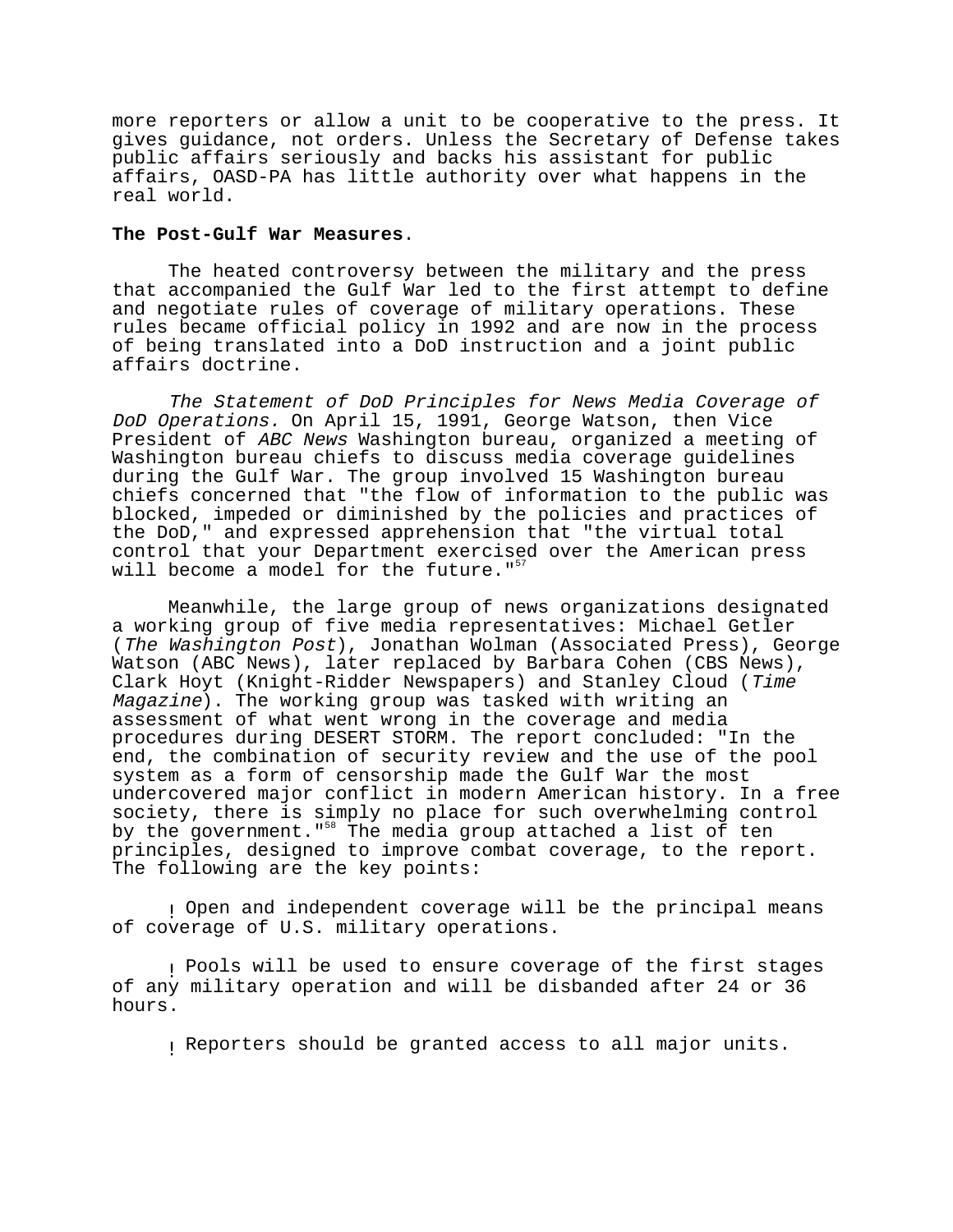! The military should provide transport and communication assistance to the pool as well as to independent reporters.

! Security review should be abandoned.59

On September 12, 1991, the group met with Secretary Cheney to discuss the pitfalls of the Gulf War public affairs procedures. According to Associated Press's Wolman, the Secretary was very receptive to the media's complaints and immediately agreed to open negotiations.  $\degree$  During the following 8 months, the media working group met regularly with ASD (PA) Williams and his staff to work out new arrangements. The process was long and uneasy. AP's Jonathan Wolman describes the negotiating process: "We would have a meeting and some issues were raised. Then we would have to go back to the larger group of media organizations. The military leadership would have to go back and discuss some of the issues with the civilian leadership and the CINCs."<sup>61</sup> Overall, they spent a lot of time settling on phrasing, choosing the word that would satisfy both parties, and trying to 'remove the brackets around controversial expressions.' Both parties discussed several issues at length. On the most controversial- security review--they finally agreed to disagree.

On May 21, 1992, the Pentagon announced it had adopted new combat coverage principles. The following summarizes the agreedupon principles:

! Open and independent coverage will be the principal means of covering U.S. military operations.

! Pools will be used when they provide the only feasible means of access to a military operation, when space is limited or for specific events. The arrival of a pool will not cancel independent coverage from journalists already in the area.

! Journalists will be credentialed and required to abide by security ground rules. Non-observance of the rules will result in loss of accreditation. News organizations will make efforts to assign experienced journalists to cover military operations.

! Journalists will be provided access to all major units. Special operations units may have some limitations.

! Public affairs officers will not interfere with reporting.

! The military will be responsible for providing transport and communication facilities for pool journalists. The military will allow independent reporters to ride military vehicles and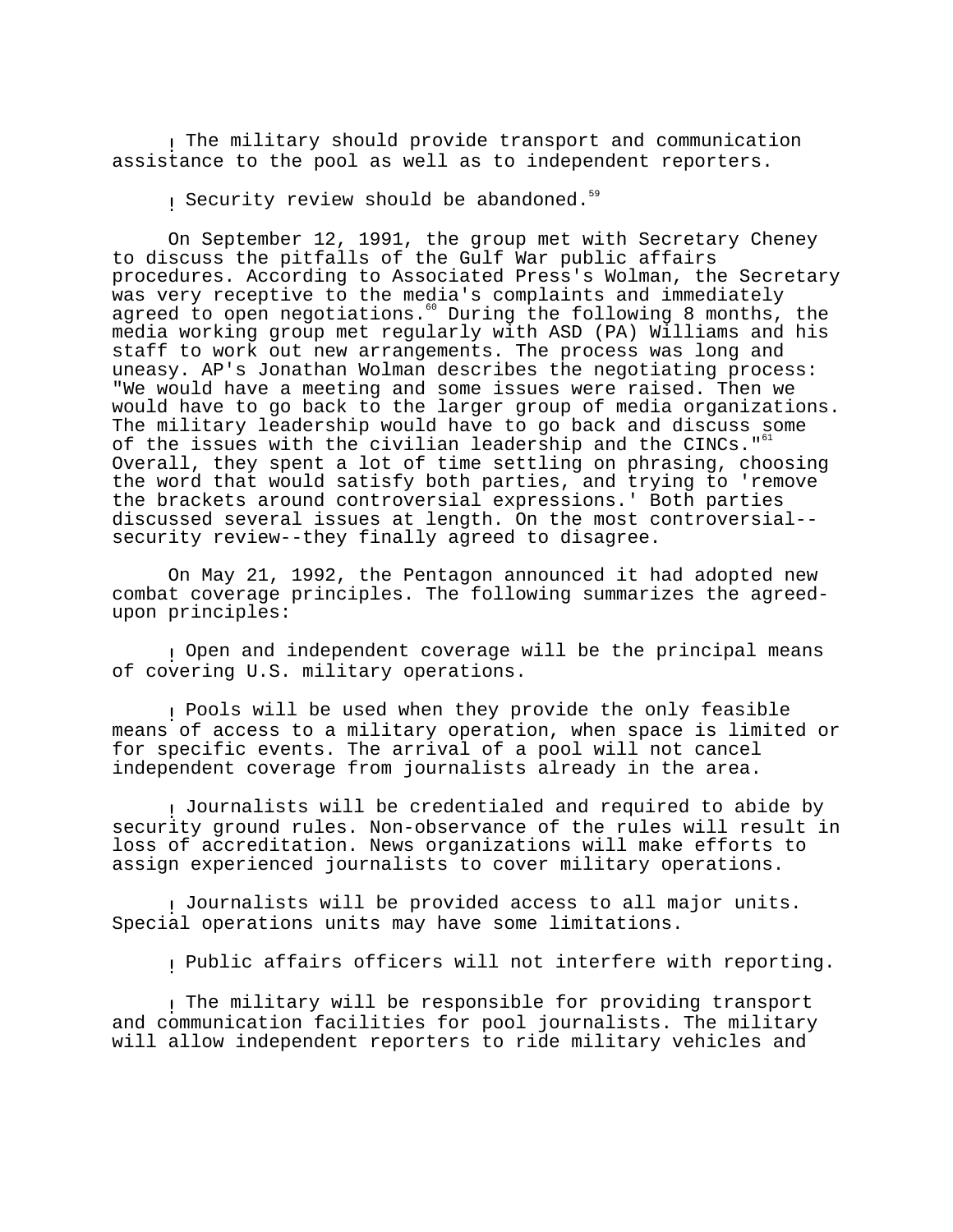use communication assets. Commanders will not ban communication systems operated by the media from the battlefield, but will be able to limit their use under certain circumstances.

I The principles apply to the national media pool.

! Both parties agreed to disagree on the issue of security review. The DoD considered it must retain the possibility to review all material prior to release in order to maintain tight operational security. The press considered it could not submit to any form of review prior to publication.

The press expressed great satisfaction at the announcement. Speaking for the media group, Louis Boccardi, CEO of Associated Press, said: "It is the consensus of our group that the guidelines offer the promise of the kind of coverage the citizens of a democracy are entitled to have."<sup>62</sup> Stanley Cloud, one of the negotiators, added that the new policy, in general, made "a vast improvement over the system that existed prior to the Gulf war."<sup>63</sup>

The Elaboration of a DoD Directive for Joint Public Affairs. In the aftermath of the negotiated agreement between the Pentagon and the media, ASD (PA) Pete Williams decided that the elaboration of a DoD directive and a Joint public affairs doctrine were necessary steps to avoid the pitfalls of the Gulf War. For that purpose, Pete Williams arranged the transfer of U.S. Army Lieutenant Colonel Charles Ricks to the Pentagon to work on media policy. Ricks was transferred from NATO headquarters where he had been developing public affairs procedures. Charles Ricks (and, since his retirement, Brian Kilgallen [a civilian in the  $OASD-PA/OATSD-PA$ ])<sup>64</sup> wrote and coordinated the two documents. Both documents are designed for the combatant commanders. The DoD directive sets policy. It documents the tasks to be performed by the various echelons (ASD-PA, JCS, Commanders and military departments) for accommodating reporters during operations and releasing relevant information to the public. A DoD instruction is a longer and more detailed version of a directive. It states the same policy standards. Joint doctrine should derive from the directive and instruction for commanders on how to implement the tasks determined in the directive. The directive and instruction are in a draft form and have not yet been signed by the Secretary of Defense. The joint doctrine seems to be in the second coordination process. According to Kilgallen, in charge of coordination, the joint doctrine should be approved before the end of 1996.

The current draft of the instruction has taken into account many of the principles that resulted from the 1991-92 negotiations. For example, the instruction stresses that "the primary means of covering U.S. military operations shall be open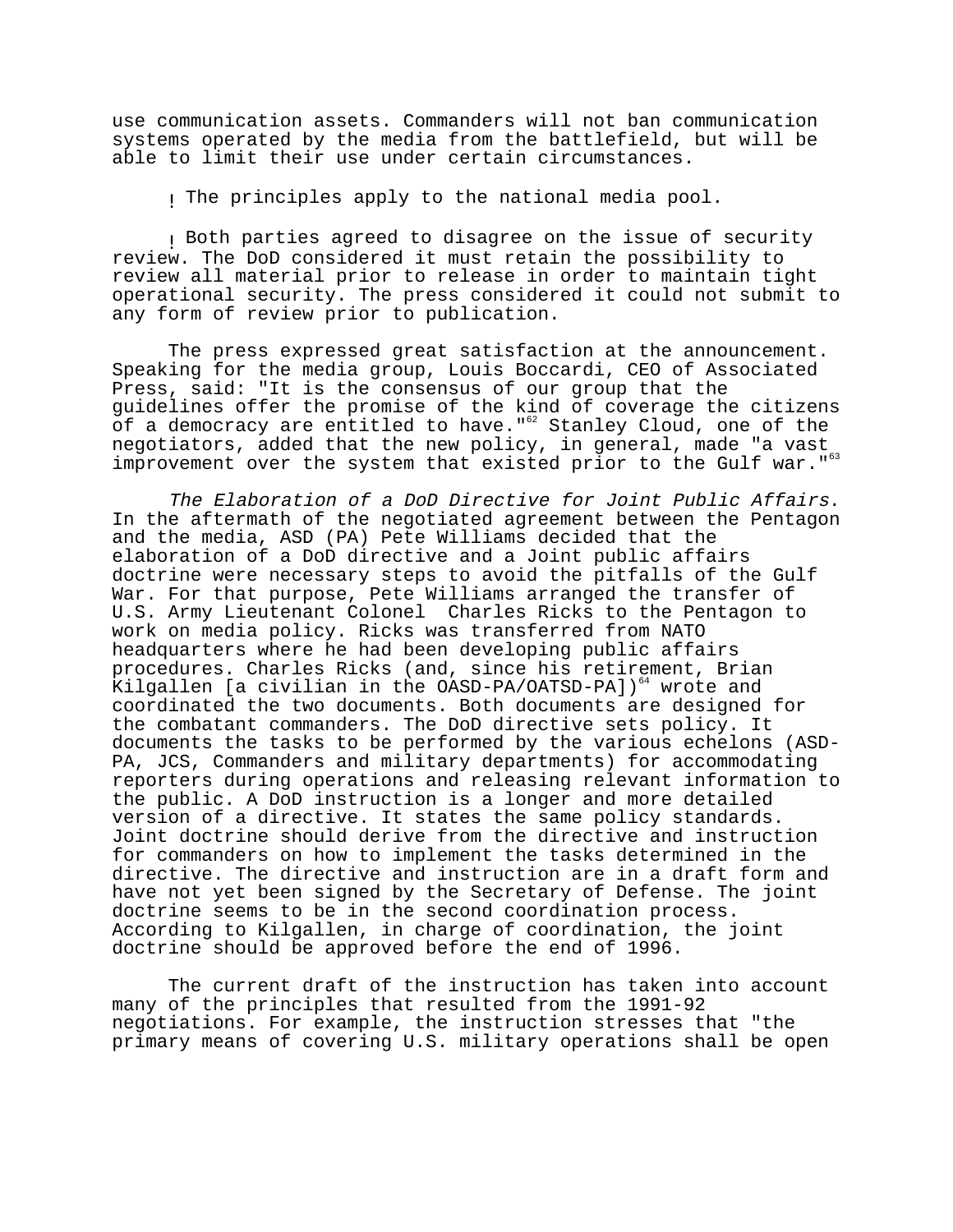and independent coverage by properly credentialed news media."<sup>65</sup> Responding to criticism that emerged during and after the war about public affairs officers impeding reporting, the directive sets the new goal as "to treat the news media as members of units, allowing them to accompany the organizations during the conduct of their mission."66 The instruction insists that CINCs grant the maximum access possible to operations, including combat ones. It also seeks to answer some of the media's concerns about transport and communications assistance. It requires that CINCs "ensure adequate, immediately available dedicated personnel, equipment, transportation, and communications resources to meet the demands for information." $67$  Finally, the instruction sets a new review process for ensuring operational security. In accordance with the agreement, it acknowledges that "formal security review of news media products may be necessary," but it also institutes another process called "security at the source." "Under that concept, those meeting with the news media shall ensure that classified information is not revealed."<sup>68</sup>

The draft instruction also addresses concerns that were not raised during the negotiations, but appeared as major problems during the Gulf War, most notably the planning process and the tasks of various components during this process. Noting that overall success "relies on the coordinated responses of supporting combatant commands, the Military Departments, the Chairman of the Joint Chiefs of Staff, and OATSD-PA," the draft instruction clarifies the role of various components in the process. For example, ASD (PA) is now tasked with "reviewing, coordinating, approving, and disseminating PAG [public affairs guidance], public affairs plans, and public affairs annexes." In the meantime, JCS is tasked with ensuring "that existing operational public affairs plans comply with published joint public affairs doctrine and guidance."<sup>59</sup> The CINCs receive a much more detailed tasking, under this directive, as they have to "include in operations plans an annex that establishes responsive public affairs organizations and structures and shall provide dedicated personnel, facilities, equipment and transportation, and communications assets to the public affairs mission."<sup>70</sup>

## **Looking Forward: Appraising the Nature and Degree of Policy Changes**.

It is impossible to definitively state how these policy changes will affect future media coverage of combat operations. Past experience and consideration of future trends suggest reasons for both optimism and pessimism.

The Regulation of Access. Both the agreed-on principles and the draft public affairs instruction establish "open and independent coverage" as the principal means of coverage of U.S.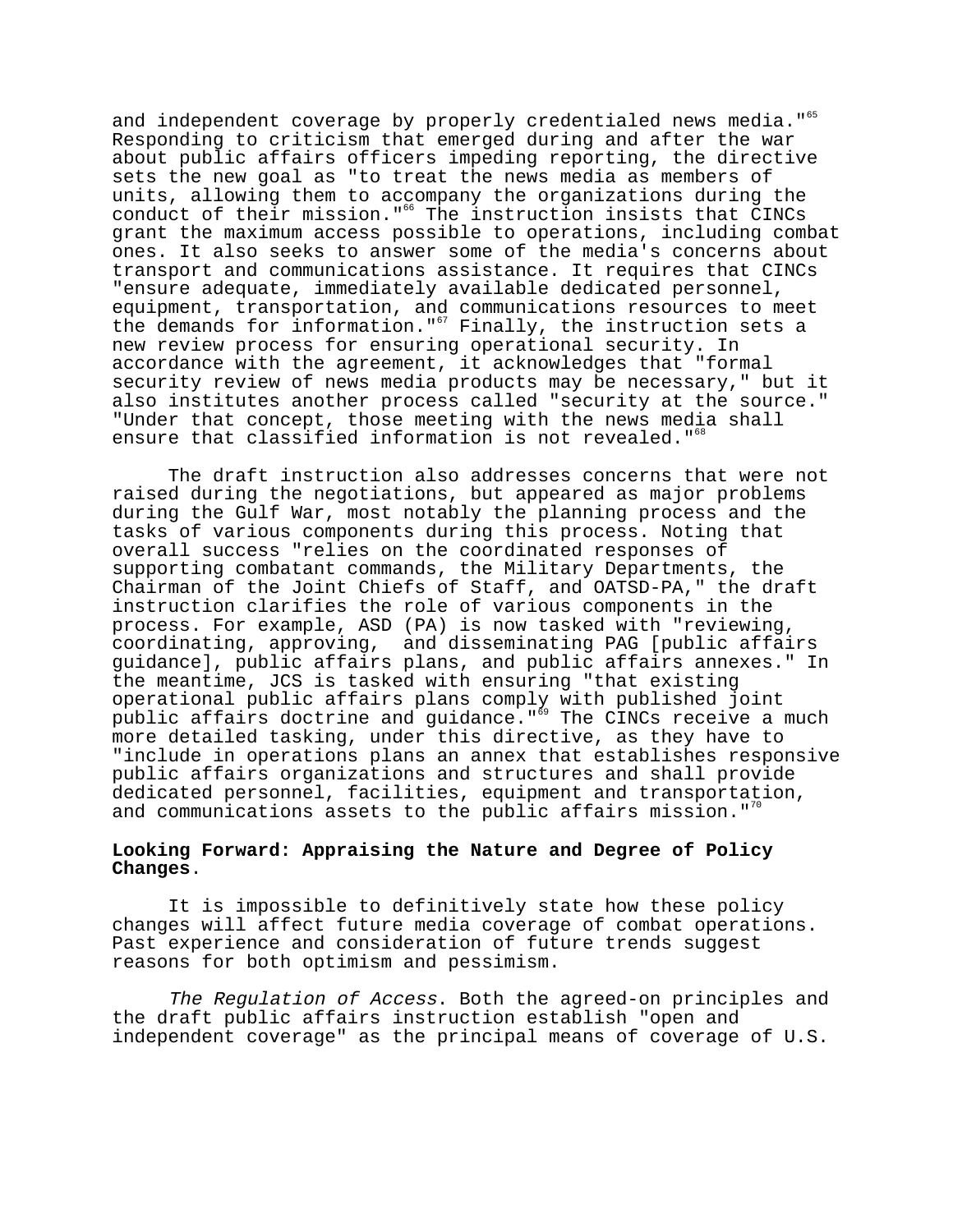military operations. Though recommended twice in the past by the Sidle commission (1984) and the Hoffman report (1989), the Pentagon did not endorse this principle until 1992. However, neither the 1992 agreement nor DoD draft instruction provide a satisfactory definition of what "open and independent coverage" precisely means. For most reporters, coverage is open and independent when they can go when they want, where they want and report on what they choose. When asked to define "open and independent coverage," ABC's Watson answered: "Vietnam is the best possible in history example that anybody can remember. The country was accessible to news organizations who operated competitively and independently of each other and there were few restrictions on access to any place that one wished to go."<sup>71</sup> It seems unlikely that anyone in the military shares Watson's definition, for the simple reason that such open coverage directly conflicts with the military's desire to attain control of the battlefield. Kilgallen, OATSD-PA, gave the following definition of the principle: "That's one of the questions that still has not been resolved. I am not sure we resolved it yet or that we will to somebody's satisfaction."<sup>72</sup> It seems extremely naive to think that military would just relinquish this objective to satisfy the press's appetite for battlefield news. Moreover, experience shows that most of the military is not enthusiastic about media presence and, left to its discretion, it would rather exclude than include journalists. The lack of a clear definition for "open and independent coverage" just "postpones the dispute and confusion until the next military operation, which is the least desirable time to pursue resolution.  $"$ <sup>33</sup>

To reinforce the first principle, both documents stress the military's obligation to grant access to units involved in operations. Both the agreement and the draft instruction direct that access to all major units and personnel be granted. The DoD draft instruction reads:

Commanders shall ensure that reporters are granted all possible access to all unclassified activities, including combat operations (and) assist news media in gaining access to the full spectrum of U.S. military units and personnel conducting joint and unilateral operations, subject to special operations restrictions. Access includes commanders, staffs, officers and enlisted personnel directly involved with combat and sustainment operations.

For the first time, CINCs are instructed on the extent of access they should provide reporters. This is a major step forward. However, the instruction leaves room for restrictive interpretation. During DESERT STORM, the military felt it had granted access to "all major units" involved. However, journalists, on the other hand, felt that the arrangements for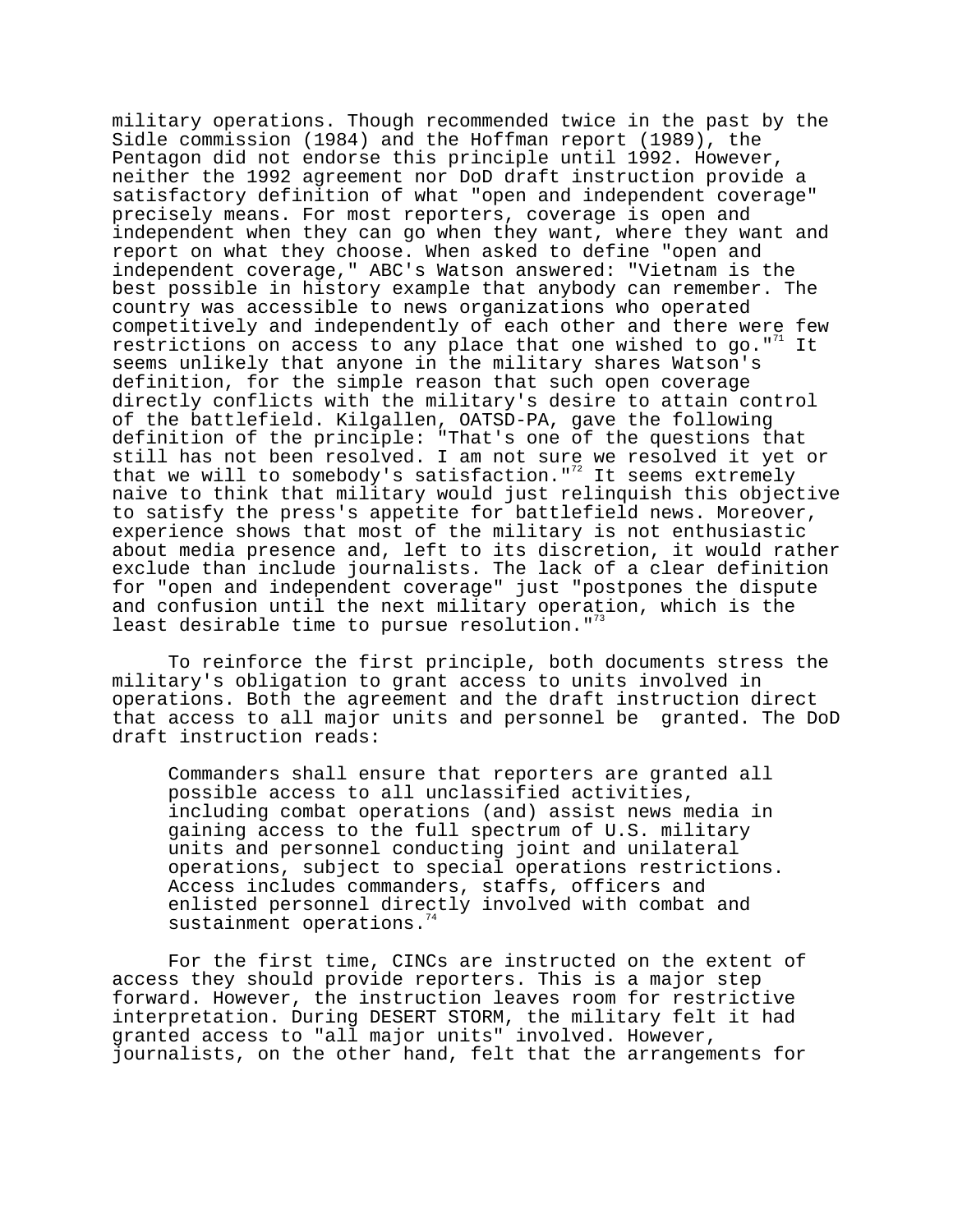access to units were extremely unsatisfactory. In their post-war assessment, press representatives stated that "there were no pools with the 3rd Armored, 24th Infantry, 101st Airborne, and 1st Infantry division and several other major ground units until just before the ground war."<sup>75</sup> Moreover, the military's standard operating procedure leaves the decision on media access to units up to the commander. In last resort, access depends on the commander's attitude.

Re-working the Pool Issue. Both the 1992 agreement and the DoD instruction address the issue of pools. Back in 1984, the Sidle commission suggested the following standards for resorting to pools: "When it becomes apparent during operational planning that news media pooling provides the only feasible means for furnishing the media with early access to an operation, planning should provide for the largest press pool that is practical and minimize the length of time the pool will be necessary before 'full coverage' is feasible."<sup>76</sup> For the first time, the 1992 agreement recommended that this principle become policy.

At the request of the media representatives, the 1992 agreement states that pools will not serve as the standard means of covering U.S. military operations. It suggests that pools should be as large as possible and disbanded within a time limit of 24 to 36 hours. In its current version, the DoD draft instruction is far less precise on the conditions for using pools. It simply states that "the primary means of covering U.S. military operations shall be open and independent coverage by properly credentialed news media. There will be situations, especially in the deployment of joint forces or in support of specific missions, in which the formation of a news media pool shall be the most appropriate public affairs course of action."<sup>77</sup> Unlike the provision of the 1992 agreement, the draft instruction does not set any duration or circumstances limitation on the use of pools. The instruction does not really set any new standards, except the subordination of pool coverage to independent coverage. Although it is not covered in the draft DoD directive, Brian Kilgallen (Plans Officer, OATSD(PA)) insisted that the provisions of the 1992 agreement shape current DoD policy. He stated that, "Pools should be used for a short period of time or for specific actions taking place in remote locations. They are designed to provide coverage that may not otherwise be provided."78 According to Kilgallen, these details will be in the joint doctrine.

Finally, the 1992 agreement states that "the arrival of early access pools will not cancel the principle of independent coverage for journalists already in the area." $\frac{1}{2}$  This principle establishes that pool coverage and independent coverage are compatible. It sharply departs from past Pentagon policy. From Grenada to DESERT STORM, DoD constantly granted 'exclusive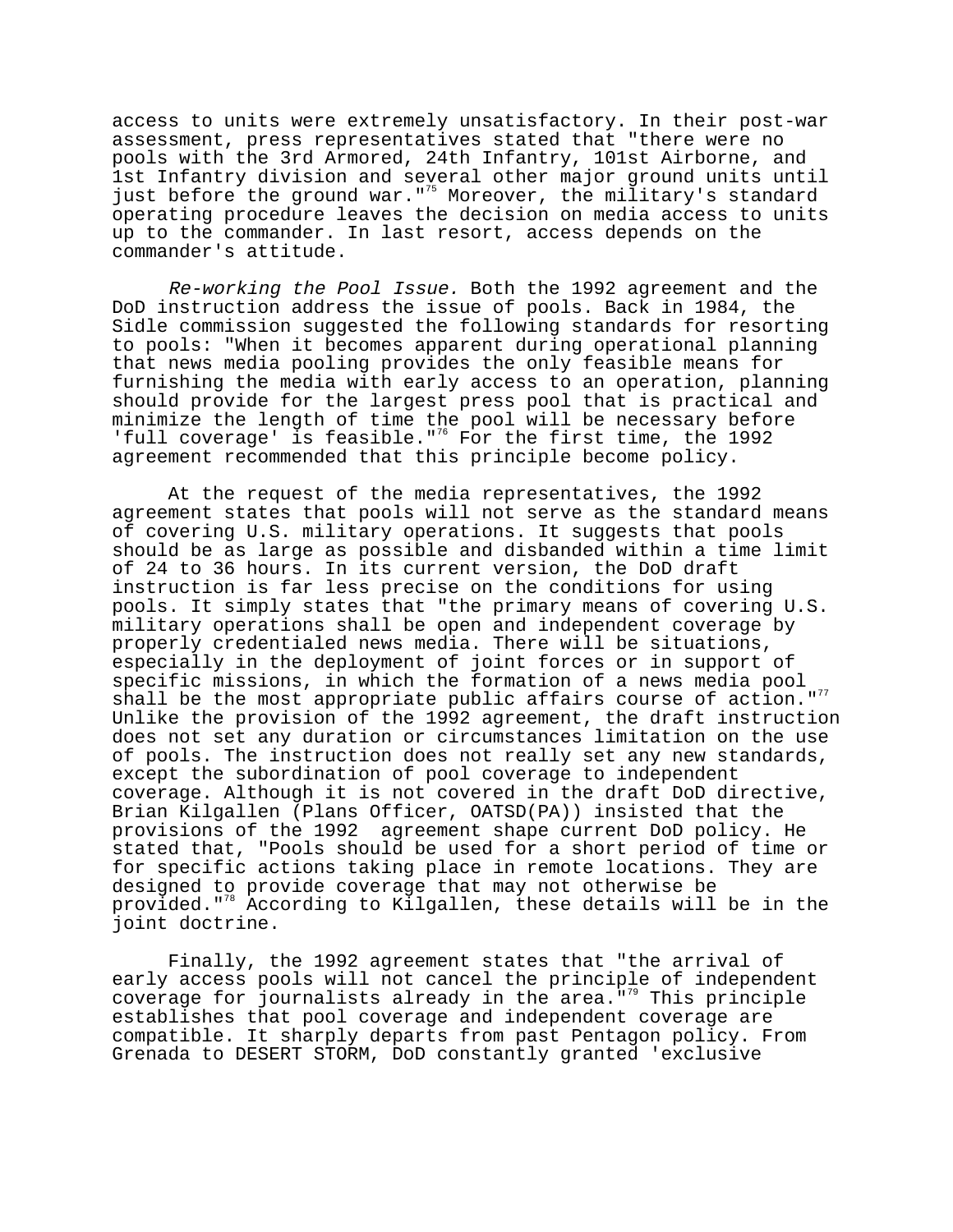access' to pool reporters. But, this language raises some questions. When obligated to join a pool, reporters are extremely sensitive to the (unfair) competition from independent reporters. Michael Getler considers that when you have both pool and independent reporters on the same scene, "that's when you get into trouble. That's why we don't want pools in those situations. The kind of situation when you have ten people in a pool and twenty others who aren't in a pool, that says you don't need a pool."80 The principle is only valid if it means that pools will be activated to cover parts of the operation inaccessible to independent reporters, while unilaterals will cover other parts.

Kilgallen agrees with Getler's interpretation. When asked if pool and independent coverage were compatible, he answered: "Sure. It should be. If it's not, then we have a problem. The doctrine does not state that, but it's implied, because pools are designed to take people to places where other media aren't." He illustrated his point using the following example: "Let's say we are six weeks into an operation, God forbid, there is a certain aspect of that operation where there are no reporters, there is nobody else except military people, then the way to go out there . . . you can't get five hundred or fifteen hundred or three thousand reporters there, but you can take fourteen to represent television, radio, wire services, magazines, newspapers and photo services." $^{81}$ 

These changes are of the utmost importance. First, the Pentagon now accepts, as a matter of policy, that pools will not serve as the standard means of covering U.S. military operations any longer. This represents a true step forward. The new policy not only subordinates pools to the principle of open and independent coverage, but also tries to discourage commanders from using pools. Kilgallen noted that pools require significant logistics support and, as well, directly cost DoD money because not all expenditures are reimbursable. Second, the Pentagon and the media agree that pooling should not cancel independent coverage. For once, they share the same interpretation of what is and is not compatible. Both parties agree that compatibility means allowing pools to cover parts of operations where independent reporters are not present and can not get to. Both also agree that having pools and independent reporters covering the same action from the same vantage point can create problems. To ensure that commanders fully understand the nature of this change in concept, the DoD draft instruction should be revised to clarify this interpretation--that use of pools and unilaterals to cover the same activity is a less than optimal approach. The issue needs clarification before a large-scale operation makes the problem a front-page item. Provisions should be added in the instruction and the doctrine to provide commanders with guidance on appropriate limits to pool usage.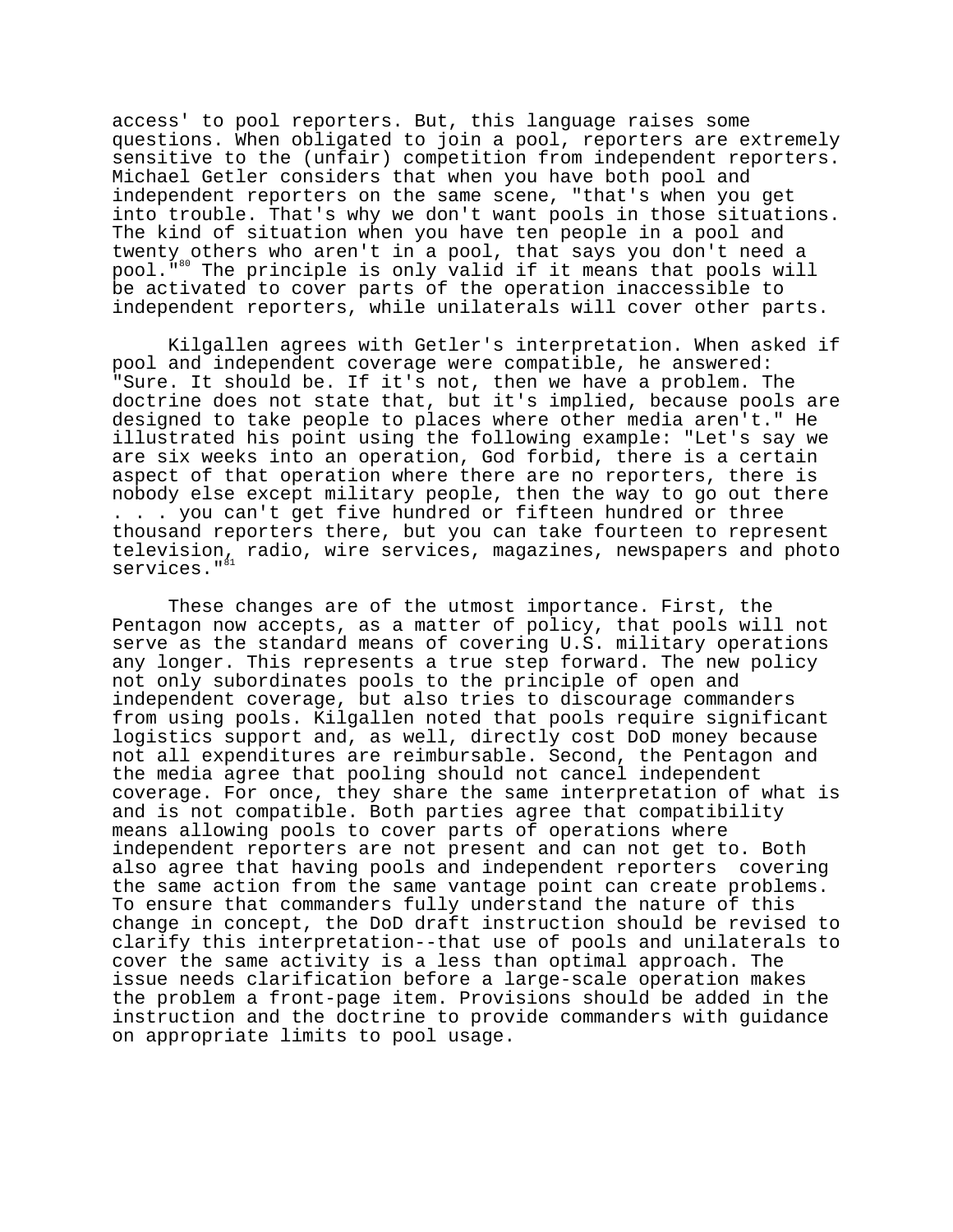The applicability of these changes raises some questions. Technically, the draft instruction allows a commander to use pools for coverage of major combat operations without accepting open and independent coverage, on the grounds that pools constitute "the most appropriate means of coverage" but not, necessarily, the only appropriate means of coverage. To rely on pools when independent coverage could work would seem contrary to the policymakers's intent. However, it could occur and might even be likely, since pools are the only readily available means to limit numbers of reporters. Suppressing the pools as a means of limiting the number of journalists assigned to an operation exposes the U.S. military to the possibility of having to deal with essentially unlimited numbers (hundreds) of reporters in the battlefield environment. As any military commander hopes to minimize the number of uncontrolled variables on the battlefield to limit the extent to which the Clausewitzian concept of friction can affect operations, allowing reporters onto battlefields without any control over numbers or activities is a sub-optimum (at best) choice from a military perspective.

No military has ever granted such access and the U.S. military has always limited the number of reporters allowed to cover combat operations. For example, the American Expeditionary Force (AEF) during World War I initially accredited only 31 reporters. After journalists bitterly complained to General Pershing, the number of credentialed reporters rose to 60. During World War II, more than 400 reporters were accredited to General Eisenhower's headquarters in London. However, only 27 reporters accompanied the first wave of 500,000 soldiers on D-Day. In comparison, CENTCOM allowed 167 pool reporters to cover the ground offensive (out of over 1,000 present in theater). In the past decade, the U.S. military has used pools to limit the number of reporters on the battlefield. The military has consistently argued that it cannot reasonably deal with the swarm of reporters who want to take a trip to war. In a 1991 statement to the Senate Committee on Government Affairs, ASD(PA) Pete Williams justified the use of pools to cover the war:

As the number of troops in the desert has grown, so has the number of reporters there to cover them. The U.S. and international press corps has gone from zero on August 2 to 17 on the first pool, raising to 800 by mid-December, and it is over 1,400 now. Obviously, most of those reporters, the good ones, want to be out with the troops. They want to be where the action is, just as they have done in previous conflicts. But with the hundreds of fiercely independent reporters seeking to join up with combat units, we concluded that when the combat started we would have to rely on pools.<sup>82</sup>

As long as no limit is placed on the number of reporters assigned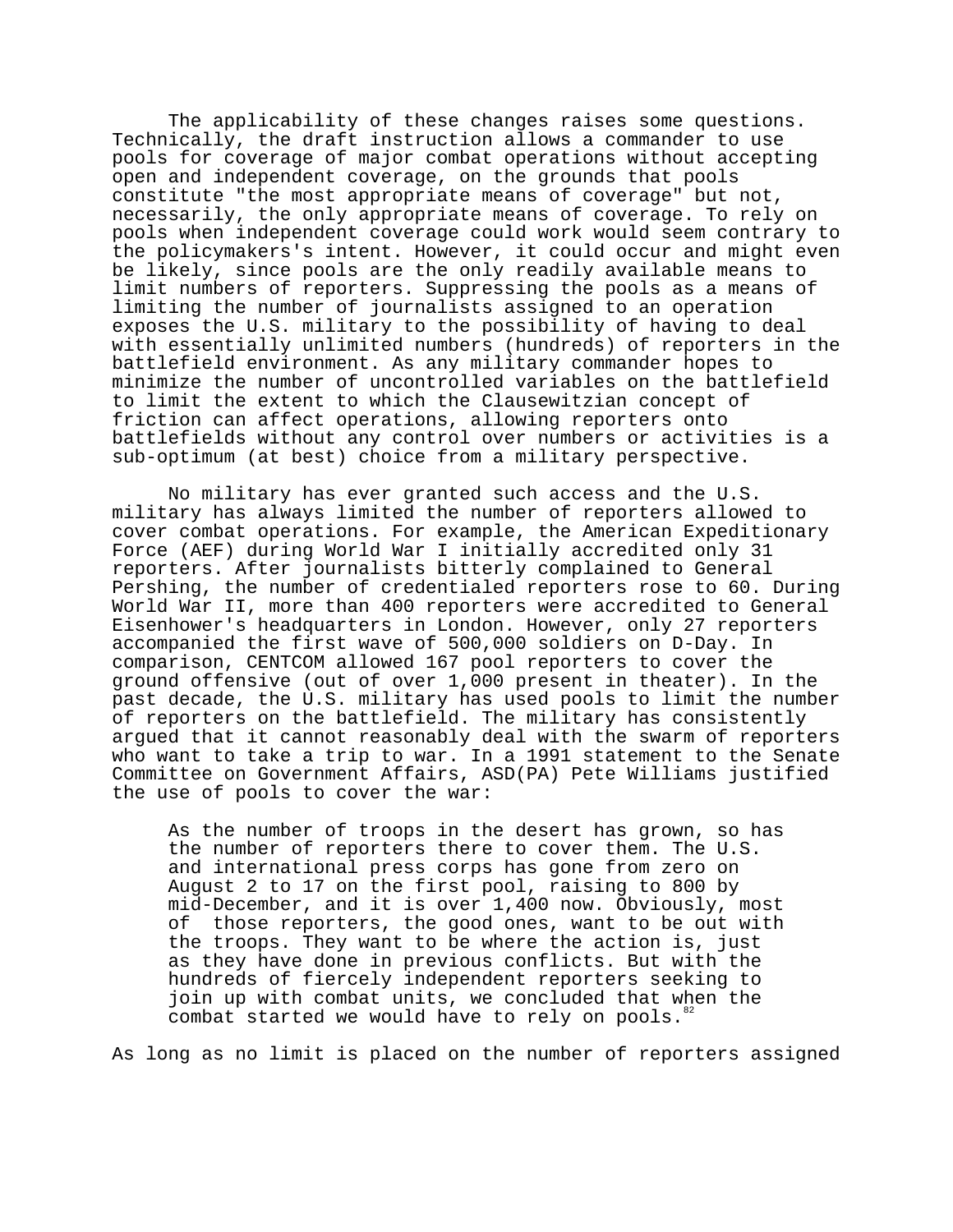to cover military operations, pools will remain the only sensible means to limit access to combat operations. Consequently, there is little hope that the military will commit itself to a definitive limitation on the pools' use in combat-like situations.

A Troubling Issue: "Security Review" v. "Security at the Source." For the past 10 years, public affairs officers have reviewed pool material during military combat operations to make sure the reports did not violate operational security ground rules.<sup>83</sup> The process worked as follows: journalists wrote their reports, shot their video and photographs, and handed them to their escorts for review. The escorts then sent the reports to rear headquarters for dispatch or for further review if the escorts believed they contained a security violation. If no agreement was reached in rear headquarters, the material was sent back to the Pentagon for final adjudication. In last resort, the media decided whether the report should be published or not. Although only five cases ever made it back to the Pentagon during DESERT STORM, and DoD cleared four of them, 84 the security ground rules were not the problem, the process was. Media organizations bitterly complained that the process amounted to censorship by delay. Remembering the experience of the ground war during DESERT STORM, the Post's Getler said: "The time delays in the security review process virtually ensured that whatever they were doing would be done before anybody read about it.  $"$ <sup>85</sup>

During the negotiation process, the parties could not reach an agreement on the issue of security review. The military felt it had to retain the right to impose security review when circumstances required it, whereas the media negotiators refused to compromise in their stance that news material should not be subject to prior military security review. Media negotiators considered the Pentagon's stance progress, since in "the DoD statement on security review, they went quite a bit further than the way it was defined in the Gulf war. This in itself was progress."<sup>86</sup> DoD's current draft instruction goes even further than the 1992 agreement. It states: "While there may be situations when a formal security review of the news media products may be necessary, the more usual case shall involve the disciplined practice of security at the source.  $"$ 

According to OATSD (PA) Kilgallen, this concept is radically opposed to security review as implemented in the Gulf War. Echoing some of the media's concerns, he considered that security review "is burdensome and almost totalitarian. We are not; we should not be in the business of censoring the news." He then defines how security at the source is radically different. "The person who is briefing the media . . . it is up to this person to make sure that I am not telling the journalist any classified information." This process entrusts military personnel not to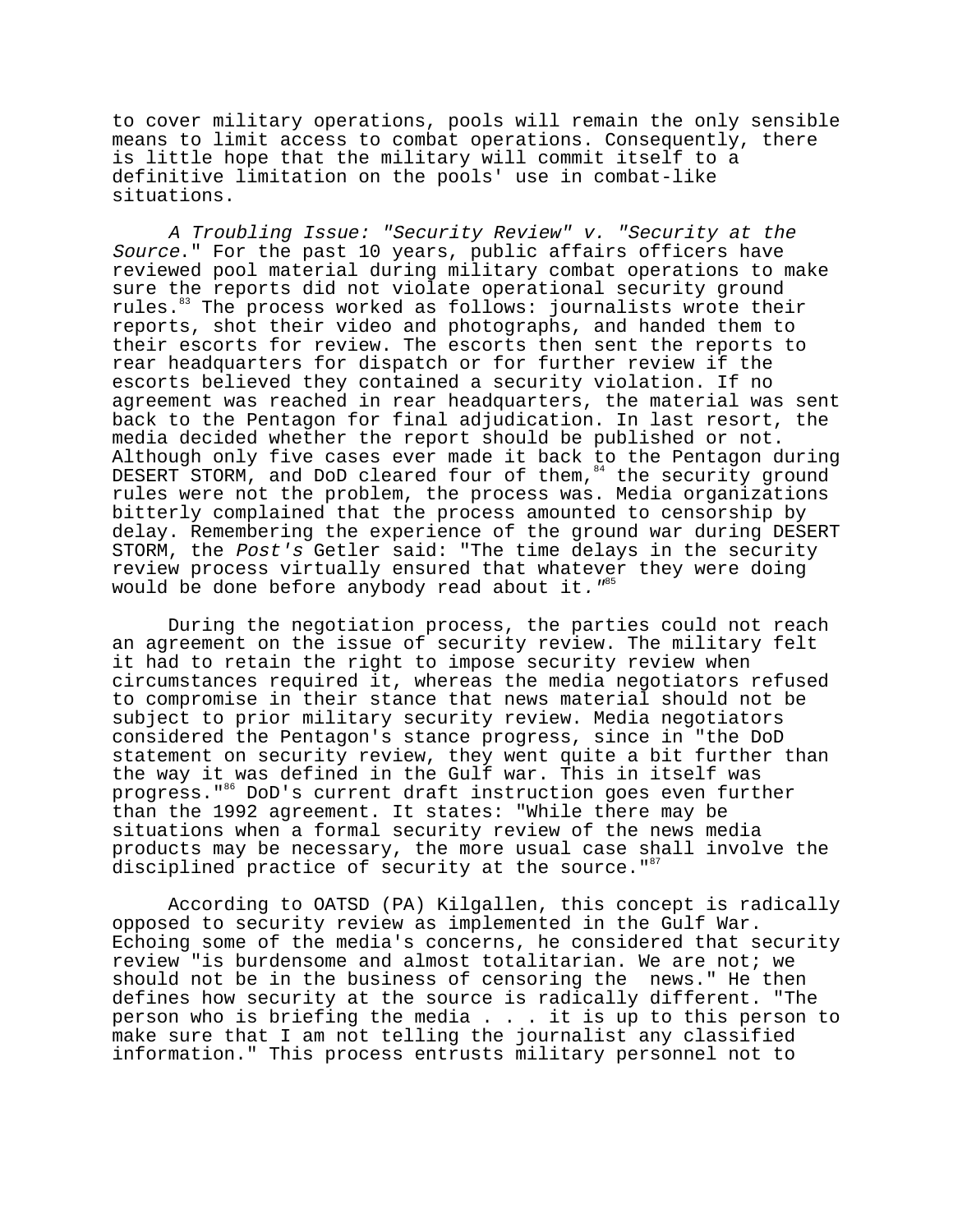divulge classified information that could jeopardize operational security. When asked if security review would no longer be implemented, Kilgallen answered: "That's correct."<sup>88</sup>

If Kilgallen's opinion reflects the general DoD interpretation, this is a true step forward with which the media should be satisfied. However, the distinction between security review and security at the source does not appear so wellunderstood within the military community. This potential confusion raises some concerns. The concern stems from the fact that CENTCOM's guidance called the security review process during DESERT STORM, "security at the source." The January 7, 1991, CENTCOM guidelines for the news media stated: "Security at the source will be the policy. In the event of hostilities, pool products will be subject to security review prior to release to determine if they contain information that would jeopardize an operation or the security of U.S. and coalition forces."<sup>89</sup> Though the mention of "security at the source" disappeared in the January 14 version of the rules, Joint Universal Lessons Learned (JULL) from the war indicated that some public affairs officers considered it policy. For example, one JULL stated that "CENTCOM and command PAOs could not pass CINCCENT guidance and instructions to media escorts and commanders quickly enough to ensure effective use of the security at the source concept.  $"$ 

This confusion raises some obvious concerns. Because it does not explain how security at the source and security review are different concepts, the draft instruction does not guarantee that commanders will choose to resort to the first one instead of the other. Over the past decade, the military has felt much more comfortable with the process of reviewing media products to make sure that, indeed, journalists were not violating operational security. However, even with security review, many officers are not satisfied with the end result. For example, in a Joint Lessons Learned from DESERT STORM, U.S. CENTCOM Public Affairs Captain Ron Wildermuth, USN, argued: "Under the system of security review that was in place, OPSEC violations, i.e., unit locations, readiness of units, capabilities of units were divulged . . . ground rules could not be enforced and the military had no recourse against violators."<sup>91</sup> The draft instruction needs not only to clearly define security at the source v. security review, but also to instruct commanders and public affairs officers as to what the policy is for different types of circumstances. Indeed, in some situations, such as a humanitarian assistance operation or an operation against a relatively unsophisticated foe (Somalia or Haiti), the military should not attempt to restrict media use of their own transmission devices. But, in a conflict where electronic warfare matters (such as Iraq or in Korea), the military might resort to security review and restrict or ban media transmission devices on operational security grounds.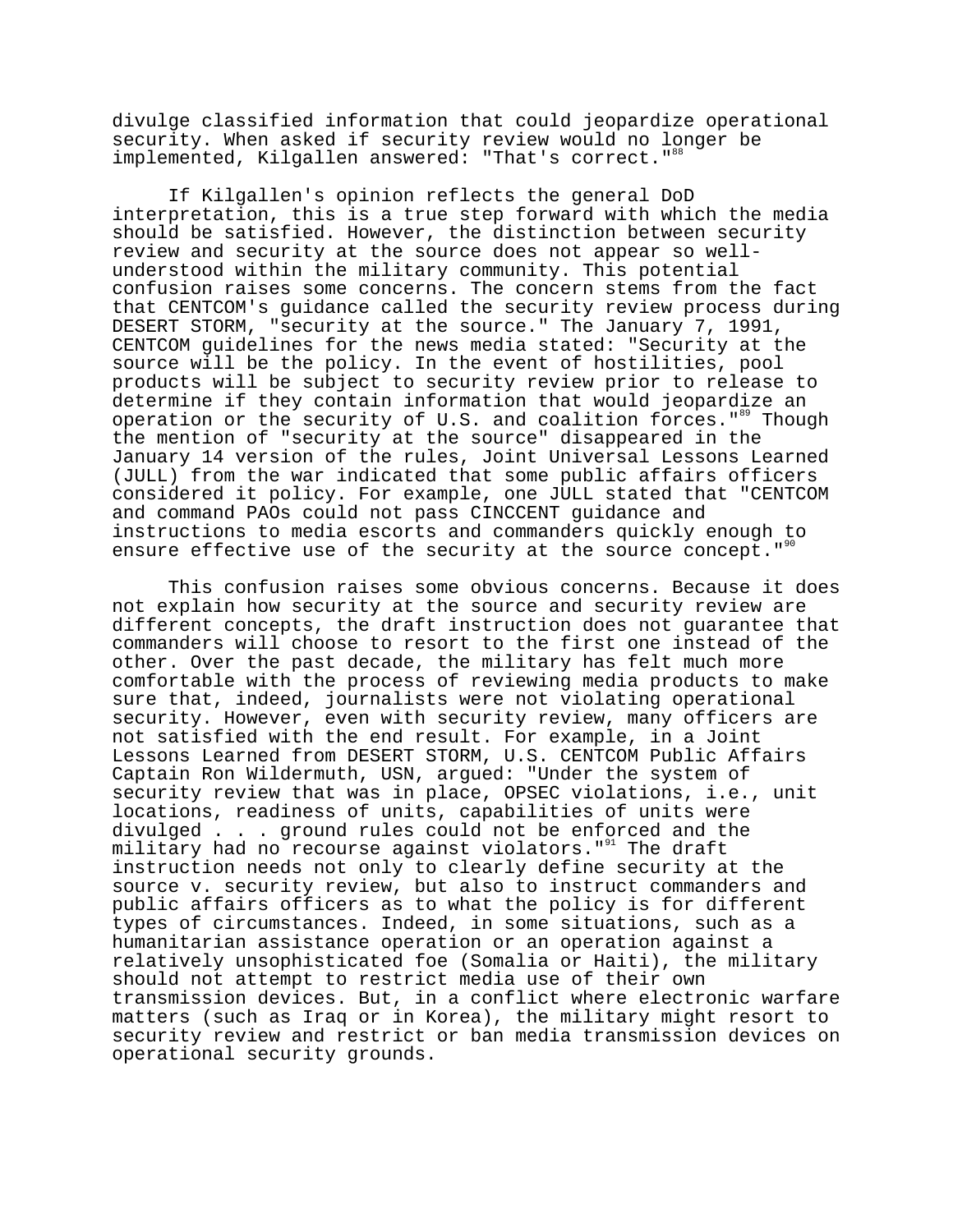In considering this issue, several developments must be taken into account. First, with the growing sophistication and miniaturization of satellite communication devices, the media increasingly have the technical ability to transmit on their own. This development will make it harder for the military to impose security review, because it cannot control the transmission of reports. However, it is my belief, based on past media behavior, that essentially all the media would comply with a security review process if the military established one. Second, and maybe more importantly, the military, itself, may not want to institute security review. Running a large scale security review process (as in DESERT STORM) is extremely time and resource consuming for the military. The security review caused long delays in the delivery of news. It is not clear how, in the future, commanders will be able (or even willing) to dedicate a substantial part of their assets to a mission that will hurt military-media relations.

The Question of Assets. The dedication of sufficient assets to support public affairs operations has always been a problem. In the past decade, military commanders sought to provide all assets while restricting (if not forbidding) the use of mediaowned capabilities for transport and communications. During Operation JUST CAUSE in Panama, the Pentagon did not dedicate enough communication assets to enable timely transmission of pool material. During DESERT STORM, the system for transporting and transmitting pool products worked so poorly that, according to the Post's Getler, almost none of the pool stories made it back to the newspaper in time for publication.<sup>92</sup>

The 1992 agreement sought a remedy to those problems. The eighth principle reads:

Consistent with its capabilities, the military will supply PAOs with facilities to enable timely, secure, compatible transmission of pool material and will make these facilities available whenever possible for filing independent coverage. In cases when government facilities are unavailable, journalists wi<P10>ll, as always, file by any other means available. Th<P255>e military will not ban communication systems operated by news organizations, but electromagnetic operational security in battlefield situations may require limited restrictions on the use of such systems.<sup>5</sup>

This provision represents a major victory for the media. For example, during the Gulf War, journalists could not take their own communication devices when they went to visit the troops. The same conditions applied to those who were in pools covering the ground offensive.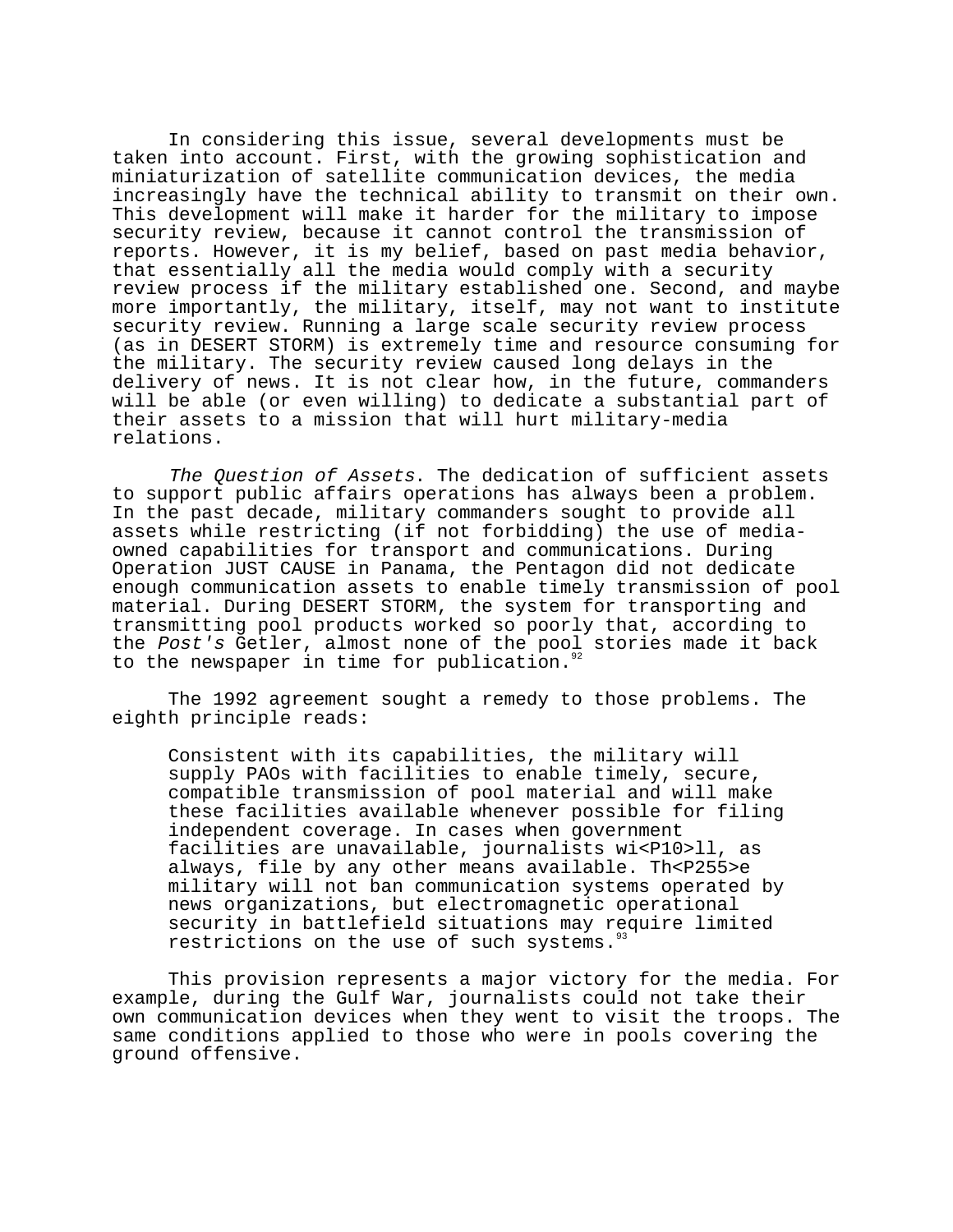But, the draft instruction does not seem to subscribe to such an approach. In the vein of earlier policy, the directive tasks the CINCs with "providing all necessary assets" (personnel, facilities, equipment, transportation, and communications) to support public affairs activities.<sup>94</sup> Although recognizing past problems, the directive seeks to resolve them in a traditional way: i.e., by increasing military logistic support to the media. But in a seeming contradiction with the 1992 agreement, the draft instruction does not cover media use of independent communications facilities. However, Kilgallen stated that the joint doctrine will explicitly include this provision, because it is absolutely necessary. Charles Ricks, who wrote the original draft of the DoD directive, argued: "The instinctive military need for control is irrelevant in the face of an institution which can field, depending on the size of the operation, thousands of reporters who are equipped with instantaneous communications capabilities."<sup>95</sup> The goal of the new policy is to encourage commanders to accept those independent means of communication and to teach them to manage their utilization on the battlefield.

Just how well those requirements will improve asset dedication is unclear. Two conditions might prove helpful. First, if planners can anticipate a reasonable and limited number of reporters, they will be more successful in planning adequate support.<sup>96</sup> Second, allowing media representatives to operate their own communication devices will alleviate the military's burden for hosting reporters: notably the work load, dedication of personnel and financial costs. Moreover, when the military does not have enough assets to support journalist demands, access to and freedom to use their own means to file stories and move around the battlefield will reduce media criticism and anger. The directive and the doctrine need to provide guidance concerning instances when radio (and other electronic) signals are of serious concern, such as in DESERT STORM, and, on the other hand, to establish under which circumstances the media will be allowed to use their own communication devices.

Improving the Planning and Coordination Process for a Better Success. The main lesson Pete Williams drew from the Gulf War deals with the utmost importance of having a good plan. "If I had one lesson to draw from the Gulf War, I would say: planning. Planning is essential, absolutely critical to the success of public affairs operations. Most of our problems during the Gulf War occured because of planning shortcomings."<sup>97</sup>

The current draft provision does not affect the procedure according to which CINCs are the only relevant authority to decide whether and how to accommodate reporters unless the CINC receives a direct order from the Secretary of Defense (or the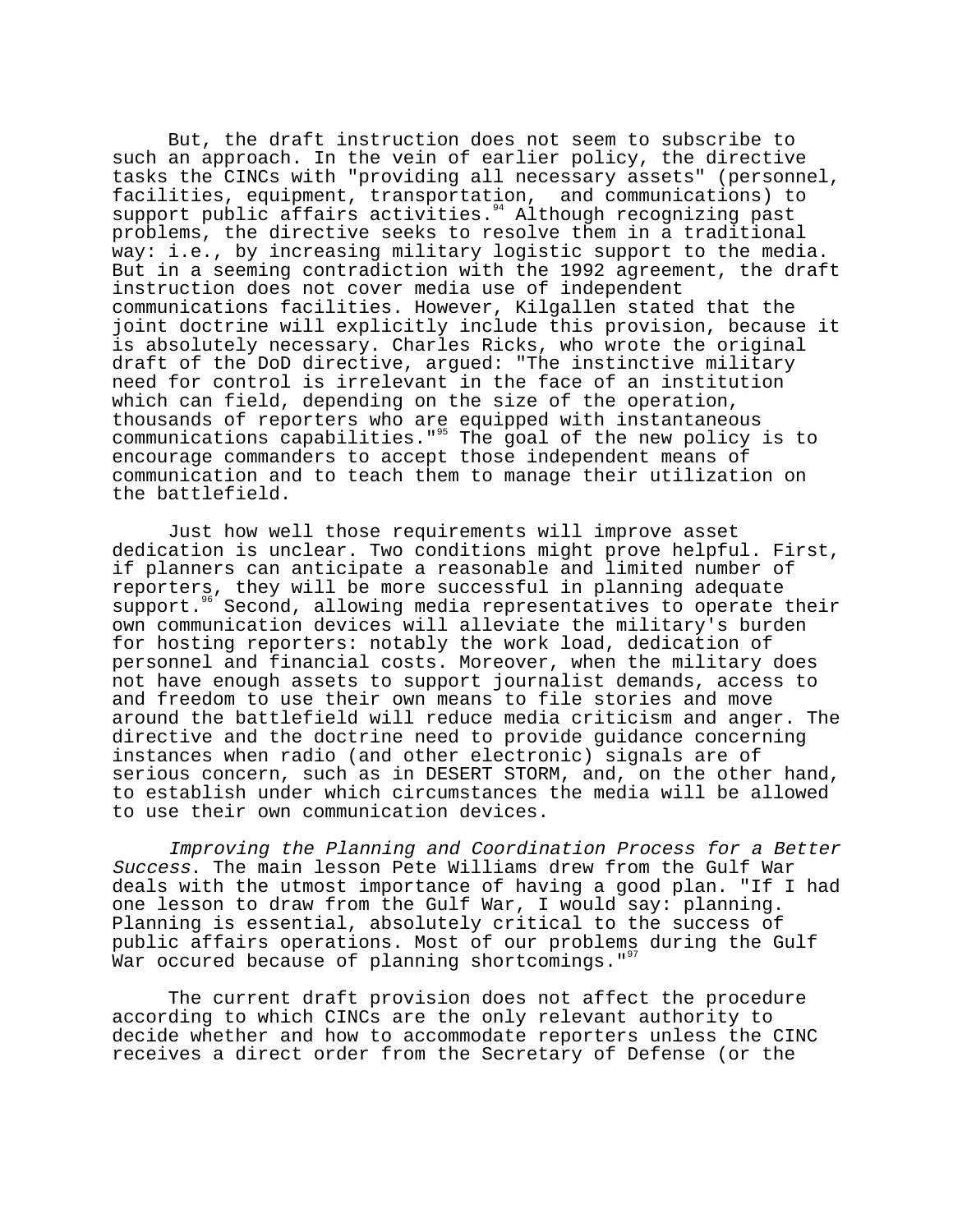Chairman of the Joint Chiefs of Staff backed by the Secretary of Defense). But the draft instruction defines under which conditions planning is likely to lead to a successful public affairs campaign. First, public affairs planning should occur in parallel with operational planning; the two should occur in concert. The potential benefits may seem obvious. Public affairs officers would be better equipped to advise their commanders and to plan for real media opportunities. But practice has regularly showed that this parallel planning is not easy to achieve, mainly because few commanders include public affairs officers in the compartmented planning process.

The draft instruction tasks the CINCs with a multidimensional public affairs planning effort: most importantly, plans should include an assessment of media requirements (including a forecast of potential surges in media activities) and planning for adequate resources (including options to meet unforeseen requirements). The draft instruction reads: "Commanders shall ensure that the operations planning process includes public affairs assessments that precisely identify the resource requirement."<sup>38</sup> Therefore CINCs are tasked with assessing as precisely as possible the number of journalists likely to cover their operation. An accurate prediction should enable the military to plan for adequate transport, communication and personnel support. In this regard, the draft instruction reads: "News media interest will vary, and military support packages must be able to accommodate surges in news media activities. The goal is to anticipate and respond to fluctuating coverage and to tailor resources to ensure no loss of efficiency."<sup>99</sup>

The draft instruction also deals with the sensitive issue of the coordination process between CINCs and the ATSD (PA), who is not in the chain of command and is unlikely to ever be so. However, ATSD (PA) is supposed to be in the chain of communication. And the draft instruction reasserts this point. Since 1990, CINCs have been obligated to coordinate with ATSD (PA) and seek approval for "all public affairs activities."<sup>100</sup> This obligation, however, did not preclude recurring problems between CENTCOM in Riyadh and Pete Williams's office during the Gulf War. In most cases, ASD (PA) Williams was unable to assert any real authority over CENTCOM. The most Williams's office ever gained was a few more pool slots for journalists. The draft instruction slightly modifies the current situation. It strongly reasserts that ATSD (PA) is part of the chain of communication when stating "ATSD (PA) shall review, coordinate, approve and disseminate public affairs guidance, public affairs plans and public affairs annexes."<sup>101</sup> It imposes new policy standards on the CINCs (the principle of open and independent coverage, for example). It is unclear that this provision will alter the balance of power between the CINCs (and uniformed military) and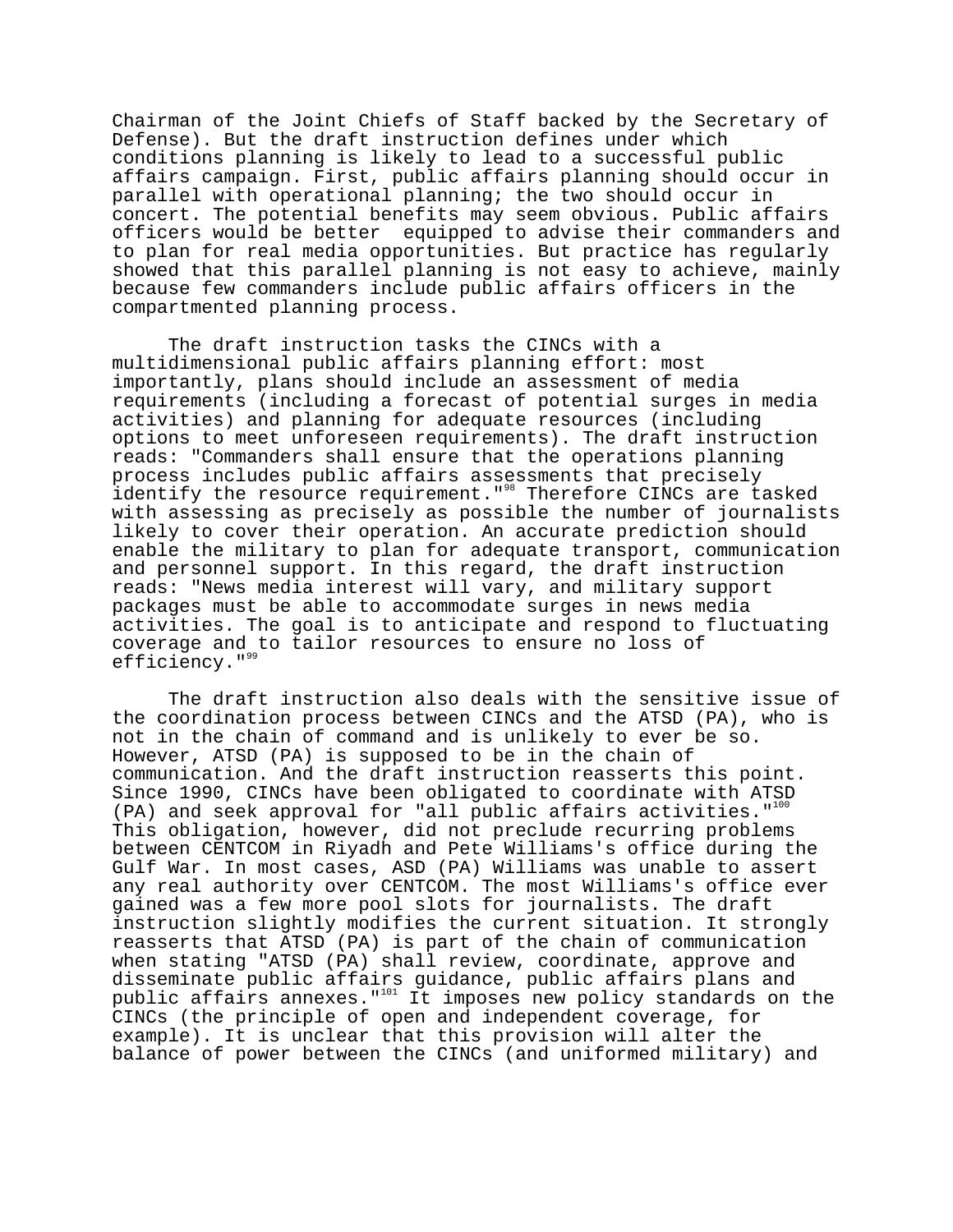the ATSD (PA), especially if a commander does not follow the policy.

## **A Discussion of the Applicability of the New Principles**.

Even if the draft DoD instruction is unsigned and the joint doctrine is still in the coordination process, the pillars of this new policy have already been used in two small-scale operations, during Operation UPHOLD DEMOCRACY (designed to restore President Jean-Bertrand Aristide to office in Haiti, September 1994) and during Operation UNITED SHIELD (the evacuation of U.N. personel from Somalia in March 1995).

Lessons Learned. The lessons learned from these two military operations give some reasons for optimism. In both cases, public affairs plans implemented some of the draft instruction principles, most notably in terms of media access to the battlefield, operational security, and logistical support of public affairs operations.

The Annex F of UPHOLD DEMOCRACY (the canceled invasion of Haiti) called for several pools of reporters to be assigned to the invading forces while many other independent reporters were waiting in Port-au-Prince for the U.S. invasion. The plan had provisions so that pool and independent reporters would not cover the same actions.<sup>102</sup> Pool reporters got unique access (pools were included in the first five aircraft to assault the presidential palace) and received classified briefings from the Joint Task Force (JTF) commanding officer, U.S. Army Lieutenant General Hugh Shelton. Independent reporters did not have access to these briefings and were only scheduled to go in with the third wave of invading forces. Public Affairs Officer U.S. Army Lieutenant Colonel Michael Wood viewed this arrangement as highly successful, mainly because pool reporters were "amazed at the amount of access they got."<sup>103</sup> In at least one case, aboard the amphibious assault ship Wasp (LHD-1), pool and independent reporters were co-located and it is unclear just how different their access to the battlefield would have been. Even the independent reporters received classified briefings on the planned invasion the night before the assault was to occur.<sup>104</sup> During Operation UNITED SHIELD, U.S. Marine Corps Lieutenant General Anthony Zinni accommodated a pool of about 20 reporters aboard the JTF's ships (in addition to journalists aboard coalition ships, such as the Italians and French) while many independent reporters were waiting for its forces on the beaches of Mogadishu. Though some pool reporters complained that they did not receive enough preferential treatment, Zinni concluded that the dual arrangement worked well.<sup>1</sup>

Both operations also provided a test of applicability for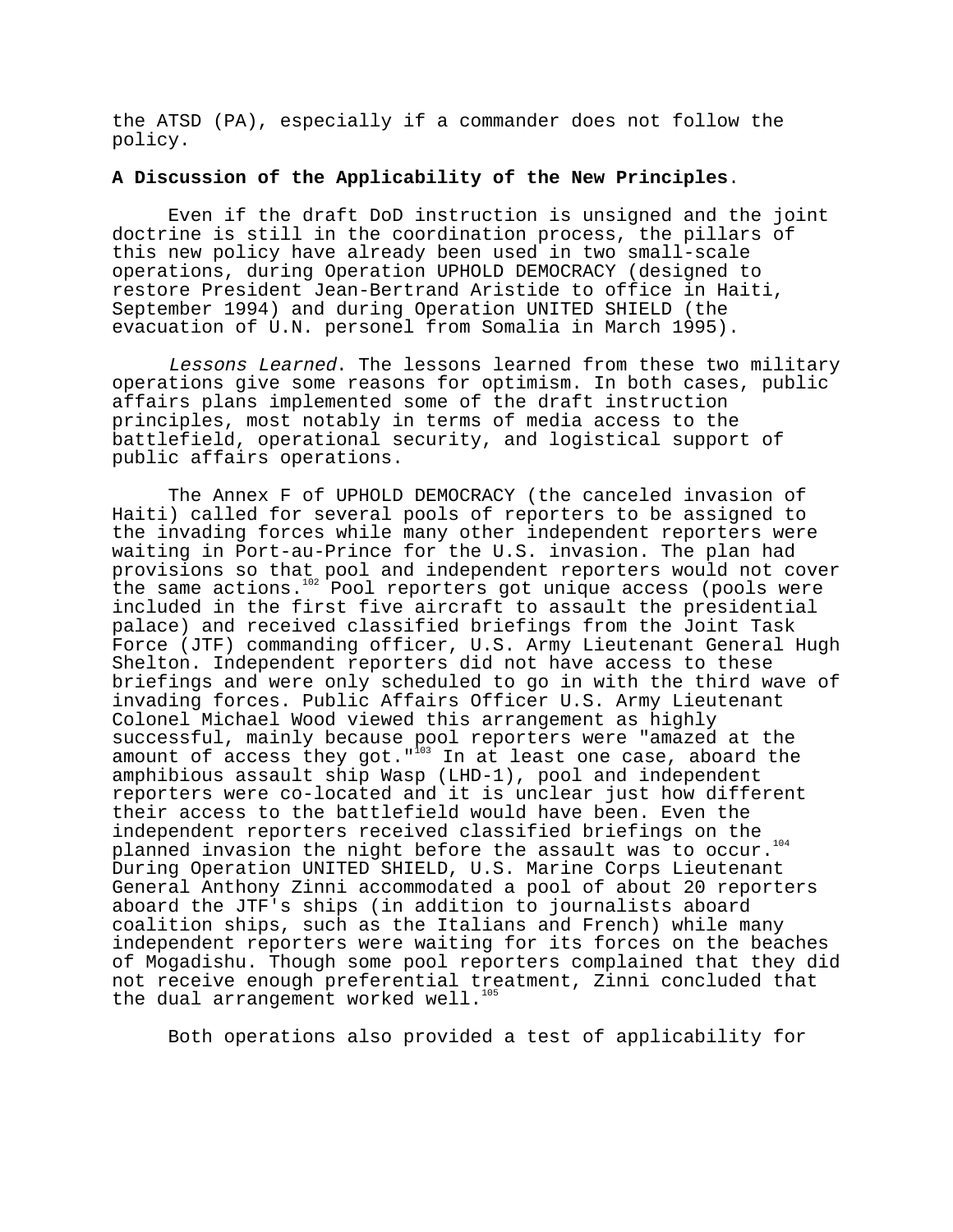the principle of security at the source to protect operational security. During UPHOLD DEMOCRACY, the pool (and some independents) received classified briefings prior to the invasion that was halted at the last moment. The military did not apply a security review process to make sure that reporters would not reveal classified details. Instead, they submitted the journalists to a temporary embargo on reporting information. Jacqueline Sharkey, a sharp critic of the security review process, wrote positively about the Haiti experience. As she noted, "The pool was given classified information by high-ranking officials, including LTG Henry Hugh Shelton, commander of the operation. Other than an embargo until the start of the invasion, there were no restrictions on what we could report or how we could report it."<sup>106</sup> General Zinni also applied the principle of security at the source during UNITED SHIELD. This choice constitutes a major step forward. In the past decade, the Pentagon did not hesitate to use security review even when it did not need it to protect operational security.<sup>107</sup> These two experiences reassured the media. Journalists considered both experiences as an example of the Pentagon's good faith on the issue of operational security. AP's Jonathan Wolman, for example, considered that the Pentagon acted in comformity with the 1992 agreement. "They [the military] did not abuse the security review in any respect and, in several instances, they did not do security review. "108

Finally in both cases, public affairs plans authorized reporters, both pools and independent, to use their own communication systems to transmit their material. In the case of UPHOLD DEMOCRACY, public affairs officers also had their own sophisticated devices, such as portable computers, modems, faxes, telephones, and satellite dishes. All journalists could use them. The combination of military and civil communication devices enabled the timely transmission of copy, videos, and photographs from Haiti to the United States. In the case of UNITED SHIELD, the situation was more complex. The operation took place in a remote location. Local logistical capacity to support reporters was minimal and fragile. Reporters assigned to cover the operation could not carry a lot of equipment because of space limitations. General Zinni, though, agreed that journalists could bring a satellite dish ashore with them because "reporters live to file their stories."<sup>109</sup> In both cases, journalists were satisfied with the arrangements.

The Limits of These Experiences. UPHOLD DEMOCRACY and UNITED SHIELD provide encouraging tests of military-media relations on the battlefield and the draft DoD policy. On at least three major issues, public affairs plans took into account the new trends in the 1992 agreement and the draft instruction. This is quite an achievement. During the Panama invasion (1989), which, by the objectives and the adversary's capabilities, was not too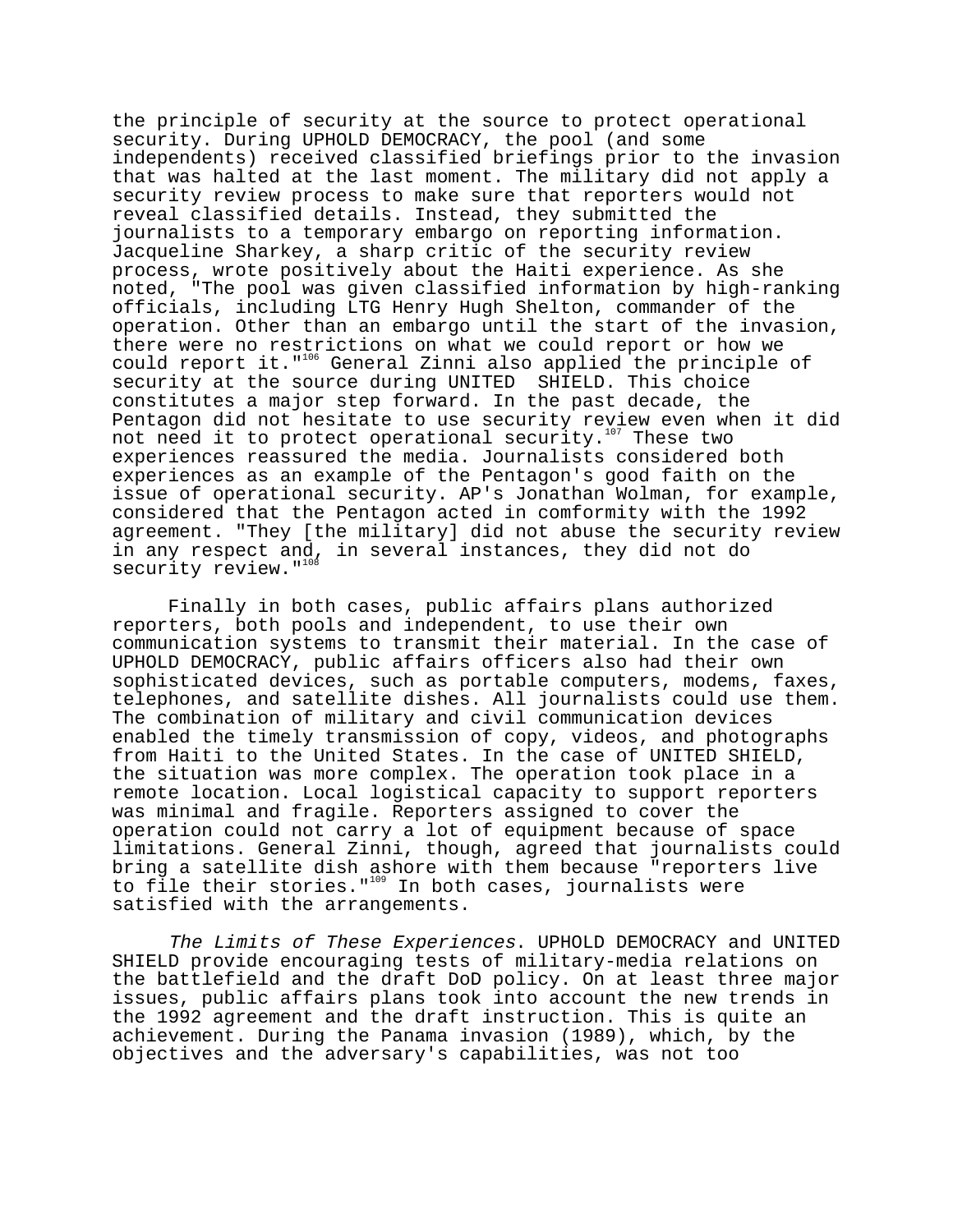dissimilar to the (planned) invasion of Haiti, the public affairs plan imposed very strict restrictions on the media. One can say that after the bilateral negotiations of 1992, a new era of  $military-modela$  relations has begun.<sup>110</sup>

These experiences, however, were too limited in time and scope to draw any definitive conclusions for a more intense battlefield environment. First, these operations were very short. While UPHOLD DEMOCRACY lasted 6 months, the tense, nearbattlefield environment lasted perhaps a week, and UNITED SHIELD had U.S. troops ashore in Somalia also for just a few days. Therefore, it is difficult to determine whether and how these provisions would have worked over the long term. Second, in UPHOLD DEMOCRACY, some of these provisions could not really be tested as the overall operation changed at the very last minute from a combat to a permissive, noncombat operation. In consequence, USACOM released the pool 2 hours before the H-Hour, and pool and independent reporters were mixed in actual coverage. Though public affairs officers in charge of the operation were optimistic,  $111$  it is difficult to assess how the dual system of pool/independent reporters would have worked. Finally in both cases, the "enemy" could not seriously challenge the U.S. military. Such overwhelming force in the face of a weak enemy allows the U.S. military more latitude to organize media relations and "experiment" with new, more liberal approaches. That this frame of mind will remain in the face of a more sophisticated enemy or during a politically controversial operation remains to be seen.

### **Conclusions and Recommendations**.

The 1992 agreement and the current draft instruction have already produced significant results. For the first time, media organizations have worked together to defend what they view as their collective rights and presented a set of standards that many believe should govern coverage of U.S. military operations. Until 1992, the media had been unwilling and/or unable to take such a step. As AP's Wolman noted, the media has a deep-rooted reluctance for acting together: "We are all competitors and we don't meet in committee as a natural state of affairs. That group came together literally in crisis over the outrageous combat coverage conditions set in the Gulf War, but we don't pretend to be an everyday committee. Most of our organizations are proud and insistent to stand up for themselves under most circumstances."<sup>112</sup> For once, the various organizations spoke with one voice. For the first time, the media and the military have agreed on a general set of principles. Both parties now have at their disposal a tool to judge and measure the other's actions: its commitment to the rules agreed upon or its failure to abide by them. For the first time, finally, the military-media controversy has led to the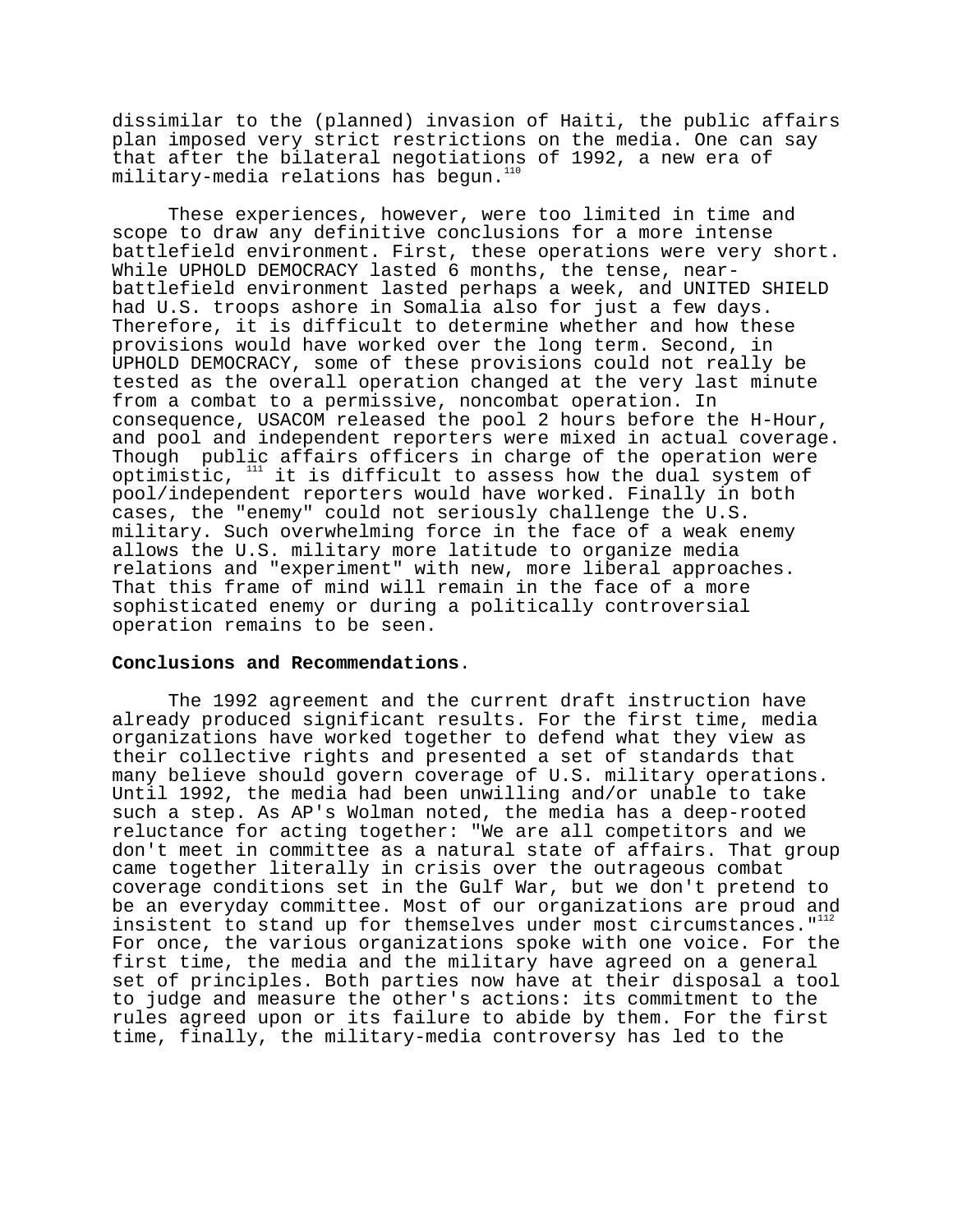development of a comprehensive policy on media access to the battlefield. Long-time observers of the controversy will note that the principles agreed upon in 1992 were not so different from the principles proposed about 10 years ago by the Sidle commission. Ten years of recurring controversy and three major conflicts (Grenada, Panama and the Gulf War) have been needed to move these from recommendations to policy statement. This should be viewed as a first positive step. It should not be considered an achievement, as the only policy documents that will ultimately matter for the future are the draft instruction and the joint public affairs doctrine that should be promulgated sometime in 1996.

Some gray areas remain, as the draft instruction departs from the 1992 agreement between the Pentagon and the media, at least in two areas. First, the current draft instruction does not set any limitations on the use of pools and leaves it to the CINCs to decide whether circumstances are appropriate or not to resort to pools. But the draft instruction provisions leave the door largely open to using pools as a way to limit and not to grant access. It leaves the commander with only the pool option to limit press access if too many reporters want to take a trip to war. In the current environment, however, commanders have not set up pools to restrict access, but either to grant access to activities that the press would not otherwise witness (the planned invasion of Haiti in 1994 and UNITED SHIELD in March 1995) or to ensure protection of journalists at the request of the press (Somalia, October 1993). Those experiences, though limited in time and scope, could help shape a new attitude among commanders regarding the use of pools, even in large-scale combat operations. However, the draft doctrine leaves the door open for far more restrictive arrangements. Second, the current draft instruction neither subscribes to nor rejects the possibility of media people carrying and operating their own communication devices on the battlefield. In the current environment, this is already done. In Haiti and in Somalia, media organizations operated their own devices. However, it is unclear that commanders would agree to let the press use them in situations where electromagnetic signals matter (such as in the Gulf War.)

Finally, neither the 1992 agreement nor the draft instruction take into account some very important issues that need at least to be explored as possible alternate remedies to the recurrent problems.

Numerical Limitation. The military and the media should agree on a numerical limitation on reporters assigned to cover combat operations. Such a limitation will serve both the military and the media's interests. It will enable the military to make more accurate predictions over what kind of accommodations it needs to plan for. To be able to provide accommodations and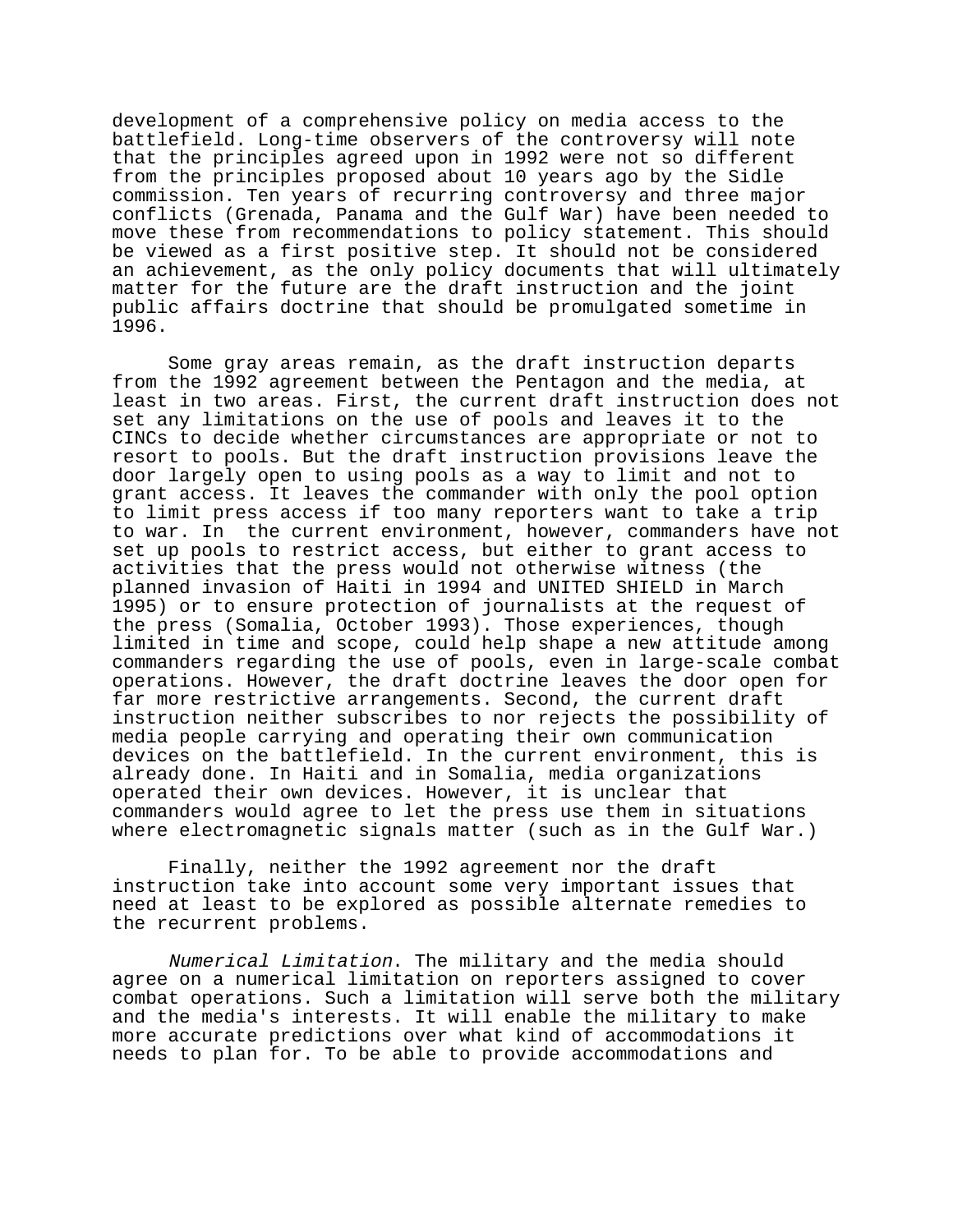logistical support for the press, the military needs to know what to expect in advance and to plan for media requirements so the necessary assets can be allocated.

Working with a limited number of press representatives will definitively eliminate the issue of limiting access by pooling- which has been the media's goal for nearly a decade. The military can hardly accommodate hundreds of reporters who want to cover an operation. As long as a limit is not agreed upon, pools will be used and remain the only available tool to limit access.

A New Accreditation System. Limiting numbers could occur through a simple accreditation process which would take into account the reporter's proficiency. Today, all a reporter requires for accreditation is association with a U.S. media outlet. Both the military and the press have a common interest in a better accreditation system. The military could be more confident that reporters covering a military operation possessed adequate knowledge to do so professionally. For the press, a new accreditation system would ensure that better qualified reporters would be first in the area to witness operations; these reporters would likely provide a better informed picture of what is going on. This would avoid the type of situation that occurred in the Gulf War when a reporter from Mirabella (a fashion magazine) went into the pool while reporters from The New York Times and the Wall Street Journal were stuck in Dhahran.

Communication Assets. The presence of sophisticated communication devices on or near the battlefield is a foreseeable cause of problems. Currently, the draft instruction does not address this issue. The DoD should expand efforts to develop appropriate and realistic policy and procedures on these communication devices.

Multinational Operations. U.S. military operations are increasingly multinational in nature, and frequently involve the U.N. Just as with every other aspect of military activity, this "combined" nature of operations adds complexity to the militarymedia relationship. Specific problems due to multinational operations thus need addressing. One of the most important questions concerns the accreditation process of coalition members' reporters to cover U.S. forces and activities. So far, except in the case of UNITED SHIELD, the U.S. military has made no efforts to grant access to foreign (especially non-English speaking) reporters. This policy needs to change.

The DoD draft instruction also does not address how the public affairs community should handle differences between U.S., allied, and U.N. approaches to the media in terms of media access to operations and release of information. Do U.S. units assigned to U.N. operations follow U.N. public affairs guidance (likely to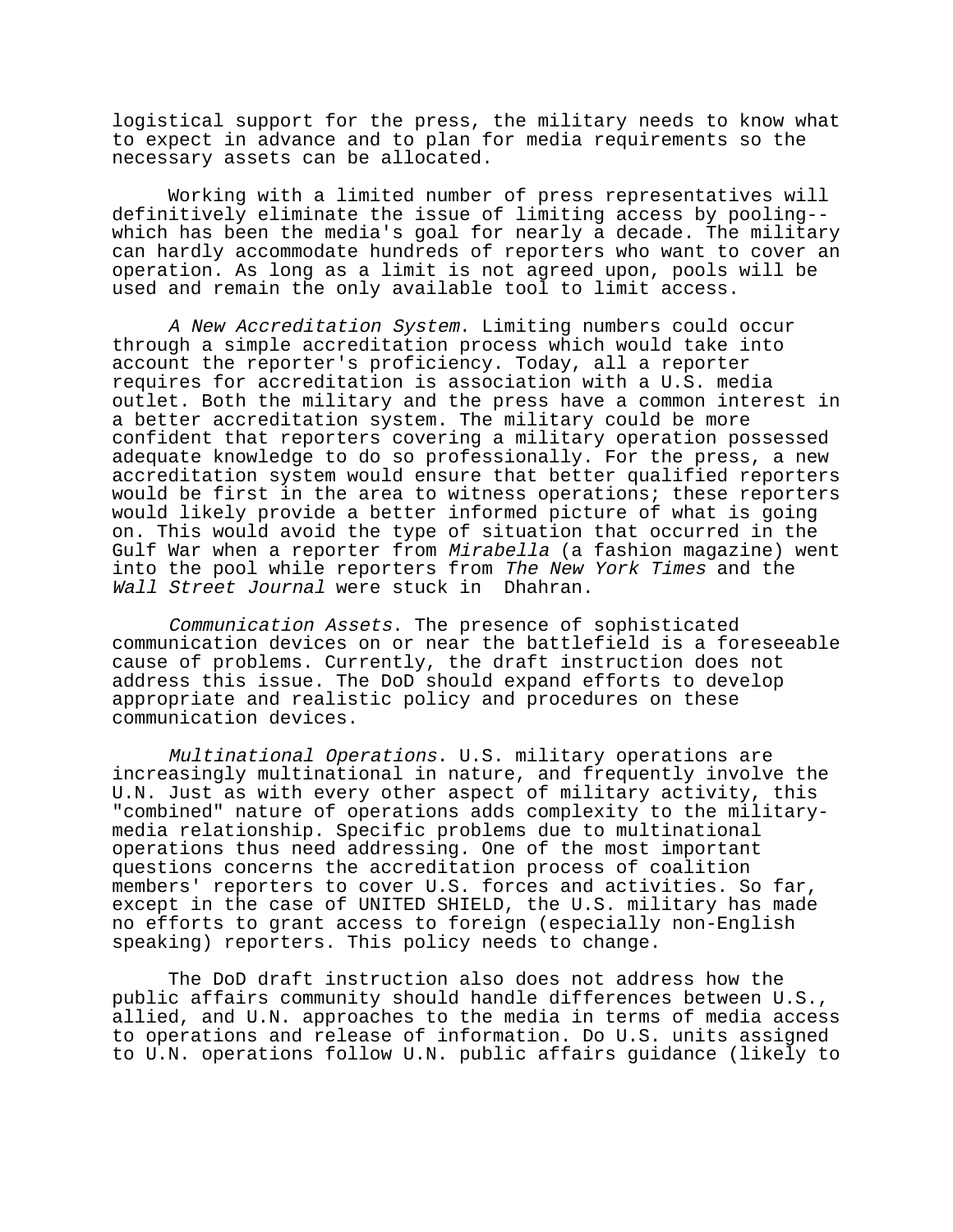reduce access to operations) or follow U.S. public affairs guidance (at the risk of antagonizing allies)?

The draft instruction and the draft joint public affairs doctrine represent a step forward in the DoD approach to military-media relations. But significant shortfalls exist in these drafts that hopefully will be addressed in the process of final coordination. Finally, there is the simple fact that these key documents remain at the draft stage 3 years after the conclusion of the DoD-media negotiations. It is time to bring them to completion.

### **ENDNOTES**

1. This monograph focuses primarily on the question of press access to combat operations. Press access to humanitarian assistance and other non-combat operations has not created, in general, the same tension since both the military and the press generally agree over the rules: unlimited press access, a simple accreditation system, and access to units based on a firstarrived, first-served basis. Even in humanitarian assistance operations, however, military-media crises can erupt. The opening days of Operation RESTORE HOPE in Somalia created a storm of criticism when journalists met Marines and U.S. Navy SEALs with bright lights on the beach in the middle of the night. For the author's thoughts on this incident, see: "The Military and the Media in Restore Hope," American Sentinel, February 21, 1993, p. 6.

2. The author is well aware that these terms distort reality, as there hardly are such unitary entities as "the military" and "the press." Especially the latter is heavily divided, but even within the military there are major differences between services and branches of services on top of differences between individuals' perceptions of the press. However, for the purpose of clarifying, I will use these terms and hope that the reader understands how broad-brush they are.

3. The following organizations repeatedly demanded negotiations with the Reagan administration: American Newspapers Publishers Association (ANPA), American Society of Magazine Editors (ASME), American Society of Newspapers Editors (ASNE), Associated Press Managing Editors (APME), Associated Press (AP) and United Press International (UPI), Reporters Committee on Freedom of the Press, Society of Professional Journalists, Sigma Delta Chi, National Association of Broadcasters (NAB), and Radio-Television News Directors Association. Those organizations also co-authored the "Statement of Principles on Press Access to Military Operations," Washington, DC: January 1984.

4. "Media Organizations Take a Stand," Editor and Publisher,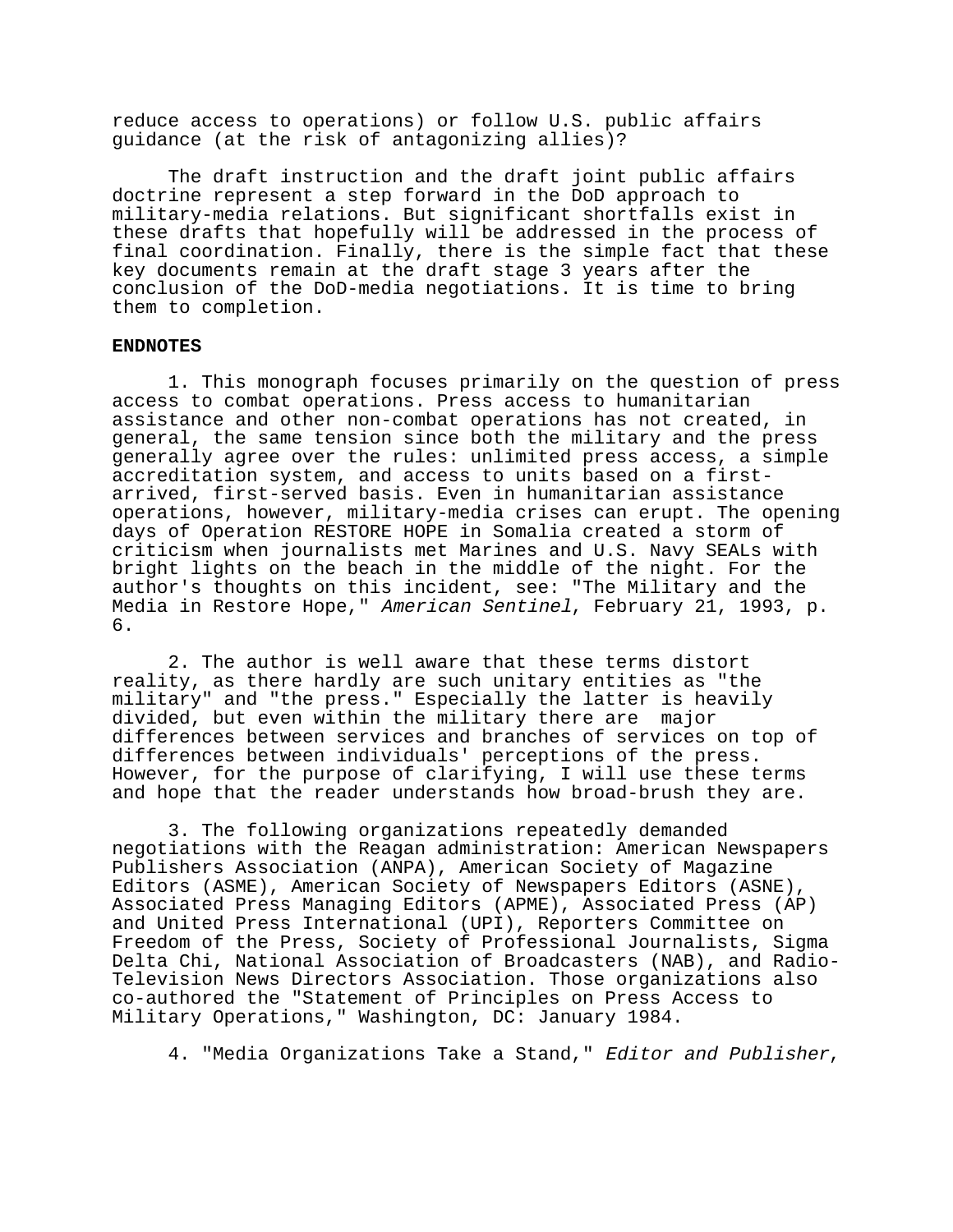January 14, 1984, p. 18.

5. See, for example, Drew Middleton, "Barring Reporters from the Battlefield," The New York Times Magazine, February 5, 1984, p. 37; Peter Braestrup, Battle Lines, Report of the Twentieth Century Fund Task Force on the Military and the Media, New York: Priority Press, 1985; Saul Friedman, "White House Let Pentagon Cut Off News of Invasion," The Philadelphia Inquirer, October 28, 1983, p. 14; Dan Rather, "The Press and Grenada," Dan Rather Commentary, CBS Radio Network, October 28, 1983; Robert Timberg, "Reagan Press Policy on Grenada Criticized," Baltimore Sun, October 29, 1983, p. 3; "Editors Protest to Pentagon," The New York Times, November 1, 1983, p. 16; Felix McKnight, "War and Journalists," Journal of Commerce, November 2, 1983, p. 4; Abe Mellinkoff, "Military and Press Relations," The San Francisco Chronicle, November 4, 1983, p. 60; Jerry Friedheim, "Censor Journalists Covering Wars?", U.S. News and World Report, November 14, 1983, p. 33; Jessica Cato, "Publisher's Note," Washington Journalism Review, October 1983, p. 4.

6. Many articles referred to the superiority of American democracy, portrayed as the most accomplished in the world. See for example, "Grenada: Free the Press," Baltimore Sun, November 2, 1983; James Reston, "Reagan and the Press," The New York Times, November 2, 1983, p. 31; "Media Censorship In Grenada," NBC Nightly News, October 31, 1983; "Censoring Confidence," The Los Angeles Times, October 30, 1983; Henry Catto Jr., "Dateline Grenada: The Media and the Military Go at It," The Washington Post, October 30, 1983, p. C7. Some articles commented ironically on the exclusion of the press by the U.S. military while pretending to restore democracy on a previously Marxist island. See for example, Sandy Grady, "Covering the Battle with Pentagon Handouts," The Denver Post, October 28, 1983; "In War, the People Must Be Informed," U.S.A Today, November 2, 1983. See also cartoons in Kansas City Times, November 3, 1983.

7. Letter to the Secretary of Defense, April 29, 1991, reprinted in Hedrick Smith, ed., The Media and the Gulf War: The Press and Democracy in Wartime, Washington: Seven Locks Press, 1991, p. 378.

8. The mainstream media considered the option of the constitutional argument, but finally decided against it. Only Larry Flynt went to court in 1984, challenging the constitutionality of the ban. A few other left-wing journals agreed with the argument.

9. "The Plaintiffs seek an injunction prohibiting Defendants from preventing or otherwise hindering Plaintiffs from sending reporters to the sovereign nation of Grenada to gather news . . . and they seek a declaration that the course of conduct engaged in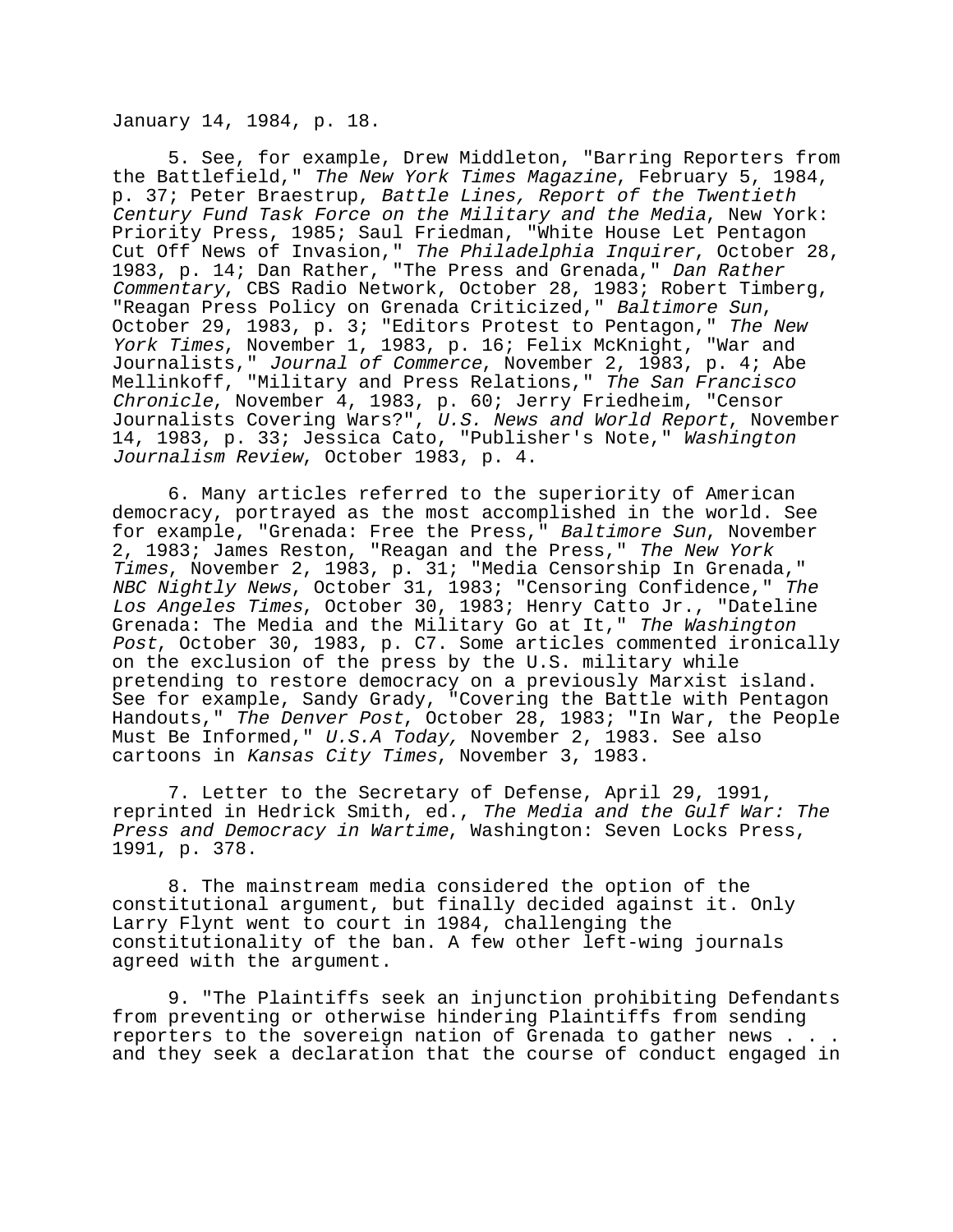by the Defendants . . . in preventing Plaintiffs, or otherwise hindering Plaintiff's efforts to send reporters to the sovereign nation of Grenada for the purpose of gathering news is in violation of the Constitution (sic) laws and treaties of the United States," in Flynt v. Weinberger, 588 F. Supp., June 21, 1984, p. 58.

10. The Nation, et al. v. the United States DoD, 762 F. Supp., April 16, 1991, p. 1561.

11. William Hammond, "The News Media and the Military," in John E. Jessup and Louise B. Ketz, ed., Encyclopedia of the American Military, Vol. III, New York: Charles Scribner's Sons, 1994, p. 2095.

12. Peter Braestrup, Battle Lines, p. 27.

13. Clarence R. Wyatt, Paper Soldiers: The American Press and the Vietnam War, Chicago: The University of Chicago Press, 1995, p. 200.

14. Survey by The Los Angeles Times, November 12-17, 1983. Data provided by the Roper Center for Public Opinion Research, University of Connecticut, Storrs.

15. Survey by Roper Organization, December 3-10, 1983. Data provided by the Roper Center.

16. See Carl Session Stepp, "In the Wake of Grenada," The Quill, March 1984, pp. 12-15; and David Gergen, "The Message to the Media," Public Opinion, April-May 1984, pp. 5-8.

17. Survey by The Los Angeles Times, November 12-17, 1983. Data provided by the Roper Center.

18. Survey by ABC News, December 8, 1983. Data provided by he Roper Center.

19. Caspar Weinberger, Secretary of Defense, Principles of Information, DoD, December 1, 1983.

20. Vice-Admiral Joseph Metcalf, USN (Ret.), "The Press and Grenada: 1983," in Peter Young, ed., "Defence and the Media in Time of Limited War," Small Wars and Insurgencies, December 1991, pp. 169-170.

21. Michael Burch, former Assistant Secretary of Defense for Public Affairs (1983-85), interview with the author, Washington, October 11, 1993.

22. Robert Sims, former spokesman for the National Security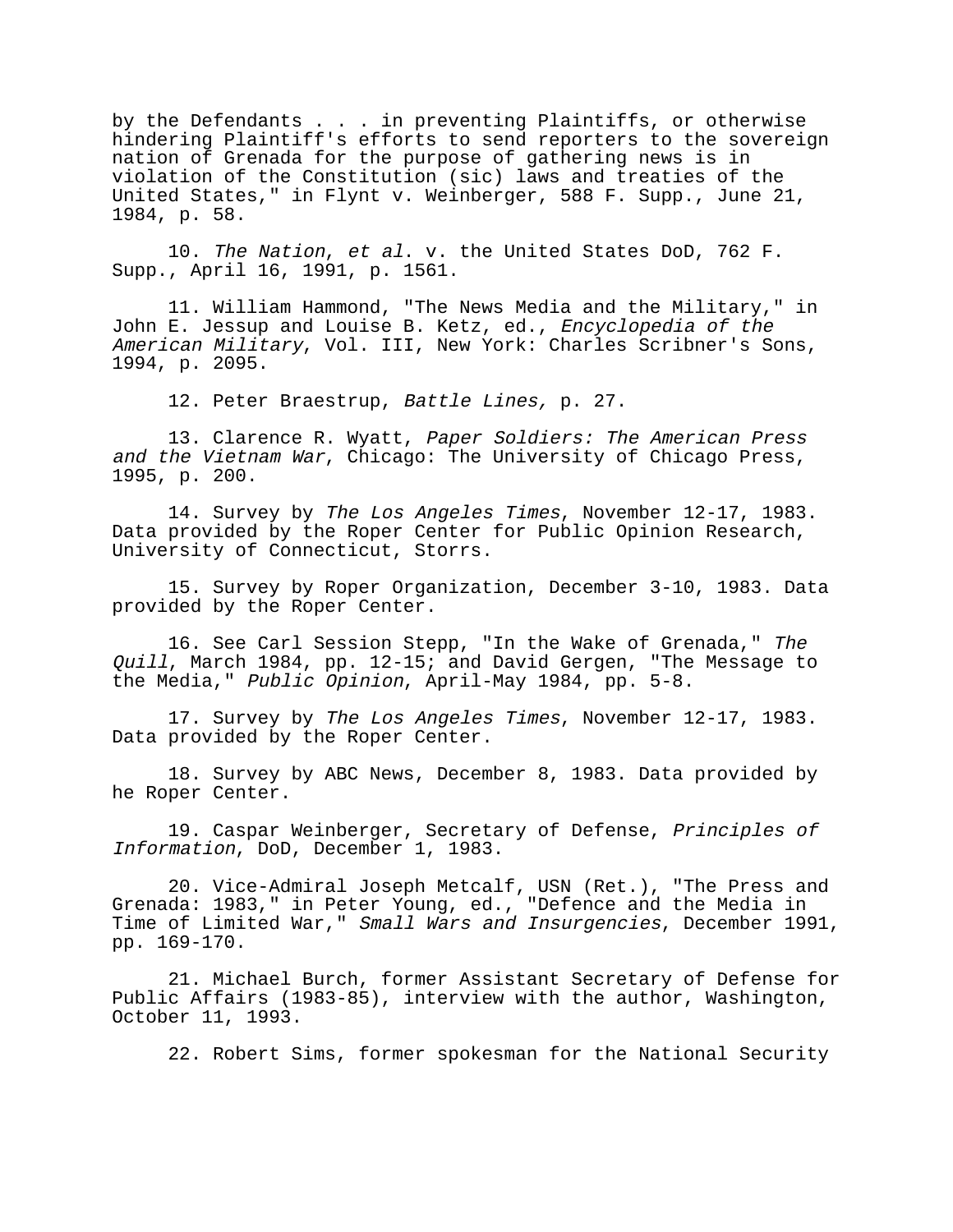Council, then Assistant Secretary of Defense for Public Affairs, interview with the author, Washington, March 19, 1992.

23. "Report to CJCS Military-Media Relations Panel (Sidle Panel)," in Peter Braestrup, Battle Lines, p. 163.

24. Ibid., p. 165.

25. Ibid., pp. 166-168.

26. Colonel Robert O'Brien, ASD (PA), included in his testimony to the Sidle panel the idea of creating a preestablished pool (i.e., a group of media people selected to accompany the military on operations). The media representatives were extremely reluctant and voiced concern, but all agreed that it could be a good last-resort opportunity when no other way of obtained access is feasible. See "Media-Military Hindsight on Grenada," Broadcasting, February 13, 1984, p. 79.

27. Ground rules describe what information reporters covering military operations should not release. Guidelines describe the general conditions under which media ought to operate on the battlefield.

28. "DoD National Pool Ground Rules," DoD National Media Pool Deployers' Information Package, DoD handout for reporters participating in the national media pool in the October-December 1993 rotation.

29. See William G. Ackerly, Analysis of the Pentagon's Press Pool Tests, MA Thesis, University of Kansas, 1987, pp. 40-41.

30. See Fred Hoffman, "Review of the Panama Pool Deployment: December 1990," in Jacqueline Sharkey, Under Fire: U.S. Military Restrictions on the Media from Grenada to the Persian Gulf, Washington: The Center for Public Integrity, 1991, Appendix C, p. 4.

31. See Lieutenant Commander Gregory Hartung, USN, Now Is Time to Plan for Media Pools, Individual Study Project, Newport, RI: Naval War College, 1989, p. 10.

32. William G. Ackerly, Analysis of the Pentagon's Press Pool Tests, p. 26.

33. Michael A. Palmer, On Course to Desert Storm: The United States Navy and the Persian Gulf, Washington: Naval Historical Center, 1992, especially Chapter 11, "Not While This President Serves: The Reflagging Decision," pp. 103-119; and Chapter 12, "The Tanker War," pp. 120-134. See also Barry Rubin, "Drowning in the Gulf," Foreign Policy, Winter 1987-1988, pp. 120-134; and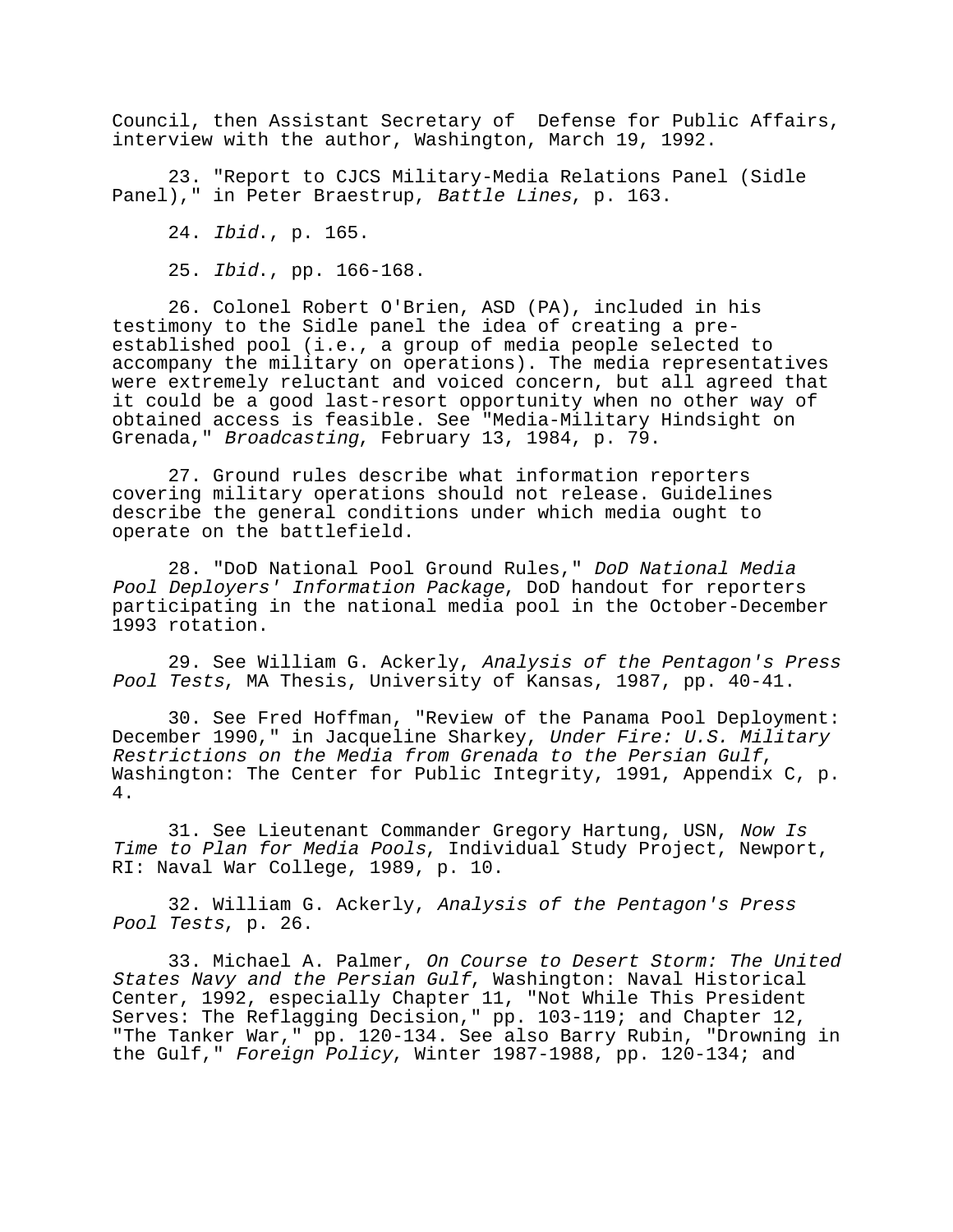George Stewart, Scott M. Fabbri, and Adam B. Siegel, JTF Operations Since 1983, CRM 94-42, Alexandria, VA: Center for Naval Analysis, July 1994.

34. Admiral Harold Bernsen, Commander Middle East Forces, interview with the author, Alexandria, VA, August 26, 1993.

35. Fred Hoffman, a former Associated Press Pentagon correspondent for 22 years, was then Deputy ASD (PA). Interview with the author, Washington, March 17, 1993.

36. Operation PRAYING MANTIS was an operation within EARNEST WILL, commanded by the same Joint Task Force, in retaliation for damages caused by Iranian mines to a U.S. frigate (Samuel Roberts) on April 14. See Hans S. Pawlisch, "Operation Praying Mantis," Appendix A, in Palmer, On Course to Desert Storm, pp. 141-146; Bud Langston and Don Bringle, "Operation Praying Mantis: The Air View," U.S.N.I. Proceedings, May 1989, pp. 54-65; J. B. Perkins III, "Operation Praying Mantis: The Surface View," pp. 66-70; John H. Admire, "A Report on the Gulf," Marine Corps Gazette, December 1988, pp. 56-61; and William M. Rakow, "Marines in the Gulf--1988," pp. 62-68.

37. Dan Howard, interview with the author, Washington, April 15, 1993. The anecdote was confirmed in later interview with former Chairman of the Joint Chiefs of Staff Admiral William Crowe, interview with the author, Washington,, August 17, 1993.

38. For a more detailed examination by this author of military-media relations during JUST CAUSE, see Pascale M. Combelles, "Operation Just Cause: A Military-Media Fiasco," Military Review, May-June 1995, pp. 77-85.

39. This is standard operating procedure. The military does not typically send personnel into combat situations without an operational reason. Escorting journalists is not an operational necessity that would compel media escorts and other personnel to risk exposure to combat situations.

40. Fred Hoffman had been the Associated Press Pentagon correspondent for 22 years, before becoming a Deputy ASD (PA) between 1987 and 1989. His long experience with the military, his knowledge of the media and of the national pool--which he had helped put into fact--made him a perfect reviewer.

41. Fred Hoffman, "Review of Panama Pool Deployment: December 1989," in Jacqueline Sharkey, Under Fire, p. 17.

42. "Annex F, Planning Guidance--Public Affairs," in JCS Pub 5-02.2, March 30, 1990, in U.S. Congress, Senate, Committee on Governmental Affairs, Pentagon Rules on Media Access to the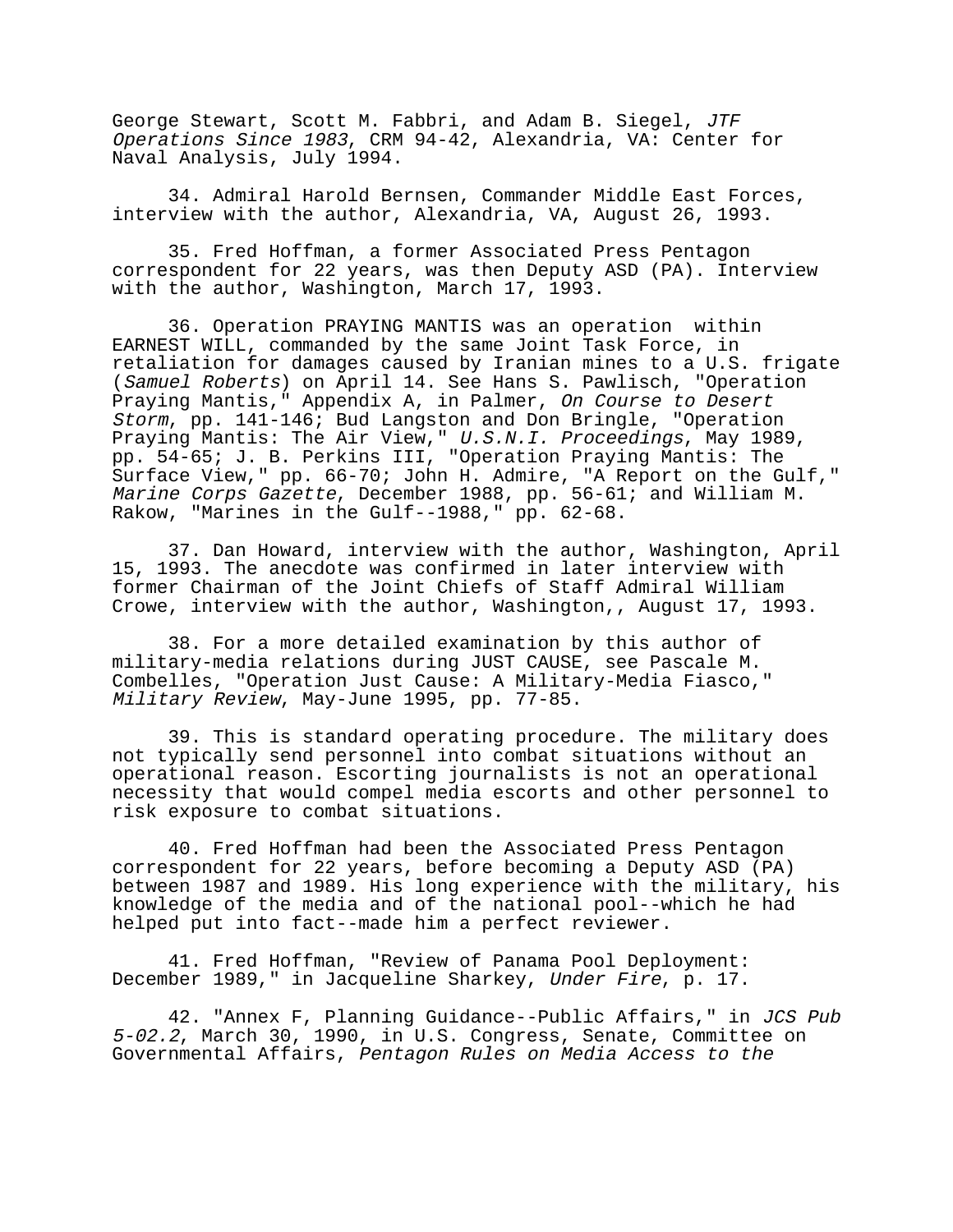Persian Gulf War, Washington: Government Printing Office, 1991, p. 246.

43. Using those rosters, the military came up with the figure of about 1,600 journalists accredited to the Saudi Arabian theater of operations. However, the accounting procedure raises some questions for two reasons. First, those rosters included the names of every person in a media team, so each name did not represent a journalist. Second, many journalists registered at multiple JIBs at the same time to be granted access to all briefings and media opportunities. The 1,600 figure is therefore probably inflated.

44. Captain James B. Brown, USA, "Media Access to the Battlefield," Military Review, July 1992, p. 16.

45. John Fialka, a Wall Street Journal correspondent among the few ten percent of reporters allowed in the pools during the Gulf War, wrote that the military courier system was "aptly dubbed the "pony express," in Hotel Warriors: Covering the Gulf War, Baltimore: The Johns Hopkins University Press, 1991, p. 5.

46. Fialka, Hotel Warriors, p. 5.

47. DoD, Conduct of the Persian Gulf War, Final Report to Congress, Washington: Government Printing Office, April 1992, p.  $S-4$ .

48. According to a memo by the Department of the Army, the pool should not have been deployed at this point since more than a hundred reporters were in Panama covering the operations. But "the deployment shows Secretary Cheney's support for the pool concept," Department of the Army, Deployment of the DoD Media Pool on Nimrod Dancer--Information Memorandum, May 12, 1989. Copy provided to the author.

49. See Fred Hoffman, "Review of the Panama Pool Deployment: December 1989," reprinted in Jacqueline Sharkey, Under Fire, p.  $7-9.$ 

50. In a letter of protest to Secretary of Defense Cheney, several media organizations wrote: "Our cooperation in Pentagon pool arrangements since the Sidle commission has been based on an understanding that pools would provide emergency coverage of short duration. Clearly, in Desert Storm, the military establishment embraced pools as a long-term way of life. The pool system was used in the Persian Gulf War not to facilitate coverage but to control it." Reprinted in Hedrick Smith, ed., The Media and the Gulf War, p. 378.

51. The term national pool refers to the standing DoD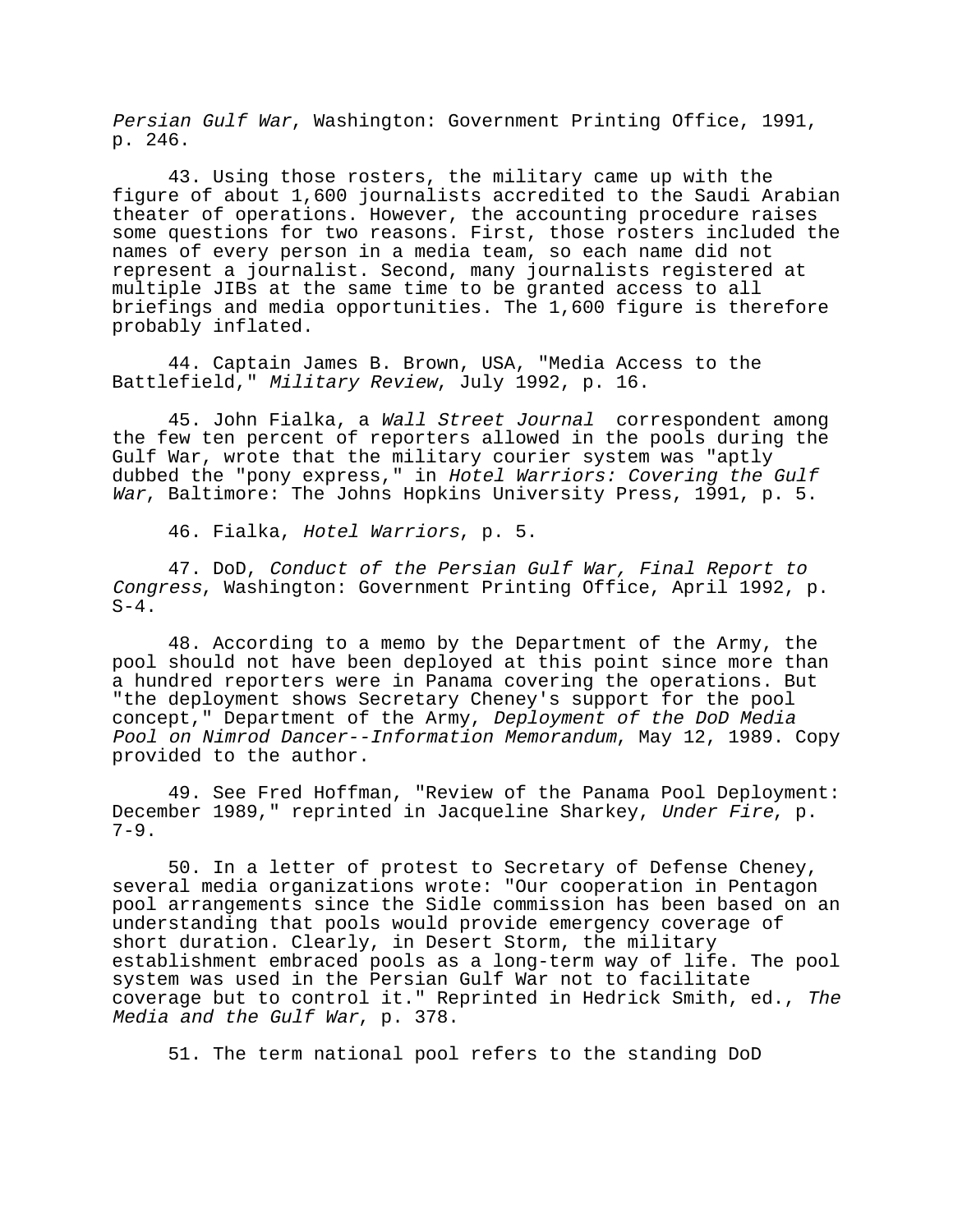national news media pool, as created in 1985. The term 'regional pool' designates pools (groups of journalists) set up locally to cover operations.

52. The military resorted to these same features for the media arrangements of operations like DESERT STORM or EARNEST WILL. In addition, the Defense Department has developed the practice of granting exclusive priority to the pool over independent reporters. During Operation JUST CAUSE in Panama, the military protected the pool against hundreds of journalists flying in the country. Incoming reporters were kept on a military base because there were not enough public affairs personnel to provide escorts and opportunities. During DESERT STORM, the military arrested and detained independent reporters who did not follow pool rules.

53. The case of the B-52 units during the Gulf War perfectly illustrates the last point. The units were located in England, Diego Garcia (British island), Spain, Saudi Arabia and the United States. In all cases, no reporters were allowed near the bases. The U.S. base on Diego Garcia had a long standing no-press policy. The Saudis did not want any publicity, for "strategic bombers" inevitably were linked to nuclear warfare in their minds. The Spaniards did not want to aggravate the anti-American sentiment in the country. And the United States feared that coverage of the B-52 would bring back memories of Vietnam.

54. Pascale M. Combelles, "Operation Just Cause: A Military-Media Fiasco."

55. Major Kenneth S. Plato, USMC, Military-Media Relations: First Impressions of Operation Desert Shield, Individual Study Project, Newport, RI: Naval War College, February 11, 1995, p. 12.

56. In this regard, Operation PRAYING MANTIS was quite an achievement for the Assistant Secretary of Defense for Public Affairs. See earlier discussion of Operation EARNEST WILL.

57. Letter to the Honorable Dick Cheney, April 29, 1991, reprinted in Hedrick Smith, The Media and the Gulf War, p. 378. The ad-hoc group involved Washington bureau chiefs concerned that CENTCOM media policy would become standard operating procedure for the next war. The group included the Washington bureau chiefs of Chicago Tribune (Richard Harrock), The News York Times (Howell Raines), The Washington Post (Michael Getler), The Wall Street Journal (Albert R. Hunt), The Los Angeles Times (Jack Nelson), Cox Newspapers (Andrew Glass), Knight-Ridder (Clark Hoyt), Hearst Newspapers (Charles Lewis), Newsweek (Even Thomas), Time (Stanley Cloud), CBS News (Barbara Cohen), NBC News (Timothy J. Russert), ABC News (George Watson), CNN (William Headline),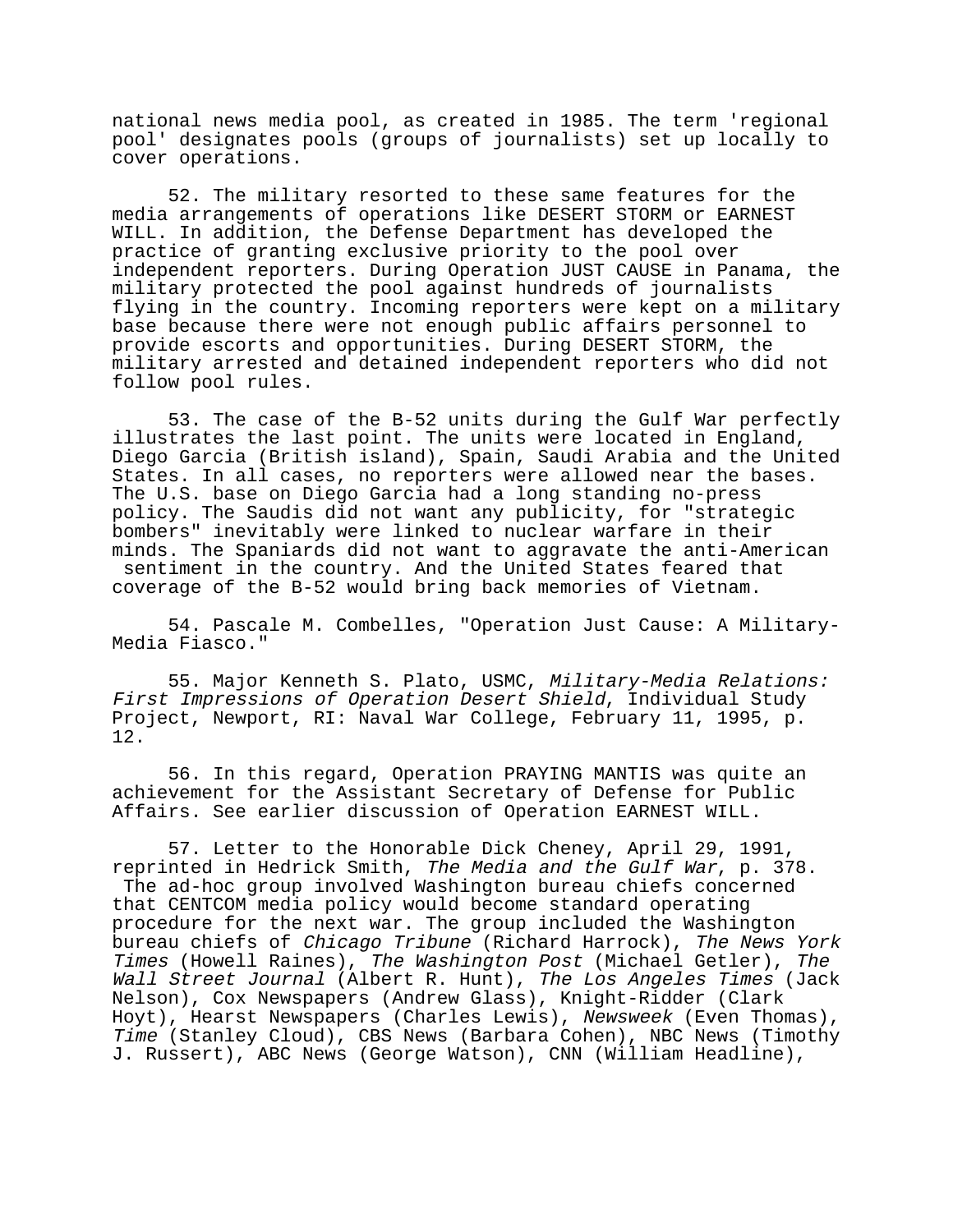and Associated Press (Jonathan Wolman).

58. Covering the Persian Gulf, unpublished report to Secretary Cheney, June 1991, p. 10.

59. Statement of Principles, unpublished media proposal for combat coverage guidelines.

60. Jonathan Wolman, Associated Press Washington bureau chief, interview with the author, Washington: September 28, 1995.

61. Jonathan Wolman, Associated Press, interview, September 28, 1995.

62. Agreement on War Coverage Guidelines, Associated Press News Release, May 21, 1992.

63. See Robert Pear, "Military Revises Rules to Assure Reporters Access to Battle Areas," The New York Times, May 22, 1992, p. A8.

64. When he took office, Les Aspin downgraded (at least bureaucratically) the status of public affairs in DoD. He changed the ASD (PA) to ATSD (PA). The roles, missions and responsibilities have essentially remained the same. In addition to the bureaucratic downgrading, the personal tie between the Secretary of Defense and his Assistant for Public Affairs has also weakened. While Pete Williams had a long-term relationship with and direct access to Secretary Cheney, the Clinton administration DoD has had four ATSD (PA) and two Secretaries of Defense in 3 years. It is not hard to conclude from the combination of the lower bureaucratic and personal status, that PA has a lower priority in today's DoD.

65. DoD draft instruction, "Procedures for Joint Public Affairs Operations," undated, p. 7.

66. Ibid., p. 4. 67. Ibid., p. 5. 68. Ibid., p. 7. 69. Ibid., p. 4. 70. Ibid.

71. George Watson, ABC News, interview with the author, Washington, October 2, 1995.

72. Brian Kilgallen, ATSD (PA) Plans Officer. He was not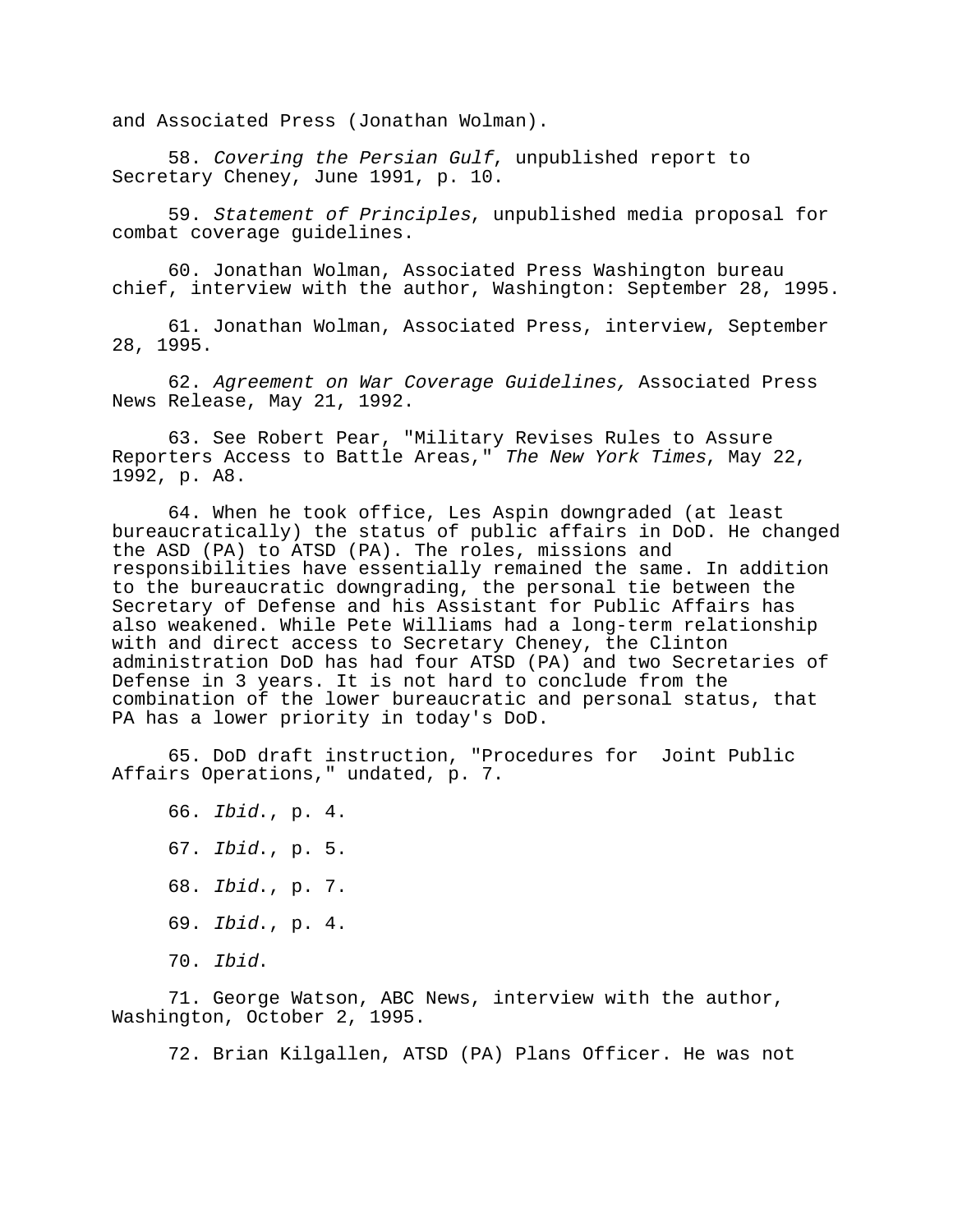directly involved in the 1991-92 negotiations with the media, but witnessed the process. He is now working on the joint public affairs doctrine development. Interview with the author, The Pentagon, October 3, 1995.

73. Ronald L. Shultz, Combat Media Coverage Principles: Doomed to Failure?, Individual Study Project, Carlisle Barracks, PA: U.S. Army War College, April 1993, p. 29.

74. DoD Draft instruction, p. 4-5.

75. Covering the Persian Gulf, p. 7.

76. Report by CJCS Media-Military Relations Panel, in Peter Braestrup, Battle Lines, p. 166.

77. DoD draft instruction, p. 7.

78. Brian Kilgallen, ATSD (PA), Plans Officer, interview with the author, October 3, 1995.

79. Pentagon Adopts Combat Coverage Principles, DoD News Release, No. 241-92, May 21, 1992.

80. Michael Getler, The Washington Post, interview with the author, Washington, October 5, 1995.

81. Brian Kilgallen, ATSD (PA) Plans Officer, interview, October 3, 1995.

82. "Testimony of Pete Williams, Assistant Secretary of Defense for Public Affairs, U.S. DoD," in U.S. Congress, Senate, Committee on Governmental Affairs, Pentagon Rules on Media Access to the Persian Gulf War, p. 10.

83. Operational security ground rules consist of a list of categories of information the press should refrain from publishing. For Operation DESERT STORM, the security ground rules included: "specific numerical information on troop strength, aircraft, weapons system, on-hand equipment, or supplies. Unit size and number of amount of equipment and supplies may be described in general terms; any information that reveals details of future plans, operations, or strikes, including postponed or canceled operations; information, photography, and imagery that would reveal the specific location of military forces or show the level of security at military installations or encampments; rules of engagement details; information on intelligence collection activities, including targets, methods and results; specific information on friendly force troop movements, tactical deployments, and dispositions that would jeopardize operational security of lives; identification of mission aircraft points of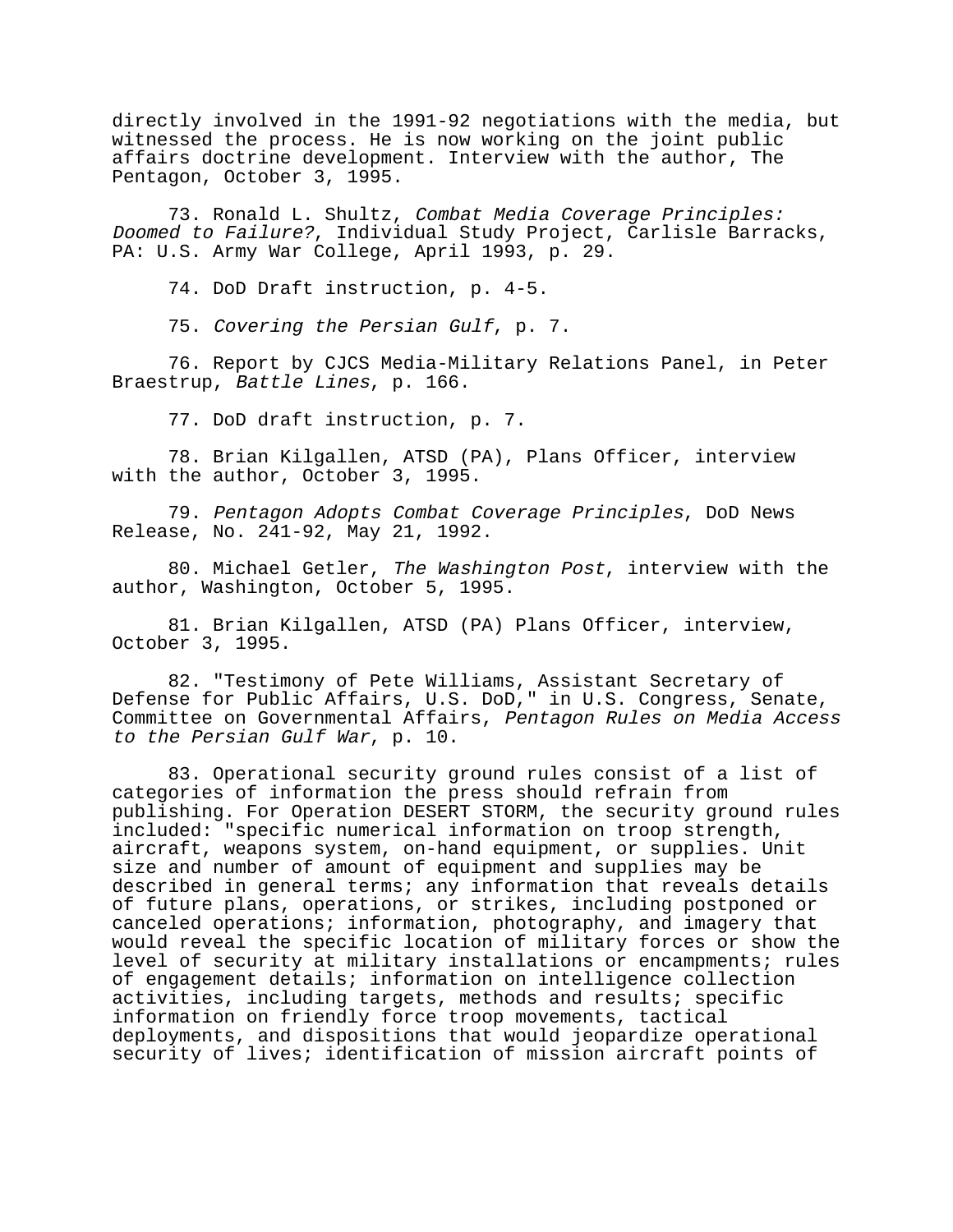origin other than as land-or carrier-based; information on the effectiveness or the ineffectiveness of enemy camouflage, cover, deception, targeting, fire, intelligence collection and security measures, specific identifying information on missing or downed aircraft or ships while search and rescue missions are planned or underway; Special Operations forces' methods and equipments; specific operating methods and tactics; information on operational or support vulnerabilities that could be used against U.S. forces, such as details of major battle damage or personnel losses of specific or coalition units until released by CENTCOM," in U.S. Congress, Senate, Committee on Governmental Affairs, Pentagon Rules on Media Access to the Persian Gulf War, p. 465.

84. In the last case, the news organization agreed with the Pentagon, that the report violated the ground rules and agreed not to publish it.

85. Michael Getler, The Washington Post, interview, October 5, 1995.

86. Ibid.

87. DoD Draft instruction, p. 4-5.

88. Brian Kilgallen, ATSD (PA) Plans Officer, interview, October 3, 1995.

89. "CENTCOM Guidelines for News Media," January 7, 1991, in U.S. Congress, Senate, Committee on Governmental Affairs, Pentagon Rules on Media Access to The Persian Gulf War, p. 328.

90. Joint Universal Lessons Learned System (JULLS), Report number 51438-46100, "Public Affairs: Communications for Public Affairs," March 7, 1991. Obtained by Freedom of Information Act (FOIA) request.

91. JULLS 62170-35010, "Ground Rules Enforcement: Security Review Process," June 20, 1991. Obtained via FOIA request.

92. Michael Getler, The Washington Post, interview, October 5, 1995.

93. Pentagon Adopts Combat Coverage Principles, DoD News Release.

94. DoD draft instruction.

95. Charles Ricks, The Military-News Media Relationship: Thinking Forward, Carlisle Barracks, PA: Strategic Studies Institute, U.S. Army War College, 1993, p. 2.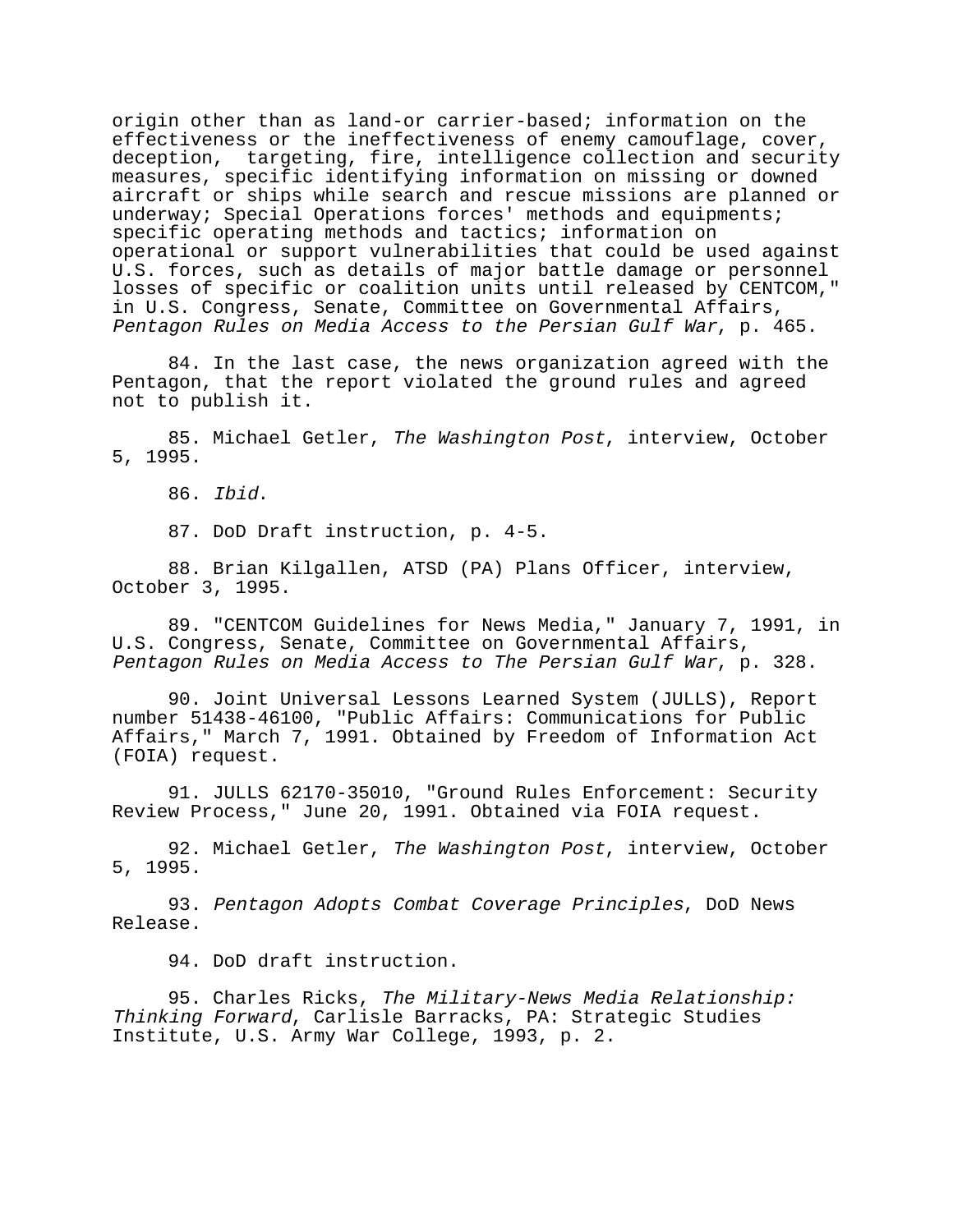96. During the invasion of Panama, COL Sconyers (SOUTHCOM PA) planned to accommodate about 50 reporters. He based his estimate on the fact that the international airport of Panama City was scheduled to be closed for several weeks after the initial assault. But, confronted with the controversy over access, the White House decided to allow three charter planes full of reporters to land in Panama City. Needless to say, SOUTHCOM did not have adequate support to take care of the incoming reporters.

97. Pete Williams, former Assistant Secretary of Defense for Public Affairs (1989-93), interview with the author, Washington: October 19, 1995.

98. DoD draft instruction, p. 9.

99. Ibid.

100. "Annex F, Planning guidance--Public Affairs," in Joint Pub. 5-02.2, March 30, 1990, in U.S. Congress, Senate, Committee on Governmental Affairs, Pentagon Rules on Media Access to the Persian Gulf War, p. 249.

101. DoD draft instruction, p. 2.

102. The USACOM after-action report comments that "The public affairs (PA) plan for the operation called for the deployment of local, regional, and national reporters with individual units, and members of the Pentagon press corps in the National Media Pool (NMP). This model should be used in future operations, and the policy of open and independent media coverage should be continued." U.S. Atlantic Command, CINCUSACOM Joint After Action Report (JAAR) on Operation UPHOLD DEMOCRACY, 1995, p. 68. The JAAR provides an official overview of UPHOLD DEMOCRACY in addition to extracts from joint lessons learned derived from the operation.

103. LTC Mike Wood (USA), ATSD (PA) Plans Officer, interview with the author, The Pentagon, February 17, 1995.

104. Thomas Ricks, Wall Street Journal Pentagon correspondent, interview with the author, Washington, February 6, 1995. Ricks was aboard Wasp as an independent reporter focusing on the activities of the Special Purpose Marine Air Ground Task Force (SPMAGTF) CARIB which operated in northern Haiti.

105. LTG Anthony Zinni (USMC), "Media Relations: A Commander's Perspective," submitted to the Marine Corps Gazette.

106. Jacqueline Sharkey, "The Shallow End of the Pool?" American Journalism Review, December 1994, p. 44.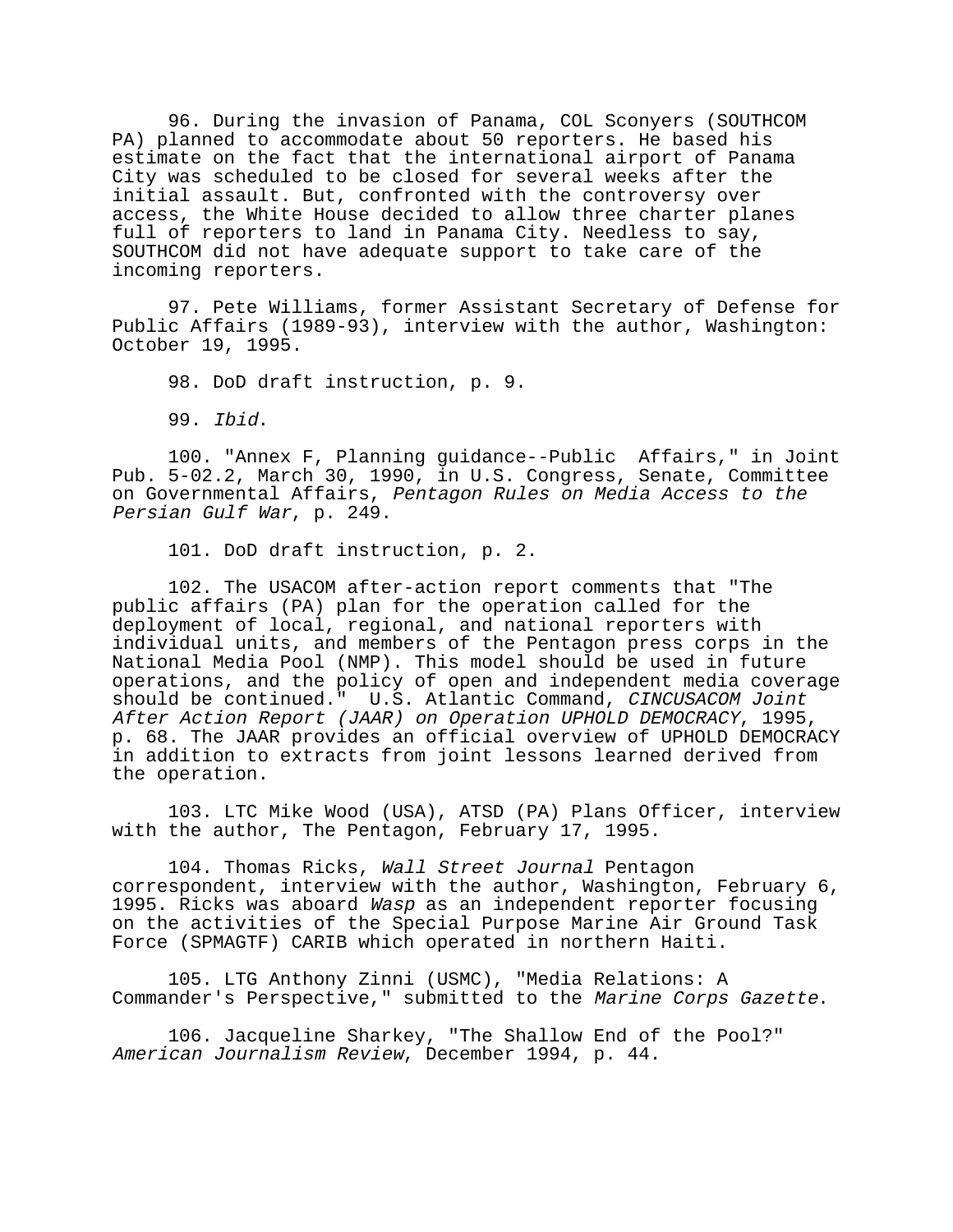107. Indeed, SOUTHCOM maintained the security review process during the second and third day of the Panama invasion, even though U.S. troops were no longer in a combat situation.

108. Jonathan Wolman, Associated Press, Washington bureau chief, interview with author, September 28, 1995.

109. Lieutenant General Zinni, "Media Relations: A Commander's Perspective."

110. As a recent study noted, "Judging from conflict/crisis operations since DESERT STORM, the military has finally learned its lesson with regard to news-media planning. The level of military/press cooperation in Somalia and Haiti was unprecedented." Frank Aukofer and VADM. William P. Lawrence, USN (ret.), America's Team: The Odd Couple: A Report on the Relationship Between the Media and the Military, Nashville, TN: The Freedom Forum First Amendment Center, Vanderbilt University, 1995, p. 45. This study, however, seems to read too much into these two experiences and does not question how the U.S. military might apply the same lessons in a more intense combat environment. Moreover, they only provide the viewpoint from higher headquarters, did not interview those involved on the ground, and do not discuss any of the military-media problems that did occur in these operations.

111. COL Barry Willey, U.S. Army, Joint Task Force 180 spokesman in Haiti, September-October 1994, interview with the author, Pentagon, March 2, 1995; LTC Michael H. Wood, OATSD (PA), Deputy Director of Plans, Pentagon, interview with author, February 17, 1995.

112. Jonathan Wolman, Associated Press, interview, September 28, 1995.